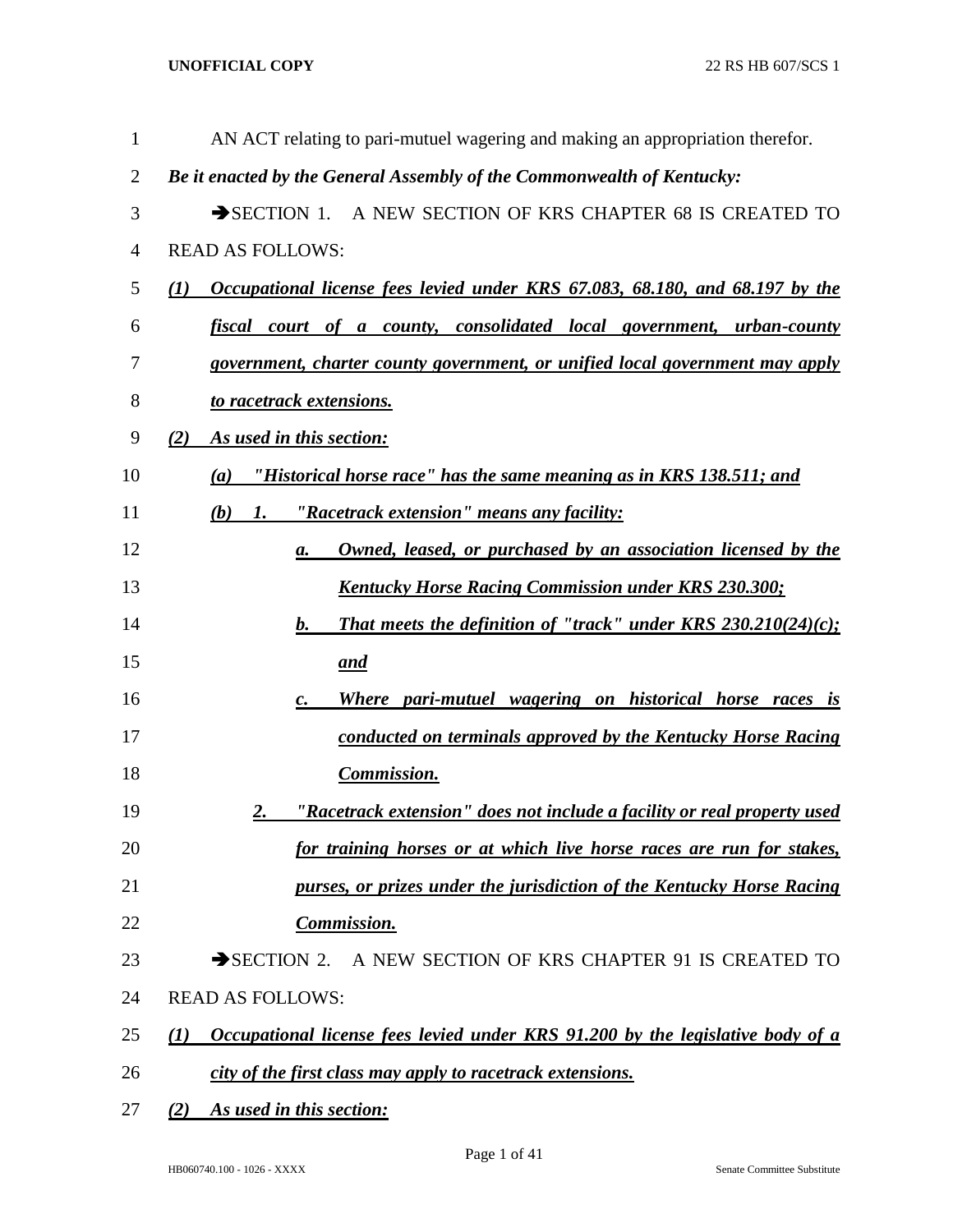| $\mathbf{1}$ | "Historical horse race" has the same meaning as in KRS 138.511; and<br>$\left(a\right)$            |
|--------------|----------------------------------------------------------------------------------------------------|
| 2            | <u>"Racetrack extension" means any facility:</u><br>(b)<br>1.                                      |
| 3            | <b>Owned, leased, or purchased by an association licensed by the</b><br>а.                         |
| 4            | <u><b>Kentucky Horse Racing Commission under KRS 230.300;</b></u>                                  |
| 5            | That meets the definition of "track" under KRS $230.210(24)(c)$ ;<br>b.                            |
| 6            | <u>and</u>                                                                                         |
| 7            | Where pari-mutuel wagering on historical horse races is<br>$\boldsymbol{c}$ .                      |
| 8            | conducted on terminals approved by the Kentucky Horse Racing                                       |
| 9            | <b>Commission.</b>                                                                                 |
| 10           | "Racetrack extension" does not include a facility or real property used<br><u>2.</u>               |
| 11           | for training horses or at which live horse races are run for stakes,                               |
| 12           | purses, or prizes under the jurisdiction of the Kentucky Horse Racing                              |
| 13           | <b>Commission.</b>                                                                                 |
| 14           | SECTION 3. A NEW SECTION OF KRS CHAPTER 92 IS CREATED TO                                           |
| 15           | <b>READ AS FOLLOWS:</b>                                                                            |
| 16           | Occupational license fees levied under KRS 92.281 by the legislative body of a<br>$\mathcal{L}(I)$ |
| 17           | city may apply to racetrack extensions.                                                            |
| 18           | As used in this section:<br>(2)                                                                    |
| 19           | "Historical horse race" has the same meaning as in KRS 138.511; and<br>$\left( a\right)$           |
| 20           | "Racetrack extension" means any facility:<br>(b)<br>1.                                             |
| 21           | Owned, leased, or purchased by an association licensed by the<br>а.                                |
| 22           | <u><b>Kentucky Horse Racing Commission under KRS 230.300;</b></u>                                  |
| 23           | That meets the definition of "track" under KRS $230.210(24)(c)$ ;<br>b.                            |
| 24           | <u>and</u>                                                                                         |
| 25           | <u>Where pari-mutuel wagering on historical horse races is</u><br>с.                               |
| 26           | conducted on terminals approved by the Kentucky Horse Racing                                       |
| 27           | Commission.                                                                                        |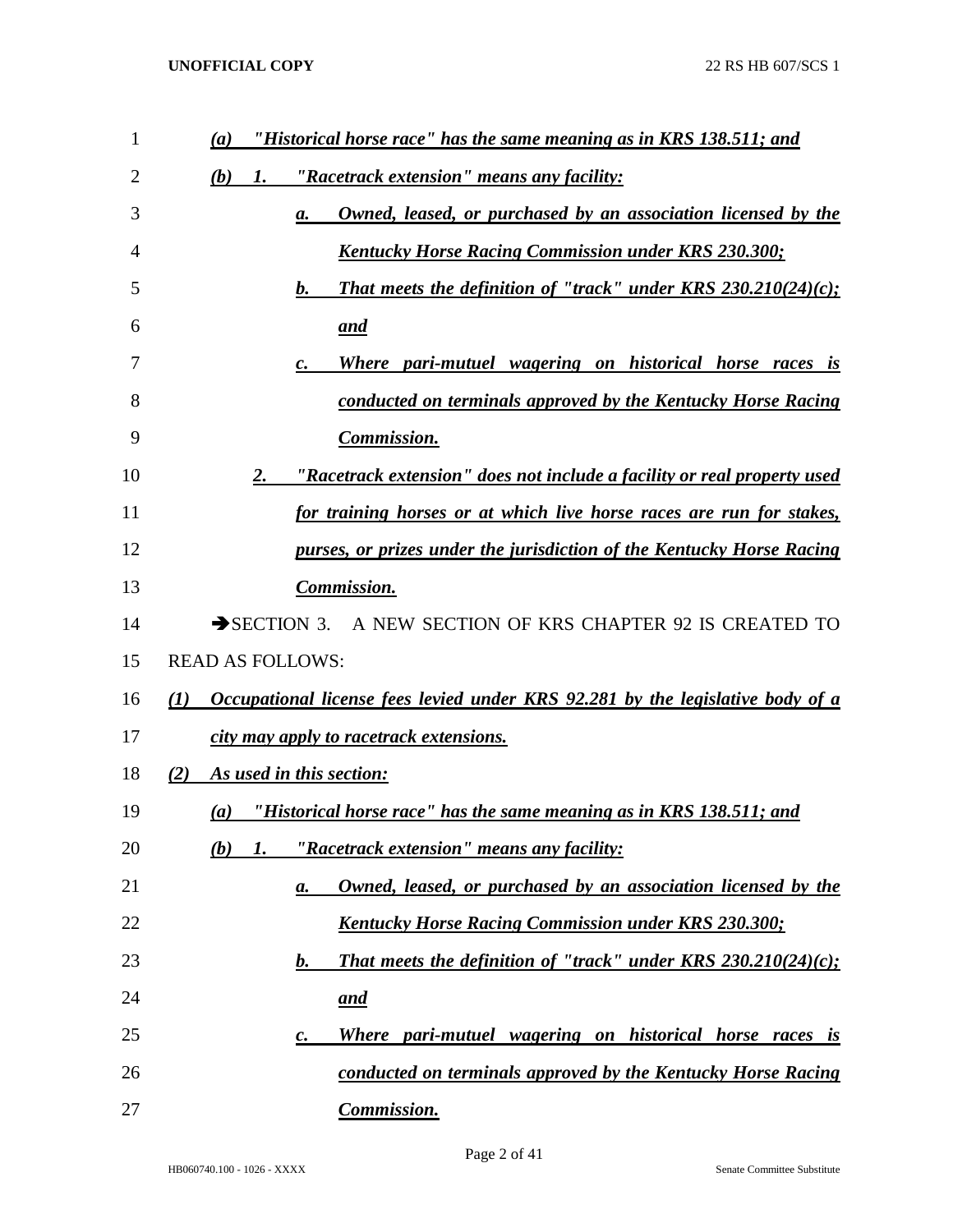| $\mathbf{1}$   |     |               | "Racetrack extension" does not include a facility or real property used<br>2.                      |
|----------------|-----|---------------|----------------------------------------------------------------------------------------------------|
| $\overline{2}$ |     |               | for training horses or at which live horse races are run for stakes,                               |
| 3              |     |               | purses, or prizes under the jurisdiction of the Kentucky Horse Racing                              |
| 4              |     |               | <b>Commission.</b>                                                                                 |
| 5              |     |               | Section 4. KRS 138.510 is amended to read as follows:                                              |
| 6              | (1) | (a)           | <b>Before August 1, 2022,</b> except as provided in paragraph $(e)$ $[(d)]$ of this                |
| 7              |     |               | subsection and subsection (3) of this section, an excise tax is imposed on all                     |
| 8              |     |               | tracks conducting pari-mutuel wagering on live racing under the jurisdiction                       |
| 9              |     |               | of the commission as follows:                                                                      |
| 10             |     |               | For each track with a daily average live handle of one million two<br>1.                           |
| 11             |     |               | hundred thousand dollars $(\$1,200,000)$ or above, the tax shall be in the                         |
| 12             |     |               | amount of three and one-half percent $(3.5%)$ of all money wagered on                              |
| 13             |     |               | live races at the track during the fiscal year; and                                                |
| 14             |     |               | For each track with a daily average live handle under one million two<br>2.                        |
| 15             |     |               | hundred thousand dollars (\$1,200,000), the tax shall be one and one-half                          |
| 16             |     |               | percent $(1.5\%)$ of all money wagered on live races at the track during the                       |
| 17             |     |               | fiscal year.                                                                                       |
| 18             |     | (b)           | Beginning August 1, 2022, the excise tax imposed on all tracks conducting                          |
| 19             |     |               | pari-mutuel wagering on live racing under jurisdiction of the commission                           |
| 20             |     |               | shall be one and one-half percent (1.5%) of all money wagered on live races                        |
| 21             |     |               | at the track during the fiscal year.                                                               |
| 22             |     | (c)           | Beginning on April 1, 2014, an excise tax is imposed on all tracks conducting                      |
| 23             |     |               | pari-mutuel wagering on historical horse races under the jurisdiction of the                       |
| 24             |     |               | commission at a rate of one and one-half percent (1.5%) of all money wagered                       |
| 25             |     |               | on historical horse races at the track during the fiscal year.                                     |
| 26             |     | $(d)$ $\{e\}$ | Money shall be deducted from the tax paid under paragraphs $(a)$ , $\frac{1}{2}$ and $\frac{1}{2}$ |
| 27             |     |               | (b), and $(c)$ of this subsection and deposited as follows:                                        |

Page 3 of 41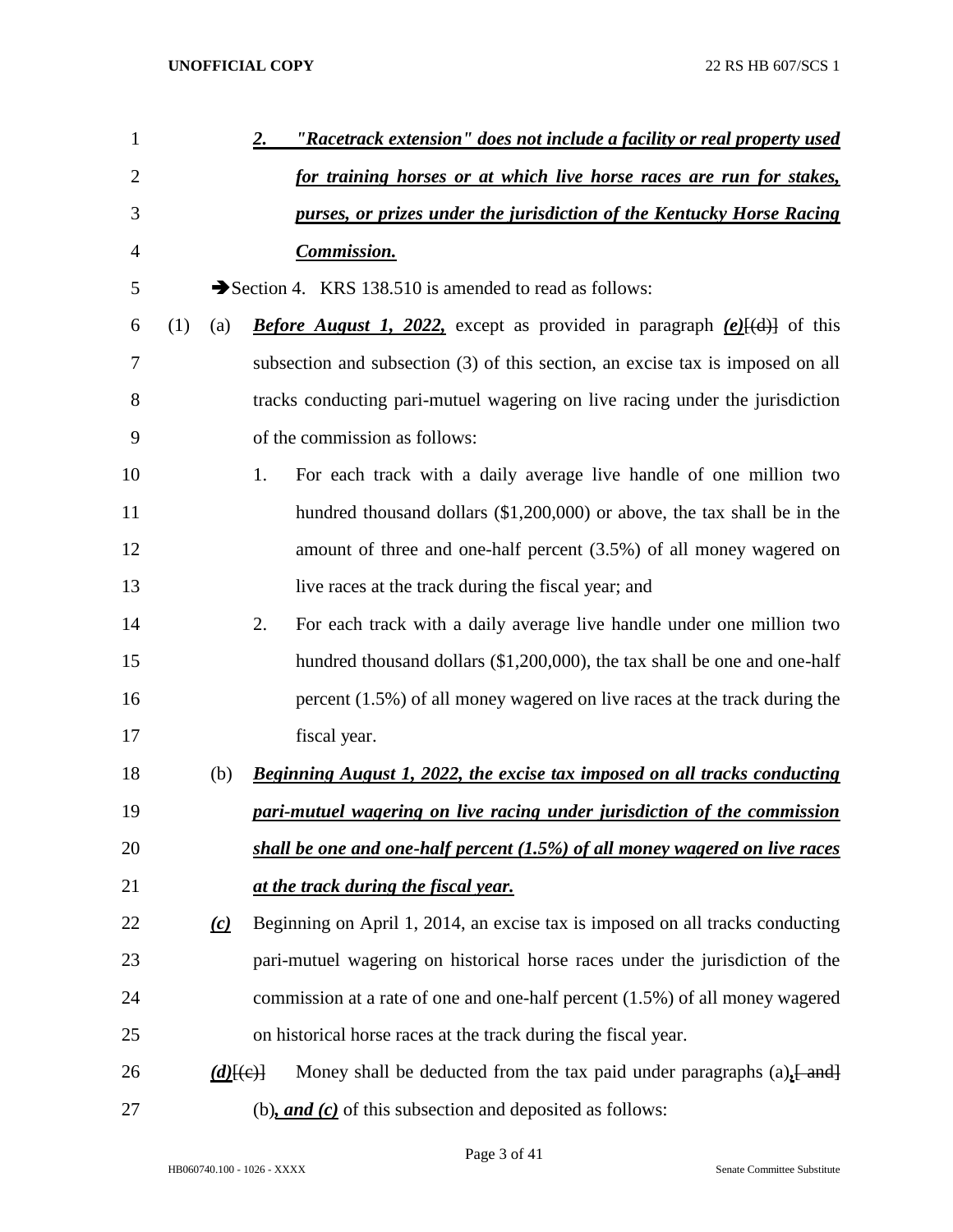| $\mathbf{1}$   | 1. | а. | <b>Before August 1, 2022,</b> an amount equal to three-quarters of one   |
|----------------|----|----|--------------------------------------------------------------------------|
| $\overline{2}$ |    |    | percent $(0.75\%)$ of all money wagered on live races and historical     |
| 3              |    |    | horse races at the track for Thoroughbred racing shall be deposited      |
| 4              |    |    | in the Thoroughbred development fund established in KRS                  |
| 5              |    |    | 230.400; and                                                             |
| 6              |    | b. | <b>Beginning August 1, 2022, an amount equal to three-quarters of</b>    |
| 7              |    |    | <u>one percent (0.75%) of all money wagered on live races and</u>        |
| 8              |    |    | historical horse races at the track for Thoroughbred racing shall        |
| 9              |    |    | be deposited in the Thoroughbred development fund established            |
| 10             |    |    | in KRS 230.400 until forty-five million dollars (\$45,000,000) has       |
| 11             |    |    | been deposited during a fiscal year, at which point the amount           |
| 12             |    |    | deposited in the fund shall decrease to four-tenths of one percent       |
| 13             |    |    | <u>(0.4%) of all money wagered on live and historical horse races at</u> |
| 14             |    |    | the track for Thoroughbred racing for the remainder of the               |
| 15             |    |    | <u>fiscal year;</u>                                                      |
| 16             | 2. | a. | <b>Before August 1, 2022,</b> an amount equal to one percent (1%) of all |
| 17             |    |    | money wagered on live races and historical horse races at the track      |
| 18             |    |    | for harness racing shall be deposited in the Kentucky standardbred       |
| 19             |    |    | development fund established in KRS 230.770. Beginning August            |
| 20             |    |    | <u>1, 2022, an amount equal to one percent (1%) of all money</u>         |
| 21             |    |    | <u>wagered on live races at the track for harness racing shall be</u>    |
| 22             |    |    | deposited in the Kentucky standardbred development fund until a          |
| 23             |    |    | total of twenty million dollars (\$20,000,000) has been deposited        |
| 24             |    |    | during a fiscal year from this subparagraph, at which point the          |
| 25             |    |    | <u>amount deposited shall decrease to four-tenths of one percent</u>     |
| 26             |    |    | <u>(0.4%) of all money wagered for the remainder of the fiscal year;</u> |
| 27             |    |    | <u>and</u>                                                               |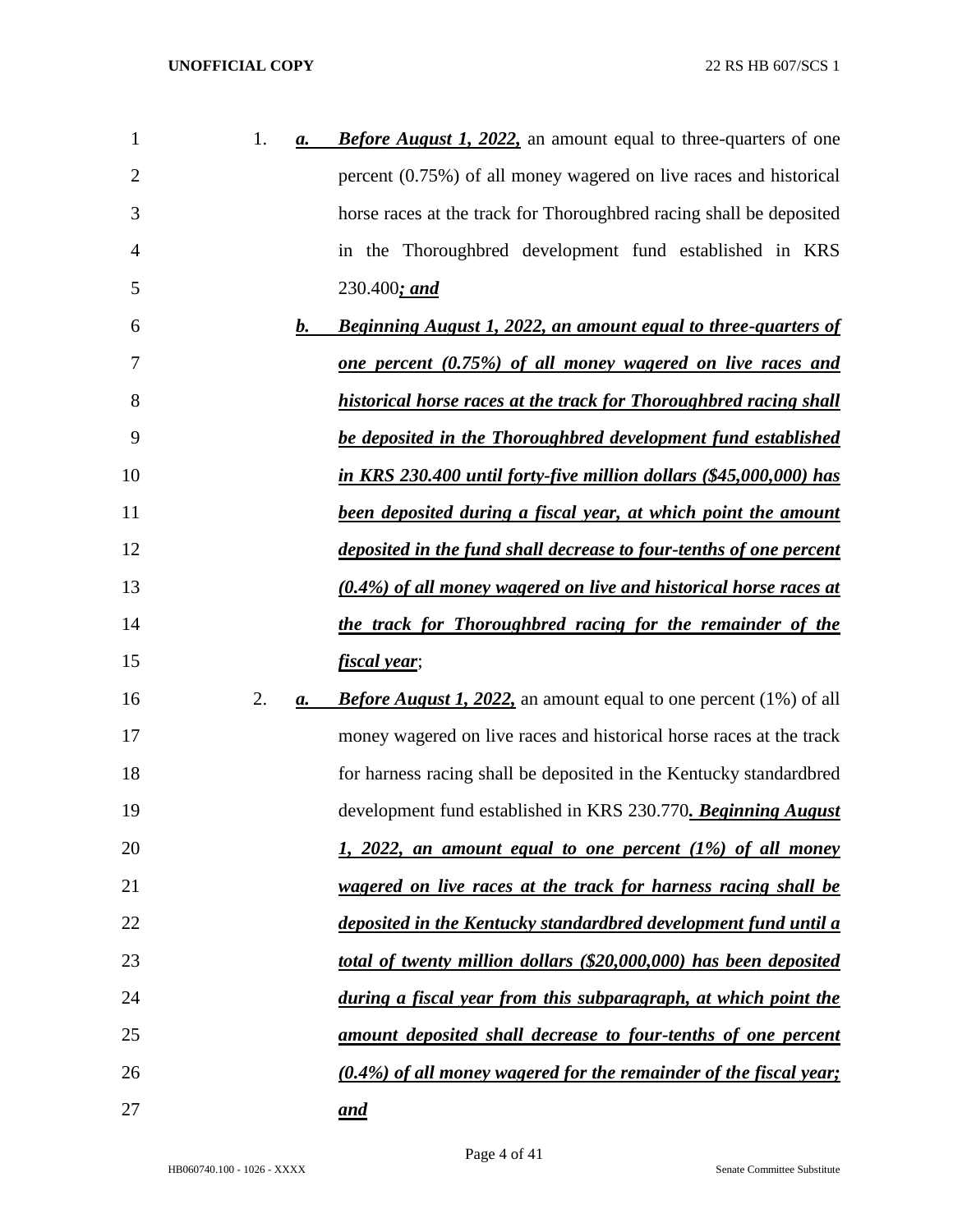| 1              |    | <u>Beginning August 1, 2022, an amount equal to one percent (1%)</u><br>b.         |
|----------------|----|------------------------------------------------------------------------------------|
| $\overline{2}$ |    | of all money wagered on historical horse races at the track for                    |
| 3              |    | harness racing shall be distributed in the exact amounts based                     |
| $\overline{4}$ |    | upon contracts between the parties that have been filed with the                   |
| 5              |    | commission, but at least one-half $(1/2)$ of the funds shall be                    |
| 6              |    | deposited into the Kentucky standardbred development fund                          |
| 7              |    | established in KRS 230.770 until a total of twenty million dollars                 |
| 8              |    | (\$20,000,000) has been deposited into the Kentucky standardbred                   |
| 9              |    | development fund during a fiscal year from this subparagraph,                      |
| 10             |    | at which point the amount deposited in this subdivision shall                      |
| 11             |    | decrease to four-tenths of one percent (0.4%) of all money                         |
| 12             |    | wagered for the remainder of the fiscal year. The commission                       |
| 13             |    | shall provide the department all information necessary from the                    |
| 14             |    | contracts in order for the funds in this subparagraph to be                        |
| 15             |    | distributed;                                                                       |
| 16             | 3. | An amount equal to one percent (1%) of all money wagered on live                   |
| 17             |    | races and historical horse races at the track for quarter horse, paint horse,      |
| 18             |    | Appaloosa, and Arabian horse racing shall be deposited in the Kentucky             |
| 19             |    | quarter horse, paint horse, Appaloosa, and Arabian development fund                |
| 20             |    | established by KRS 230.445;                                                        |
| 21             | 4. | An amount equal to two-tenths of one percent $(0.2%)$ of all money                 |
| 22             |    | wagered on live races and historical horse races at the track shall be <i>paid</i> |
| 23             |    | <i>out in equal amounts as follows</i> [deposited in the]:                         |
| 24             |    | To the equine industry program trust and revolving fund<br>а.                      |
| 25             |    | established by KRS 230.550 to support the Equine Industry                          |
| 26             |    | Program at the University of Louisville, except that the amount                    |
| 27             |    | deposited from money wagered on historical horse races in any                      |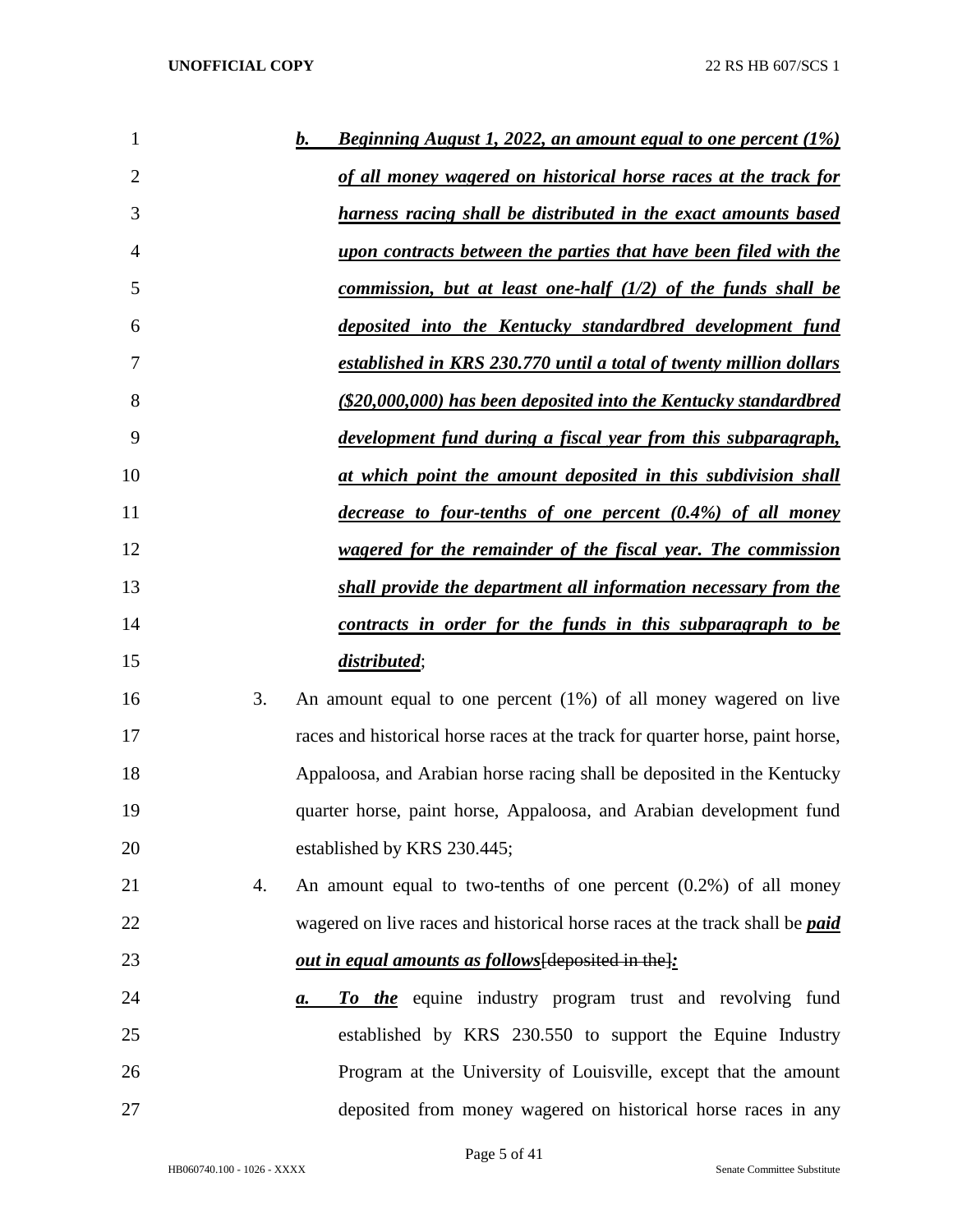| $\mathbf 1$ |    |                    | fiscal year shall not exceed <i>eight hundred fifty thousand dollars</i> |
|-------------|----|--------------------|--------------------------------------------------------------------------|
| 2           |    |                    | $($850,000)$ ; [six hundred fifty thousand dollars $($650,000)$ ]        |
| 3           |    | $\bm{b}$ .         | To the University of Kentucky for equine industry programs at            |
| 4           |    |                    | the university, except that the amount paid from money wagered           |
| 5           |    |                    | on historical horse races in any fiscal year shall not exceed four       |
| 6           |    |                    | hundred thousand dollars (\$400,000);                                    |
| 7           |    | $\mathbf{c}$ .     | To the Bluegrass Community and Technical College for the                 |
| 8           |    |                    | provision of equine industry programs by the system, except that         |
| 9           |    |                    | the amount paid from money wagered on historical horse races             |
| 10          |    |                    | in any fiscal year shall not exceed two hundred fifty thousand           |
| 11          |    |                    | dollars (\$250,000);                                                     |
| 12          |    | $\boldsymbol{d}$ . | Amounts remaining from money wagered on historical horse                 |
| 13          |    |                    | <u>races in a fiscal year after payments are made in accordance</u>      |
| 14          |    |                    | with subdivisions a., b., and c. of this subparagraph shall be           |
| 15          |    |                    | <u>distributed in equal amounts to:</u>                                  |
| 16          |    |                    | <b>The Kentucky Thoroughbred breeders incentive fund</b><br>i.           |
| 17          |    |                    | established in KRS 230.800, in an amount not to exceed                   |
| 18          |    |                    | four hundred thousand dollars (\$400,000); and                           |
| 19          |    |                    | <b>The Kentucky standardbred breeders incentive</b><br>fund<br>ii.       |
| 20          |    |                    | established in KRS 230.802, in an amount not to exceed                   |
| 21          |    |                    | one hundred thousand dollars (\$100,000); and                            |
| 22          |    | е.                 | Any amounts remaining from money wagered on historical                   |
| 23          |    |                    | horse races in a fiscal year after payments are made in                  |
| 24          |    |                    | <i>accordance with subdivisions a., b., c., and d. of this</i>           |
| 25          |    |                    | subparagraph shall be paid to the general fund;                          |
| 26          | 5. | a.                 | An amount equal to one-tenth of one percent $(0.1\%)$ of all money       |
| 27          |    |                    | wagered on live races and historical horse races at the track shall      |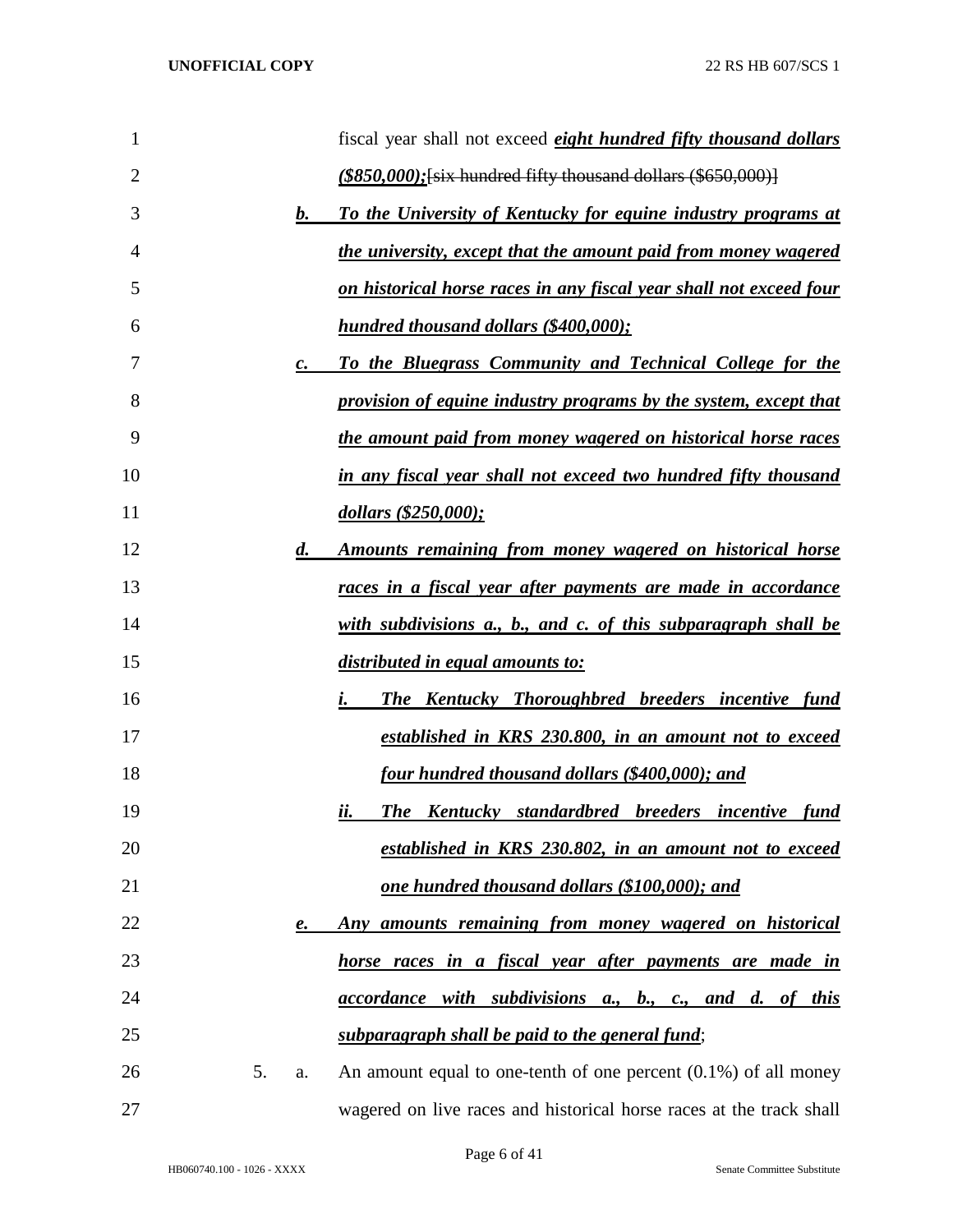| 1              |             | be deposited in a trust and revolving fund to be used for the                          |
|----------------|-------------|----------------------------------------------------------------------------------------|
| $\overline{2}$ |             | construction, expansion, or renovation of facilities or the purchase                   |
| 3              |             | of equipment for equine programs at state universities, except that                    |
| $\overline{4}$ |             | the amount deposited from money wagered on historical horse                            |
| 5              |             | races in any fiscal year shall not exceed three hundred twenty                         |
| 6              |             | thousand dollars (\$320,000).                                                          |
| 7              |             | These funds shall not be used for salaries or for operating funds for<br>$\mathbf b$ . |
| 8              |             | teaching, research, or administration. Funds allocated under this                      |
| 9              |             | subparagraph shall not replace other funds for capital purposes or                     |
| 10             |             | operation of equine programs at state universities.                                    |
| 11             |             | The Kentucky Council on Postsecondary Education shall serve as<br>$C_{\bullet}$        |
| 12             |             | the administrative agent and shall establish an advisory committee                     |
| 13             |             | of interested parties, including all universities with established                     |
| 14             |             | evaluate<br>equine<br>programs,<br>proposals<br>and<br>make<br>to                      |
| 15             |             | recommendations for the awarding of funds.                                             |
| 16             |             | d.<br>Kentucky Council on Postsecondary Education<br>The<br>may                        |
| 17             |             | promulgate administrative regulations to establish procedures for                      |
| 18             |             | administering the program and criteria for evaluating and awarding                     |
| 19             |             | grants; and                                                                            |
| 20             | 6.          | An amount equal to one-tenth of one percent $(0.1\%)$ of all money                     |
| 21             |             | wagered on live races and historical horse races shall be distributed to               |
| 22             |             | the commission to support equine drug testing as provided in KRS                       |
| 23             |             | $230.265(3)$ , except that the amount deposited from money wagered on                  |
| 24             |             | historical horse races in any fiscal year shall not exceed three hundred               |
| 25             |             | twenty thousand dollars (\$320,000).                                                   |
| 26             | $(e)$ [(d)] | The excise tax imposed by <b>paragraphs</b> $[paragraph]$ (a) <b>and (b)</b> of this   |
| 27             |             | subsection shall not apply to pari-mutuel wagering on live harness racing at a         |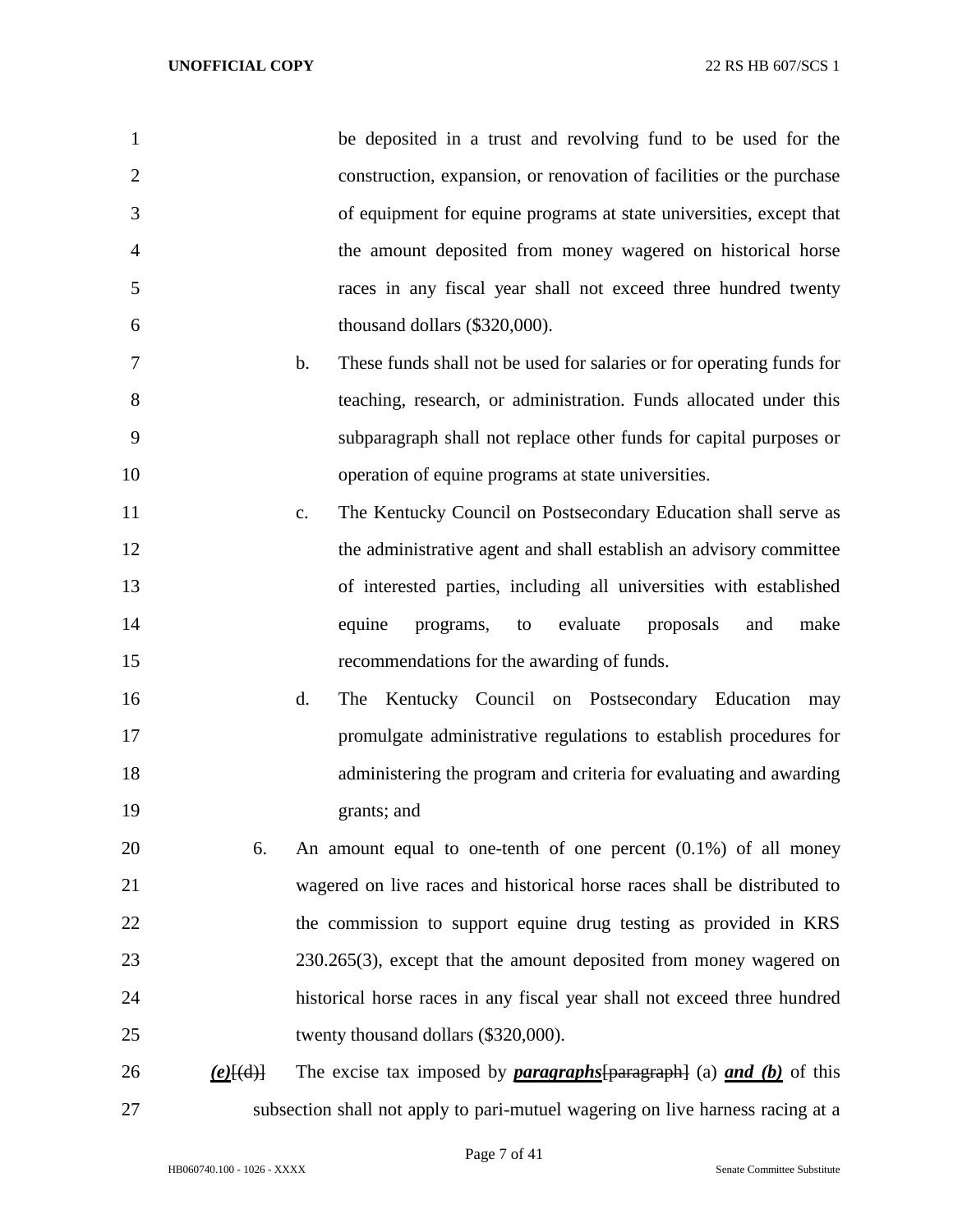| $\mathbf{1}$ |     |     | county fair.                                                                                 |
|--------------|-----|-----|----------------------------------------------------------------------------------------------|
| 2            |     |     | $\{e\}$ The excise tax imposed by paragraph (a) of this subsection, and the                  |
| 3            |     |     | distributions provided for in paragraph (c) of this subsection, shall apply to               |
| 4            |     |     | money wagered on historical horse races beginning September 1, 2011,                         |
| 5            |     |     | through March 31, 2014, and historical horse races shall be considered live                  |
| 6            |     |     | racing for purposes of determining the daily average live handle. Beginning                  |
| 7            |     |     | April 1, 2014, the tax imposed by paragraph (b) of this subsection shall apply               |
| 8            |     |     | to money wagered on historical horse races.                                                  |
| 9            | (2) | (a) | Except as provided in paragraph (c) of this subsection, an excise tax is                     |
| 10           |     |     | imposed on:                                                                                  |
| 11           |     |     | All tracks conducting telephone account wagering;<br>1.                                      |
| 12           |     |     | All tracks participating as receiving tracks in intertrack wagering under<br>2.              |
| 13           |     |     | the jurisdiction of the commission; and                                                      |
| 14           |     |     | 3.<br>All tracks participating as receiving tracks displaying simulcasts and                 |
| 15           |     |     | conducting interstate wagering thereon.                                                      |
| 16           |     | (b) | <b>Before August 1, 2022,</b> the tax shall be three percent (3%) of all money<br><i>l</i> . |
| 17           |     |     | wagered on races as provided in paragraph (a) of this subsection during                      |
| 18           |     |     | the fiscal year.                                                                             |
| 19           |     |     | <b>Beginning August 1, 2022, the tax shall be one and one-half percent</b><br><u>2.</u>      |
| 20           |     |     | $(1.5\%)$ of all money wagered on races as provided in paragraph (a) of                      |
| 21           |     |     | this subsection during the fiscal year.                                                      |
| 22           |     | (c) | A noncontiguous track facility approved by the commission on or after                        |
| 23           |     |     | January 1, 1999, shall be exempt from the tax imposed under this subsection,                 |
| 24           |     |     | if the facility is established and operated by a licensed track which has a total            |
| 25           |     |     | annual handle on live racing of two hundred fifty thousand dollars (\$250,000)               |
| 26           |     |     | or less. The amount of money exempted under this paragraph shall be retained                 |
| 27           |     |     | noncontiguous<br><b>KRS</b><br>230.3771<br>230.378<br>track<br>facility,<br>the<br>and<br>by |

Page 8 of 41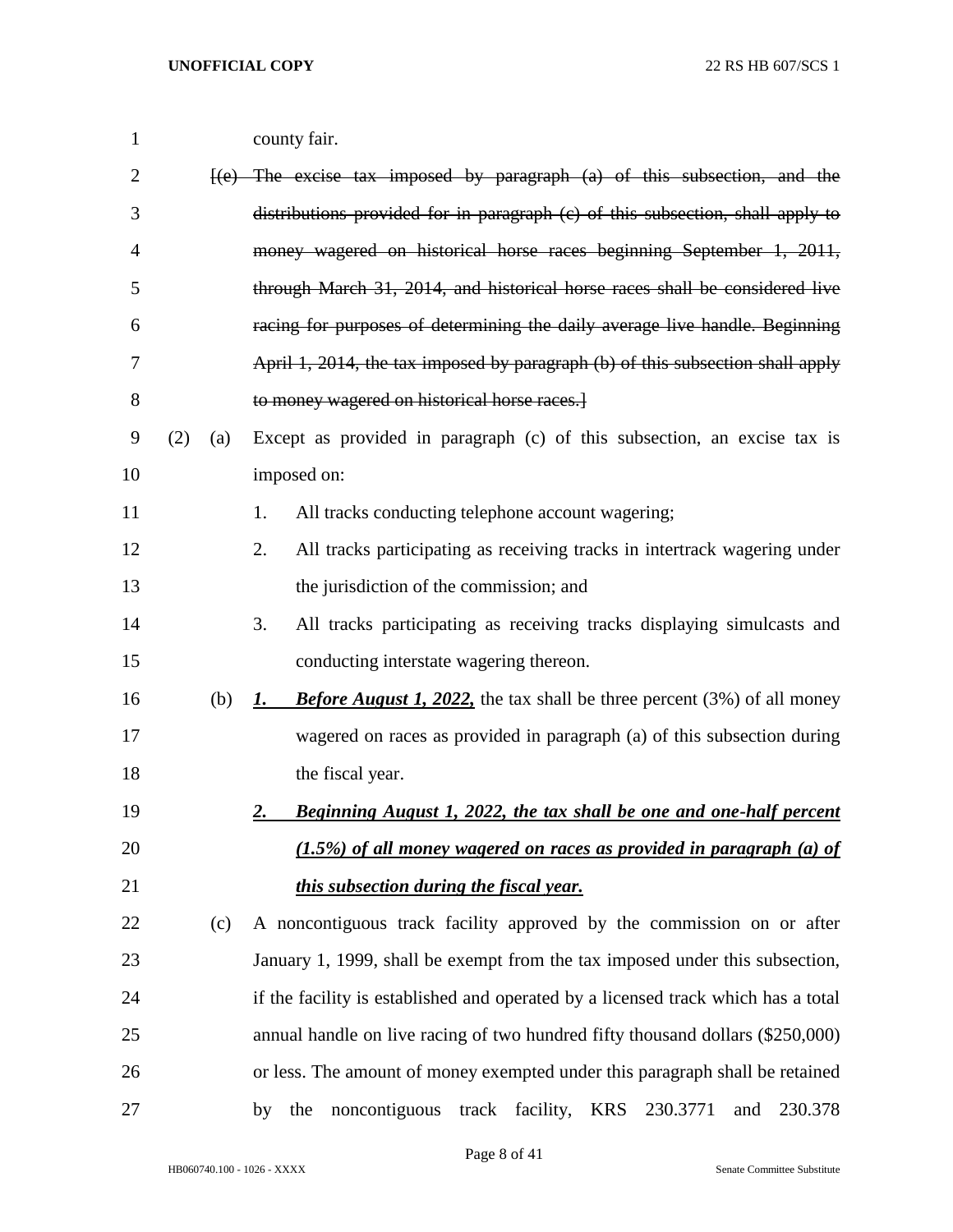| $\mathbf{1}$ |     |    | notwithstanding.                                                                    |
|--------------|-----|----|-------------------------------------------------------------------------------------|
| 2            | (d) |    | Money shall be deducted from the tax paid under paragraphs (a) and (b) of           |
| 3            |     |    | this subsection as follows:                                                         |
| 4            |     | 1. | An amount equal to <b>one percent</b> (1%) [two percent $(2%)$ ] of the amount      |
| 5            |     |    | wagered shall be deposited as follows:                                              |
| 6            |     |    | In the Thoroughbred development fund established in KRS<br>a.                       |
| 7            |     |    | 230.400 if the host track is conducting a Thoroughbred race                         |
| 8            |     |    | meeting or the interstate wagering is conducted on a Thoroughbred                   |
| 9            |     |    | race meeting;                                                                       |
| 10           |     |    | In the Kentucky standardbred development fund established in<br>$\mathbf{b}$ .      |
| 11           |     |    | KRS 230.770, if the host track is conducting a harness race                         |
| 12           |     |    | meeting or the interstate wagering is conducted on a harness race                   |
| 13           |     |    | meeting; or                                                                         |
| 14           |     |    | In the Kentucky quarter horse, paint horse, Appaloosa, and<br>c.                    |
| 15           |     |    | Arabian development fund established by KRS 230.445, if the host                    |
| 16           |     |    | track is conducting a quarter horse, paint horse, Appaloosa, or                     |
| 17           |     |    | Arabian horse race meeting or the interstate wagering is conducted                  |
| 18           |     |    | on a quarter horse, paint horse, Appaloosa, or Arabian horse race                   |
| 19           |     |    | meeting;                                                                            |
| 20           |     | 2. | An amount equal to <b>twenty-five thousandths of one percent</b>                    |
| 21           |     |    | $(0.025\%)$ [one-twentieth of one percent $(0.05\%)$ ] of the amount wagered        |
| 22           |     |    | shall be allocated to the equine industry program trust and revolving               |
| 23           |     |    | fund established by KRS 230.550 to be used to support the Equine                    |
| 24           |     |    | Industry Program at the University of Louisville;                                   |
| 25           |     | 3. | An amount equal to <b><i>one-twentieth of one percent</i></b> (0.05%) [one-tenth of |
| 26           |     |    | $\theta$ one percent (0.1%)] of the amount wagered shall be deposited in a trust    |
| 27           |     |    | and revolving fund to be used for the construction, expansion, or                   |

Page 9 of 41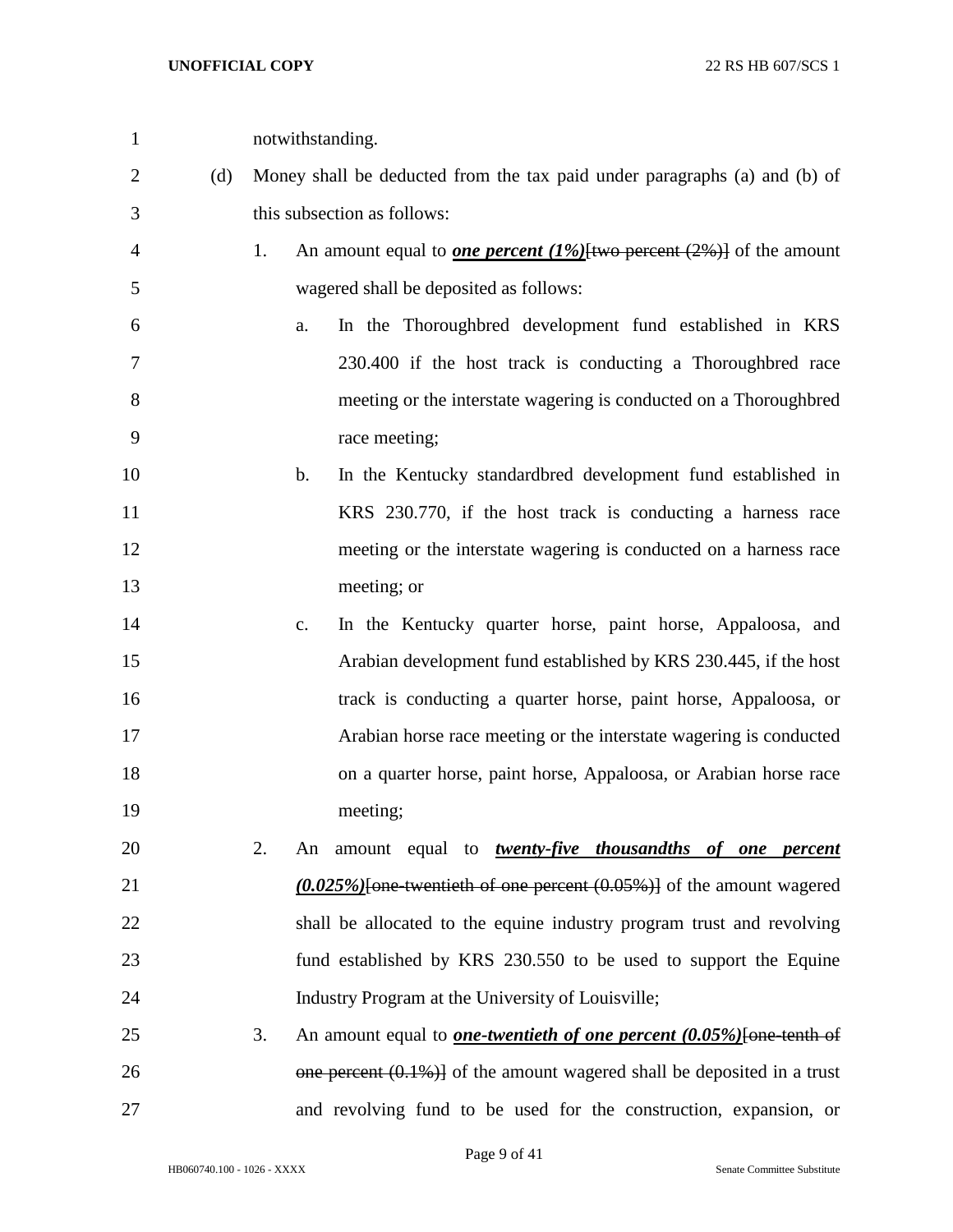| 1              |     | renovation of facilities or the purchase of equipment for equine                          |
|----------------|-----|-------------------------------------------------------------------------------------------|
| $\overline{2}$ |     | programs at state universities, as detailed in subsection $(1)(d)$ [(e)]5. of             |
| 3              |     | this section; and                                                                         |
| 4              |     | 4.<br>An amount equal to <b><i>one-twentieth of one percent</i></b> (0.05%) [one-tenth of |
| 5              |     | one percent $(0.1\%)$ of the amount wagered shall be distributed to the                   |
| 6              |     | commission to support equine drug testing as provided in KRS                              |
| 7              |     | $230.265(3)$ .                                                                            |
| 8              | (3) | If a host track in this state is the location for the conduct of a two (2) day            |
| 9              |     | international horse racing event that distributes in excess of a total of twenty million  |
| 10             |     | dollars $(\$20,000,000)$ in purses and awards:                                            |
| 11             |     | The excise tax imposed by subsection $(1)(a)$ and $(b)$ of this section shall not<br>(a)  |
| 12             |     | apply to money wagered at the track on live races conducted at the track                  |
| 13             |     | during the two (2) day international horse racing event; and                              |
| 14             |     | Amounts wagered at the track on live races conducted at the track during the<br>(b)       |
| 15             |     | two (2) day international horse racing event shall not be included in                     |
| 16             |     | calculating the daily average live handle for purposes of subsection (1) of this          |
| 17             |     | section.                                                                                  |
| 18             | (4) | The taxes imposed by this section shall be paid, collected, and administered as           |
| 19             |     | provided in KRS 138.530.                                                                  |
| 20             |     | Section 5. KRS 138.513 is amended to read as follows:                                     |
| 21             | (1) | Beginning August 1, 2014, <i>but before August 1</i> , 2022, an excise tax is<br>(a)      |
| 22             |     | imposed on all advance deposit account wagering licensees licensed under                  |
| 23             |     | KRS $230.260$ at a rate of one-half of one percent $(0.5\%)$ of all amounts               |
| 24             |     | wagered through the licensee by Kentucky residents; and                                   |
| 25             |     | <b>Beginning August 1, 2022, an excise tax is imposed on all advance deposit</b><br>(b)   |
| 26             |     | <u>account wagering licensees licensed under Section 13 of this Act at a rate of</u>      |
| 27             |     | <u>one and one-half percent (1.5%) of all amounts wagered through the</u>                 |

Page 10 of 41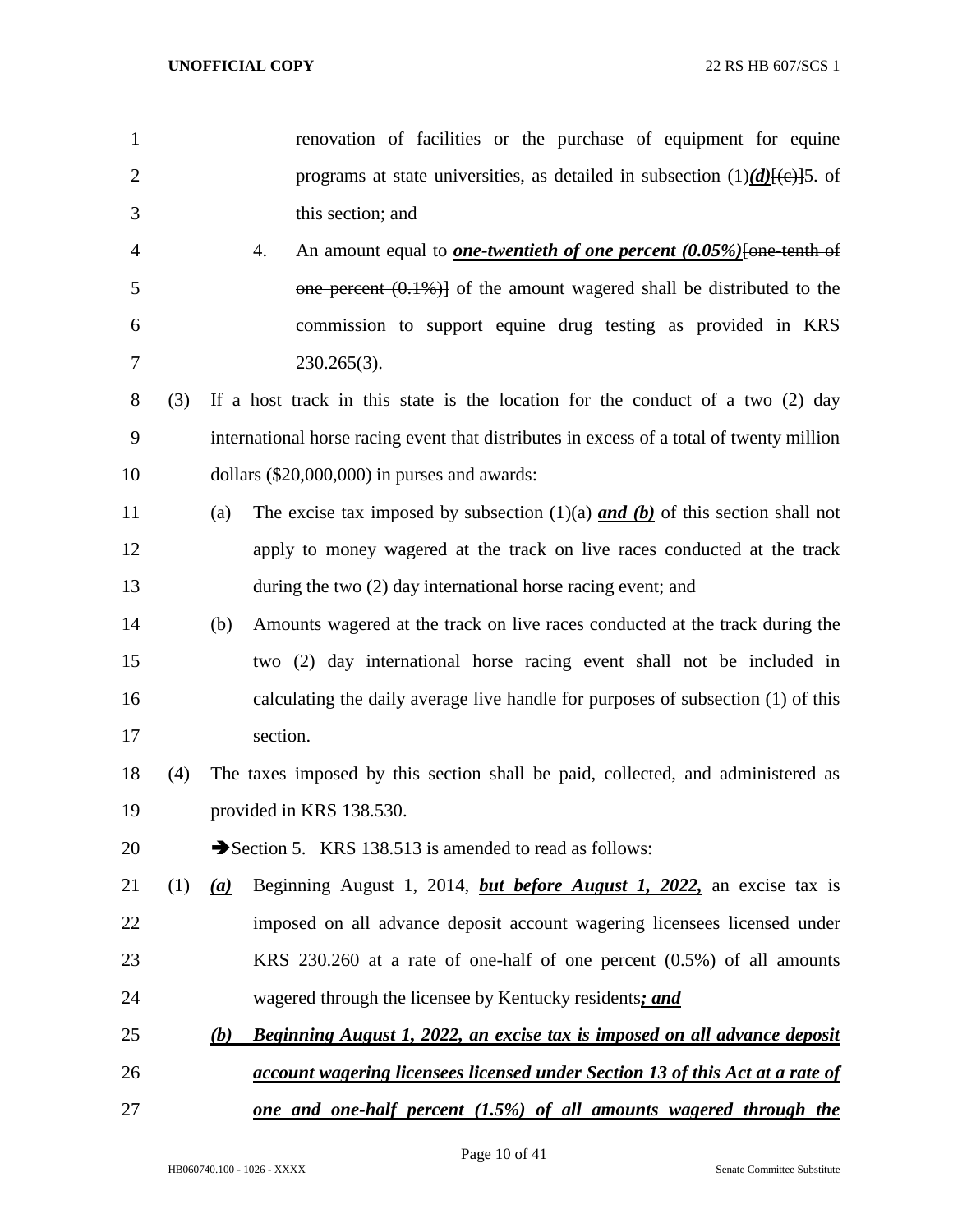| $\mathbf{1}$   |     |     | licensee by Kentucky residents.                                                         |
|----------------|-----|-----|-----------------------------------------------------------------------------------------|
| $\overline{2}$ | (2) |     | The tax imposed by this section shall be paid, collected, administered, and             |
| 3              |     |     | distributed as provided in KRS 138.530.                                                 |
| $\overline{4}$ |     |     | Section 6. KRS 139.200 is amended to read as follows:                                   |
| 5              |     |     | A tax is hereby imposed upon all retailers at the rate of six percent (6%) of the gross |
| 6              |     |     | receipts derived from:                                                                  |
| 7              | (1) |     | Retail sales of:                                                                        |
| 8              |     | (a) | Tangible personal property, regardless of the method of delivery, made within           |
| 9              |     |     | this Commonwealth; and                                                                  |
| 10             |     | (b) | Digital property regardless of whether:                                                 |
| 11             |     |     | The purchaser has the right to permanently use the property;<br>1.                      |
| 12             |     |     | 2.<br>The purchaser's right to access or retain the property is not permanent; or       |
| 13             |     |     | 3.<br>The purchaser's right of use is conditioned upon continued payment; and           |
| 14             | (2) |     | The furnishing of the following:                                                        |
| 15             |     | (a) | The rental of any room or rooms, lodgings, campsites, or accommodations                 |
| 16             |     |     | furnished by any hotel, motel, inn, tourist camp, tourist cabin, campgrounds,           |
| 17             |     |     | recreational vehicle parks, or any other place in which rooms, lodgings,                |
| 18             |     |     | campsites, or accommodations are regularly furnished to transients for a                |
| 19             |     |     | consideration. The tax shall not apply to rooms, lodgings, campsites, or                |
| 20             |     |     | accommodations supplied for a continuous period of thirty (30) days or more             |
| 21             |     |     | to a person;                                                                            |
| 22             |     | (b) | Sewer services;                                                                         |
| 23             |     | (c) | The sale of admissions, except:                                                         |
| 24             |     |     | 1.<br>Admissions to <i>enter the grounds or enclosure of any track licensed</i>         |
| 25             |     |     | <u>under KRS Chapter 230 at which live horse racing or historical horse</u>             |
| 26             |     |     | racing is being conducted under the jurisdiction of the Kentucky                        |
| 27             |     |     | <b>Horse Racing Commission</b> [racetracks taxed under KRS 138.480];                    |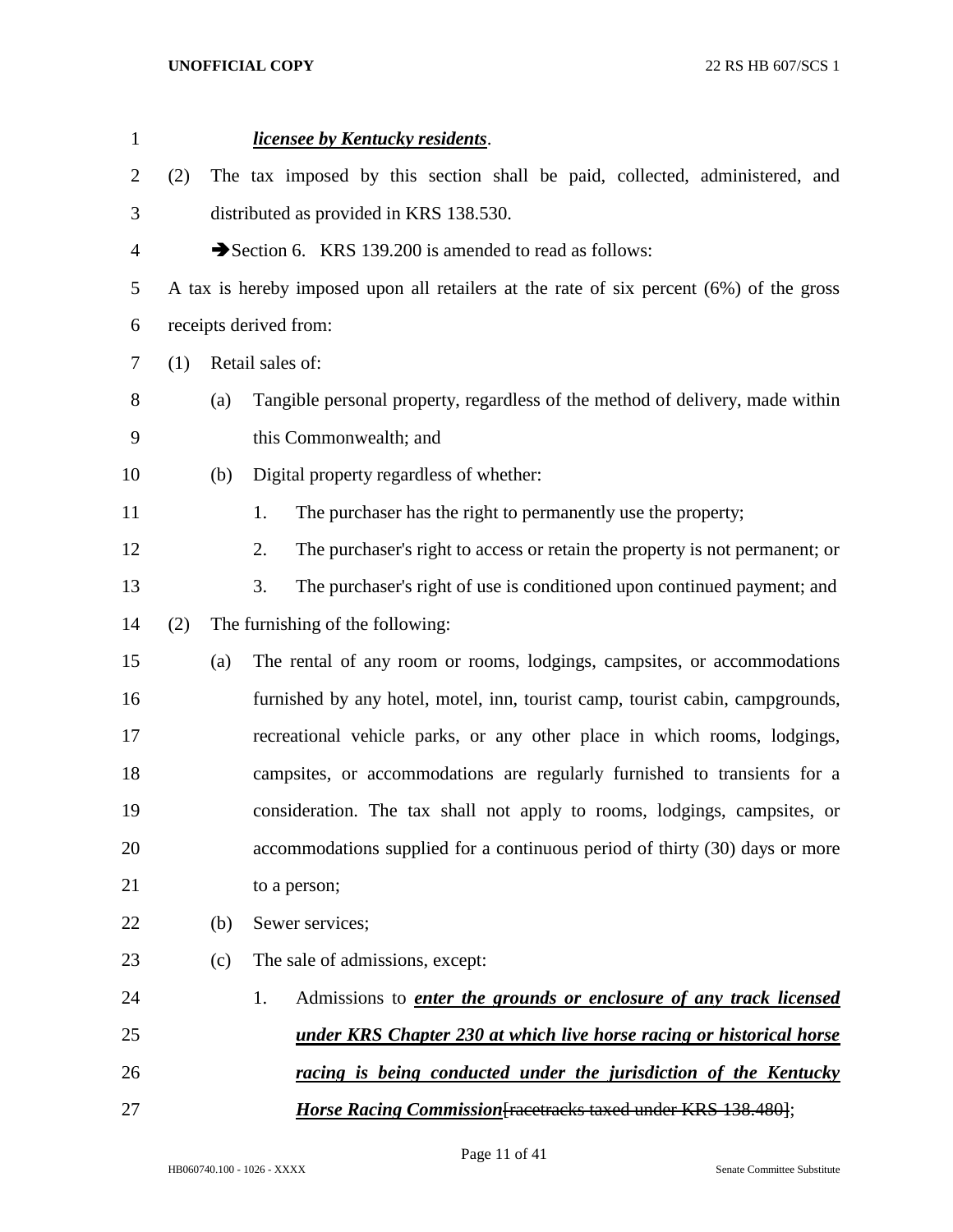| $\mathbf{1}$   |     | 2.<br>Admissions to historical sites exempt under KRS 139.482;                     |
|----------------|-----|------------------------------------------------------------------------------------|
| $\overline{c}$ |     | Admissions taxed under KRS 229.031;<br>3.                                          |
| 3              |     | Admissions that are charged by nonprofit educational, charitable, or<br>4.         |
| 4              |     | religious institutions and for which an exemption is provided under KRS            |
| 5              |     | 139.495; and                                                                       |
| 6              |     | Admissions that are charged by nonprofit civic, governmental, or other<br>5.       |
| 7              |     | nonprofit organizations and for which an exemption is provided under               |
| 8              |     | KRS 139.498;                                                                       |
| 9              | (d) | Prepaid calling service and prepaid wireless calling service;                      |
| 10             | (e) | Intrastate, interstate, and international communications services as defined in    |
| 11             |     | KRS 139.195, except the furnishing of pay telephone service as defined in          |
| 12             |     | KRS 139.195;                                                                       |
| 13             | (f) | Distribution, transmission, or transportation services for natural gas that is for |
| 14             |     | storage, use, or other consumption in this state, excluding those services         |
| 15             |     | furnished:                                                                         |
| 16             |     | For natural gas that is classified as residential use as provided in KRS<br>1.     |
| 17             |     | 139.470 $(7)$ ; or                                                                 |
| 18             |     | To a seller or reseller of natural gas;<br>2.                                      |
| 19             | (g) | Landscaping services, including but not limited to:                                |
| 20             |     | Lawn care and maintenance services;<br>1.                                          |
| 21             |     | Tree trimming, pruning, or removal services;<br>2.                                 |
| 22             |     | Landscape design and installation services;<br>3.                                  |
| 23             |     | Landscape care and maintenance services; and<br>4.                                 |
| 24             |     | Snow plowing or removal services;<br>5.                                            |
| 25             | (h) | Janitorial services, including but not limited to residential and commercial       |
| 26             |     | cleaning services, and carpet, upholstery, and window cleaning services;           |
| 27             | (i) | Small animal veterinary services, excluding veterinary services for equine,        |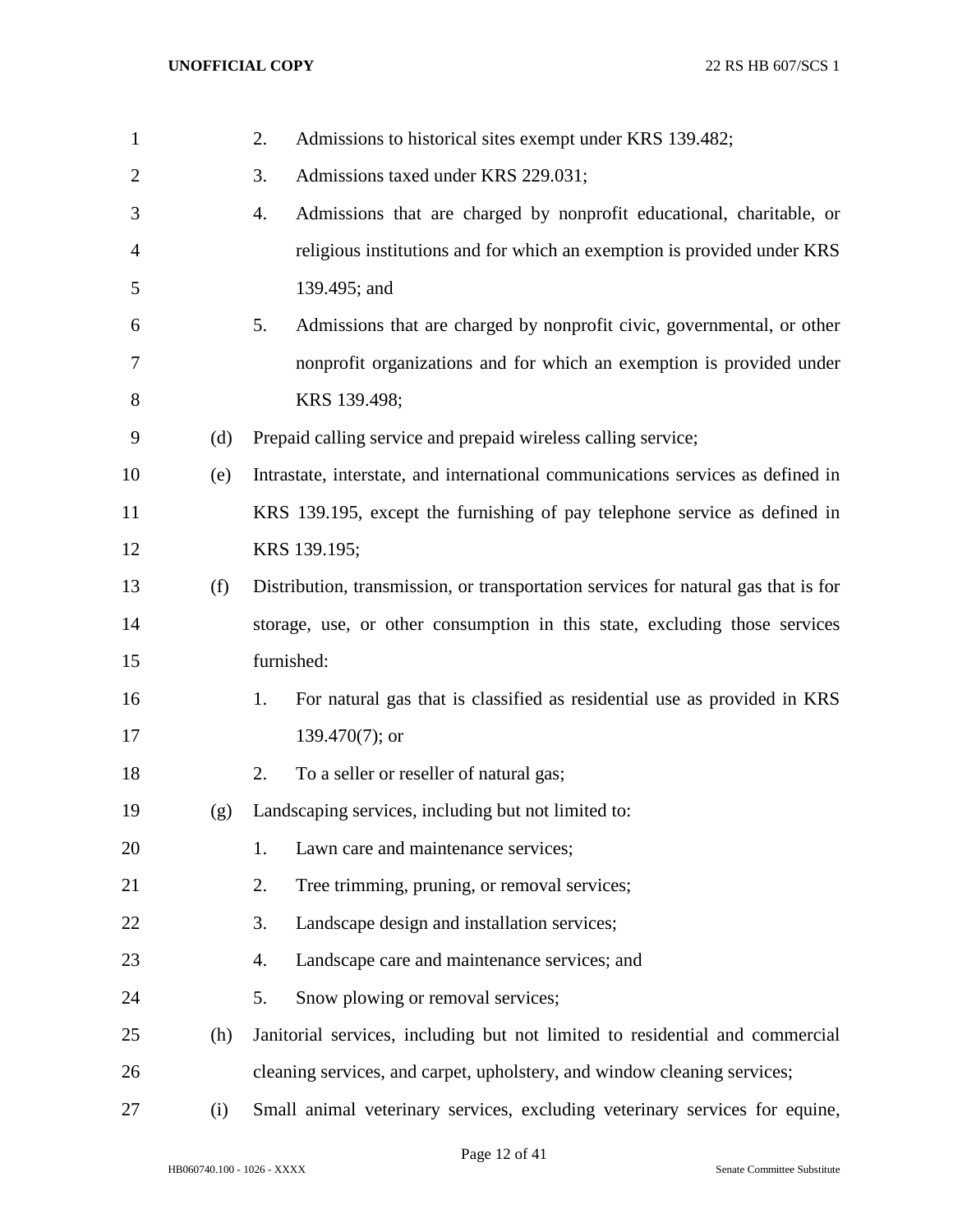| $\mathbf{1}$   |                        |                    | cattle, poultry, swine, sheep, goats, llamas, alpacas, ratite birds, buffalo, and         |
|----------------|------------------------|--------------------|-------------------------------------------------------------------------------------------|
| $\overline{2}$ |                        |                    | cervids;                                                                                  |
| 3              |                        | (j)                | Pet care services, including but not limited to grooming and boarding services,           |
| 4              |                        |                    | pet sitting services, and pet obedience training services;                                |
| 5              |                        | (k)                | Industrial laundry services, including but not limited to industrial uniform              |
| 6              |                        |                    | supply services, protective apparel supply services, and industrial mat and rug           |
| 7              |                        |                    | supply services;                                                                          |
| 8              |                        | (1)                | Non-coin-operated laundry and dry cleaning services;                                      |
| 9              |                        | (m)                | Linen supply services, including but not limited to table and bed linen supply            |
| 10             |                        |                    | services and nonindustrial uniform supply services;                                       |
| 11             |                        | (n)                | Indoor skin tanning services, including but not limited to tanning booth or               |
| 12             |                        |                    | tanning bed services and spray tanning services;                                          |
| 13             |                        | $\left( 0 \right)$ | Non-medical diet and weight reducing services;                                            |
| 14             |                        | (p)                | Limousine services, if a driver is provided; and                                          |
| 15             |                        | (q)                | Extended warranty services.                                                               |
| 16             |                        |                    | Section 7. KRS 137.190 is amended to read as follows:                                     |
| 17             | $\underline{(\bf{1})}$ |                    | The license tax imposed by KRS 137.170, the license taxes permitted by Sections           |
| 18             |                        |                    | 1, 2, and 3 of this Act the admission tax imposed by KRS 138.480, and the state           |
| 19             |                        |                    | taxes and contributions imposed by KRS 138.510 to 138.550 and KRS 230.380 on              |
| 20             |                        |                    | pari-mutuel systems of betting shall be in lieu of all other license, excise, special, or |
| 21             |                        |                    | franchise taxes to the state or any county, city, or other political subdivision.         |
| 22             | (2)                    |                    | <b>Except for the license taxes permitted by Sections 1, 2, and 3 of this Act, no</b>     |
| 23             |                        |                    | county, city, or other political subdivision may levy any license, income, excise,        |
| 24             |                        |                    | special, or franchise tax on any such person or corporation engaged in the business       |
| 25             |                        |                    | of conducting a race track at which races are conducted for stakes, purses or prizes,     |
| 26             |                        |                    | or operating as a receiving track or simulcast facility, or on the operation or           |
| 27             |                        |                    | maintenance of any pari-mutuel machine or similar device, or on the money or              |

Page 13 of 41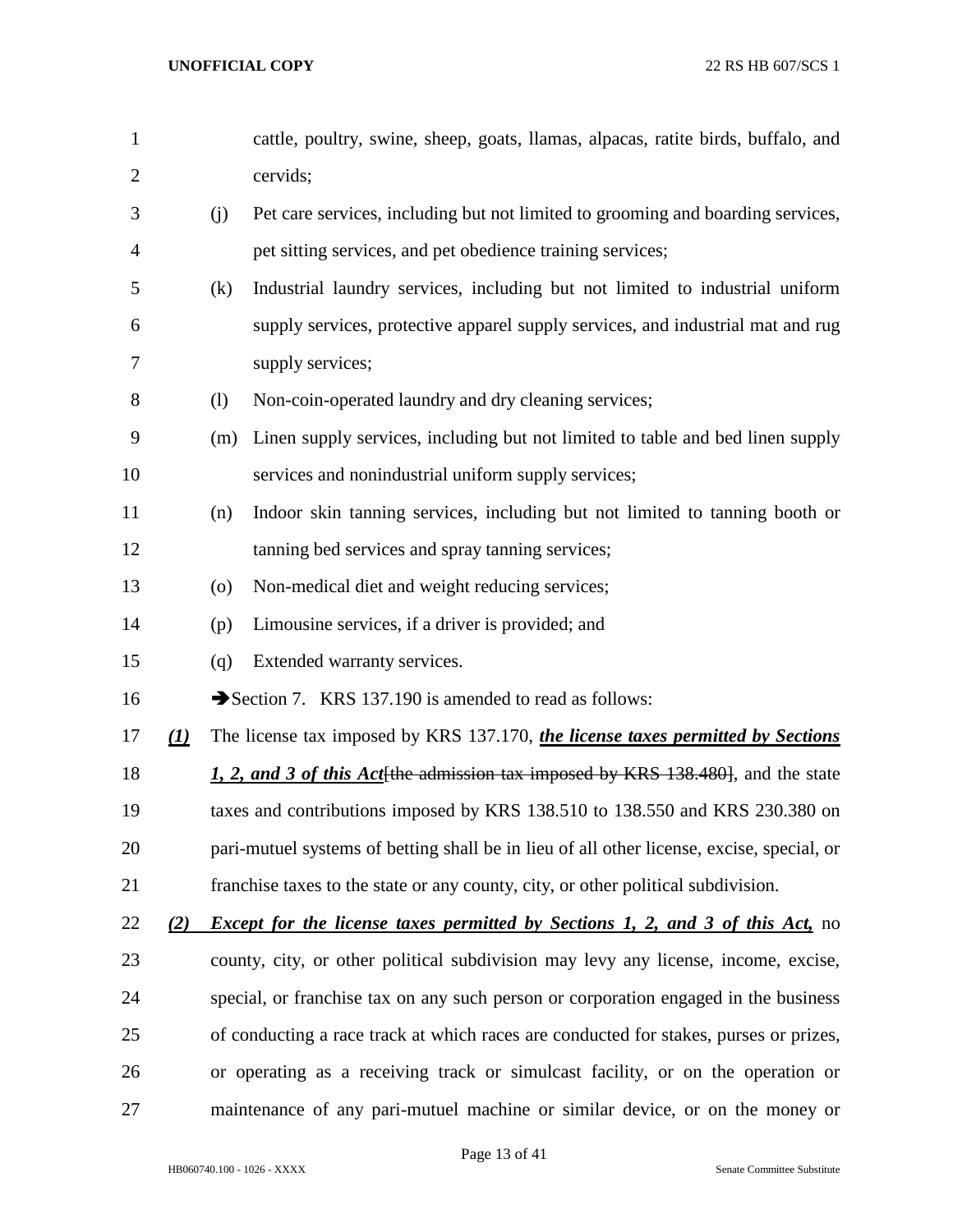amount of money handled by or through any pari-mutuel machine or similar device or on the sale of any merchandise during the conducting of races thereon by any such person or corporation.

4 Section 8. KRS 138.224 is amended to read as follows:

 It shall be presumed that all untaxed motor fuels are subject to the tax levied under KRS 138.220 unless the contrary is established pursuant to KRS 138.210 to *138.448*[138.490] or administrative regulations promulgated thereunder by the department. The tax shall be paid by the licensed dealer to the department. The burden of proving that any motor fuel is not subject to tax shall be upon the dealer or any person who imports, causes to be imported, receives, uses, sells, stores, or possesses untaxed motor fuel in this state. Any dealer or other person who imports, causes to be imported, receives, uses, sells, stores, or possesses untaxed motor fuels but fails to comply with all statutory and regulatory restrictions applicable to the fuel shall be jointly and severally liable for payment of the tax due on the fuel. A person's liability shall not be extinguished until the tax due has been paid to the department.

16 Section 9. KRS 138.226 is amended to read as follows:

 (1) The department shall administer the taxes provided under KRS 138.210 to *138.448 and 138.450 to 138.470*[138.490], except KRS 138.463 and 138.4631, and may prescribe, adopt, and enforce administrative regulations relating to the administration and enforcement thereof.

- (2) The department shall, upon the request of the officials to whom are entrusted the enforcement of the motor fuels tax law of any other state, the United States, the provinces of the Dominion of Canada, forward to such officials any information which it may have relative to the manufacture, receipt, sale, use, transportation, shipment or delivery by any person of motor fuels, provided such other state or states provide for the furnishing of like information to this state.
- 27 Section 10. KRS 138.270 is amended to read as follows: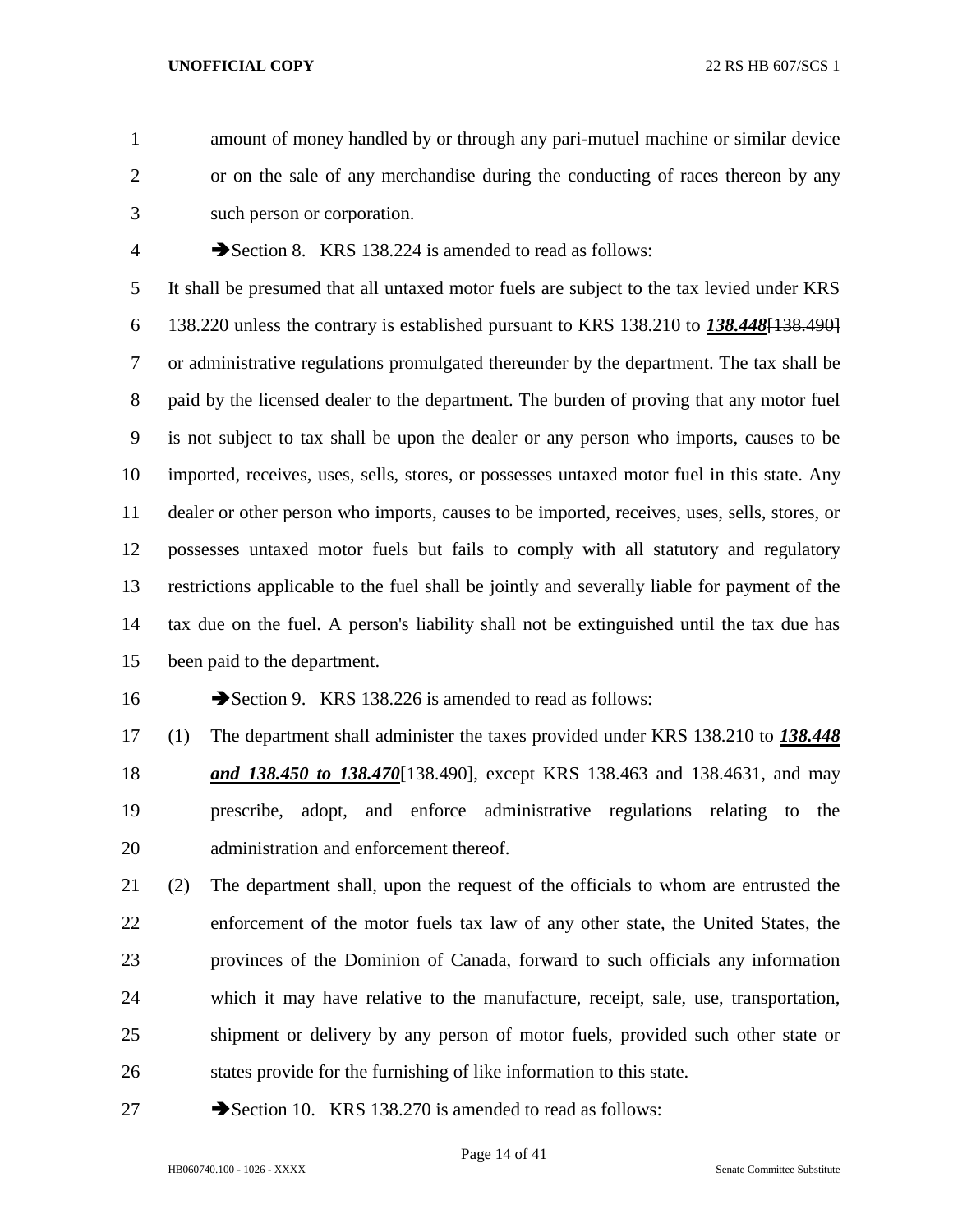- (1) (a) From the total number of gallons of gasoline and special fuel received by the dealer within this state during the next preceding calendar month, deductions shall be made for the total number of gallons received by the dealer within this state that were sold or otherwise disposed of during the next preceding calendar month as set forth in subsection (2) of KRS 138.240.
- (b) To cover evaporation, shrinkage, unaccountable losses, collection costs, bad debts, and handling and reporting the tax, each dealer shall be allowed compensation equal to two and one-fourth percent (2.25%) of the net tax due the Commonwealth pursuant to KRS 138.210 to *138.448*[138.490] before all allowable tax credits, except the credit authorized pursuant to KRS 138.358. No compensation shall be allowed if the completed tax return and payment are not submitted to the department within the time prescribed by KRS 138.210 to *138.448*[138.490].
- (2) The tax imposed by KRS 138.220(1) and (2) shall be computed on the number of gallons remaining after the deductions set forth in subsection (1) of this section have been made, and shall constitute the amount of tax payable for the next preceding calendar month.
- (3) Notwithstanding any other provision of this chapter to the contrary, any person who shall remit to the department, by the twenty-fifth day of the next month, an estimated tax due amount equal to not less than ninety-five percent (95%) of his tax liability, as finally determined for the report month, shall not be required to file the monthly reports required by this chapter until the last day of the month following the report month, and shall be permitted to claim as a credit against the tax liability shown due on the report the estimated tax due amount so paid.
- 25 Section 11. KRS 138.344 is amended to read as follows:
- (1) Except as otherwise provided in KRS 138.220 to *138.448*[138.490], any person who shall purchase gasoline or special fuel, on which the tax as imposed by KRS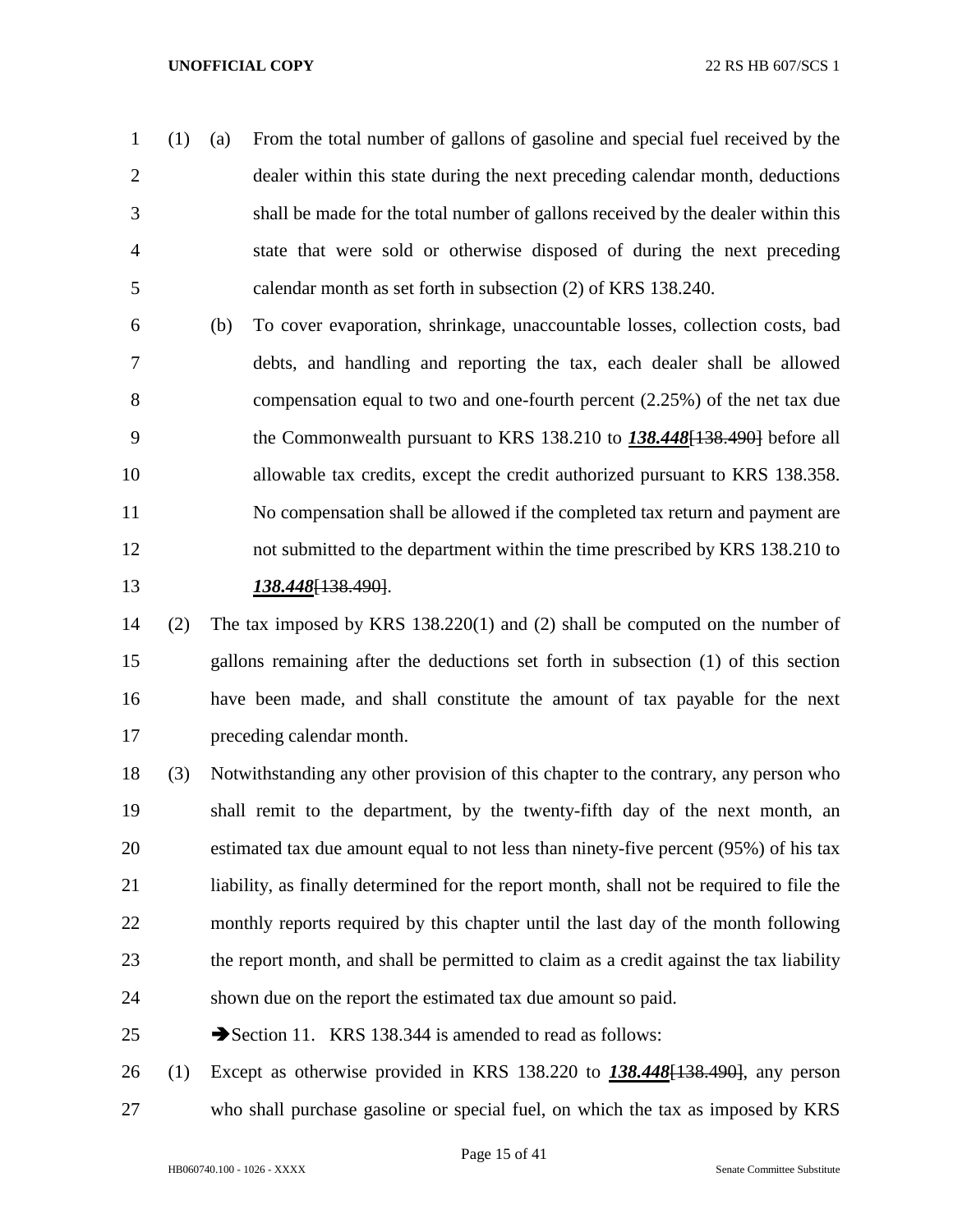| $\mathbf{1}$   |     | 138.220 has been paid, for the purpose of operating or propelling stationary engines    |
|----------------|-----|-----------------------------------------------------------------------------------------|
| $\overline{2}$ |     | or tractors for agricultural purposes, or who shall purchase special fuels, on which    |
| 3              |     | the tax as imposed by KRS 138.220 has been paid, for consumption in unlicensed          |
| $\overline{4}$ |     | vehicles or equipment for nonhighway purposes shall be reimbursed for the tax so        |
| 5              |     | paid on the gasoline or special fuel. No refund shall be authorized unless              |
| 6              |     | applications and all necessary information are filed with the department on a           |
| 7              |     | calendar quarter or calendar year basis on forms and in the manner prescribed by it     |
| 8              |     | for refund of the tax paid on the fuel. In lieu of the tax refund procedure, the tax on |
| 9              |     | special fuels and the tax on gasoline used for the purpose of operating or propelling   |
| 10             |     | stationary engines or tractors for agricultural purposes may be credited by the dealer  |
| 11             |     | to the purchaser as provided in KRS 138.358. The dealer and the purchases shall be      |
| 12             |     | subject to the same rules, conditions, and responsibilities as provided in KRS          |
| 13             |     | 138.344 to 138.355. The tax shall be refunded with interest at the tax interest rate as |
| 14             |     | defined in KRS 131.010(6).                                                              |
| 15             | (2) | The information to be required from the permit holder, by the department, in order      |
| 16             |     | that the refund may be allowed, shall be as follows:                                    |
| 17             |     | Name and address of permit holder  permit number<br>(a)                                 |
| 18             |     | Total number of gallons purchased  and total purchase price  (Invoices to<br>(b)        |
| 19             |     | be attached to refund application.)                                                     |

- (c) Total number of gallons used on highways .....
- 21 (d) Total number of gallons on which refund is claimed ..... (Line b minus line c.)
- (e) Other information as the department may require to reasonably protect the revenues of the Commonwealth.
- 24 Section 12. KRS 138.655 is amended to read as follows:
- 25 As used in KRS 138.660 to 138.7291 and KRS 138.990(13) and (14) and (15), unless
- the context requires otherwise:
- (1) "Cabinet" means the Transportation Cabinet;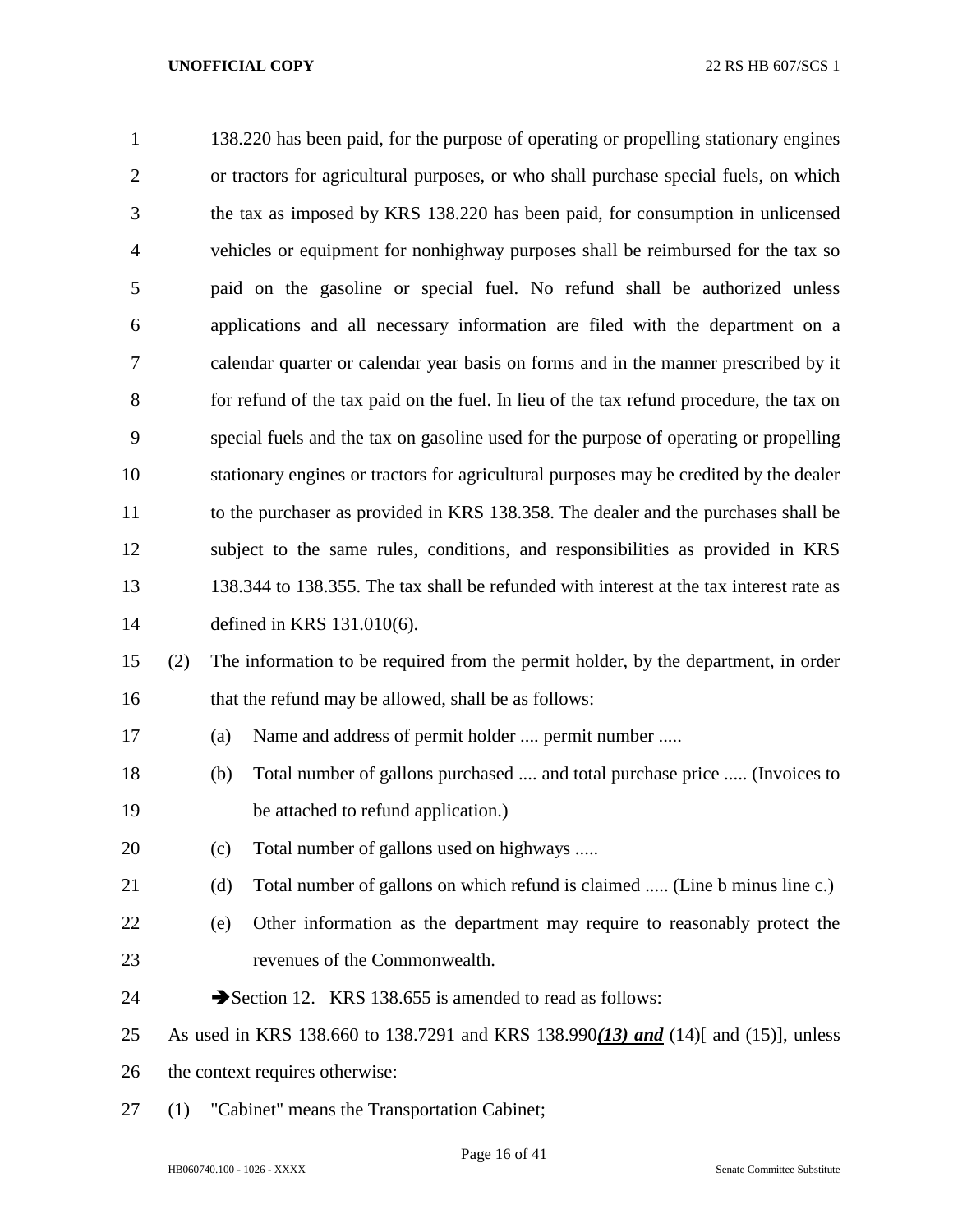(2) "Person" includes every natural person, fiduciary, association, state or political subdivision, or corporation. Whenever used in any clause describing and imposing imprisonment the term "person" as applied to an association means and includes the partners or members thereof, and as applied to a corporation the officers thereof;

 (3) "Public highway" means every way or place generally open to the use of the public as a matter of right for the purpose of vehicular travel notwithstanding that it may be temporarily closed or travel thereon restricted for the purpose of construction, maintenance, repair, or reconstruction; also including all city streets, alleys, and any way or place on which a toll is charged for using such way or place;

 (4) "Motor vehicle" means any vehicle, machine, or mechanical contrivance propelled by an internal combustion engine and licensed for operation and operated upon the public highways and any trailer or semitrailer attached to or having its front end supported by such motor vehicle;

- (5) "Motor carrier" means every person who operates or causes to be operated on any highway in this state, any bus engaged in hauling passengers for hire operating under a certificate of convenience and necessity and any commercial truck or commercial tractor-trailer combination having a total of two (2) or more axles and a declared gross weight above twenty-six thousand (26,000) pounds. The number of axles shall include not only those axles on the power unit but if a tractor-trailer combination is involved, also those axles on the trailer or semitrailer:
- (a) "Axle" means any two (2) or more load-carrying wheels mounted in a single 22 transverse vertical plane;
- (b) "Trailers and semitrailers" are those as defined in subsections (1) and (2) of KRS 186.650, except that it does not include those trailers defined in subsections (3) and (4) of KRS 186.650 and those exempted from regulation under KRS 186.675. The term "motor carrier" shall not mean or shall not include any person operating or causing to be operated a city bus;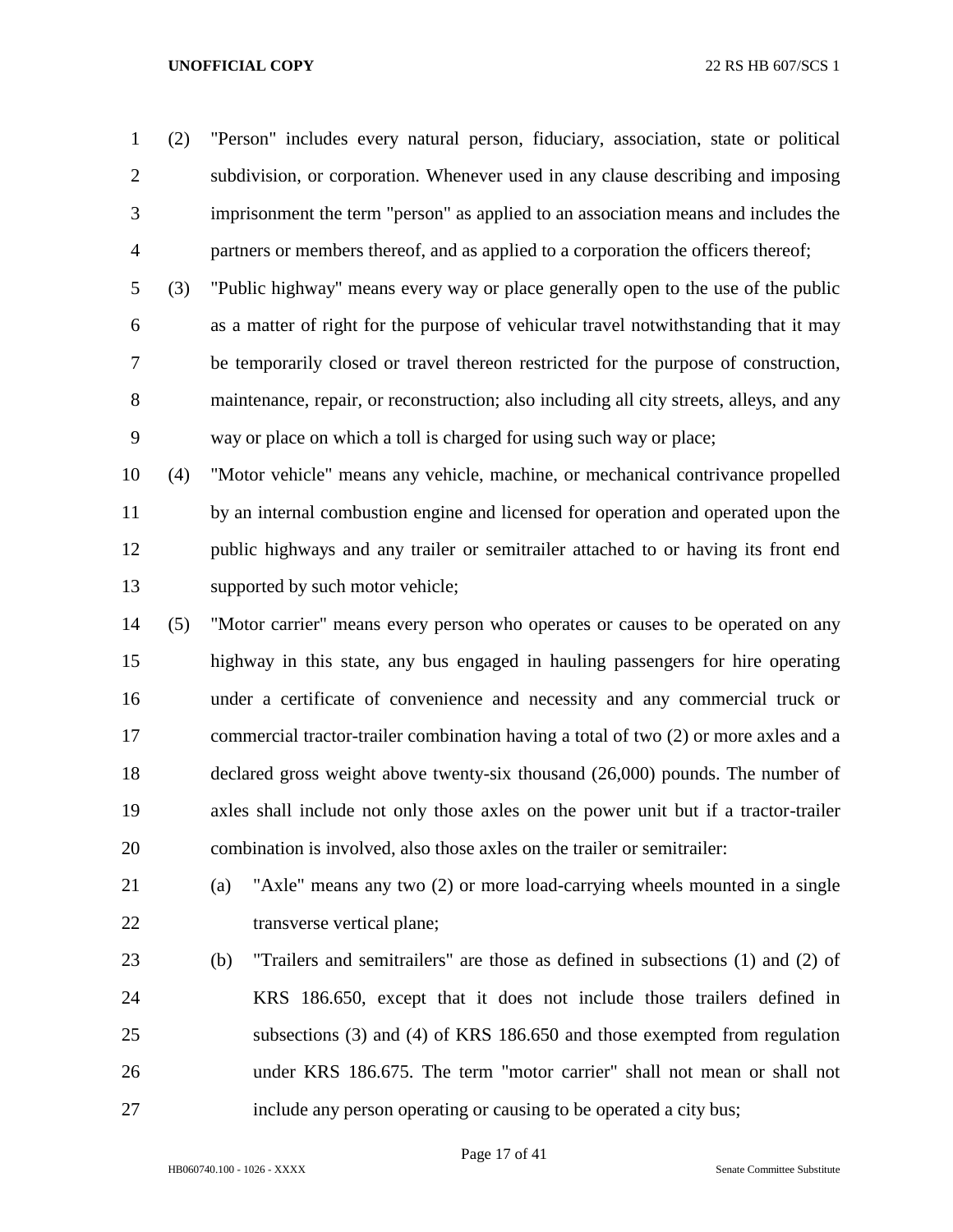| $\mathbf{1}$   |     | "Commercial" refers to any activity for business purposes;<br>(c)                       |
|----------------|-----|-----------------------------------------------------------------------------------------|
| $\overline{2}$ |     | For the purposes of KRS 138.660(3) motor carriers, trailers, and semitrailers<br>(d)    |
| 3              |     | shall not mean a farm vehicle as defined in KRS 186.050(4) or under another             |
| $\overline{4}$ |     | jurisdiction's law as a farm vehicle;                                                   |
| 5              | (6) | "City bus" means any motor vehicle used for the transportation of persons for hire      |
| 6              |     | exclusively within the limits of any city or within ten (10) miles of its limits over a |
| $\tau$         |     | regular route and exclusively within the boundaries of this state;                      |
| 8              | (7) | "Heavy equipment motor carrier" means any person who operates on the public             |
| 9              |     | highways of this state as a "motor carrier" as defined in subsection (5) of this        |
| 10             |     | section, except that it shall not include motor vehicles used to transport persons for  |
| 11             |     | hire;                                                                                   |
| 12             | (8) | "Trip permit" means a permit for the operating during a ten (10) consecutive day        |
| 13             |     | period of any motor vehicle of any "heavy equipment motor carrier" not licensed         |
| 14             |     | under KRS 138.665;                                                                      |
| 15             | (9) | "Licensee" means for purposes of KRS 138.660 to 138.7291 any person who has             |
| 16             |     | been granted a license as a "motor carrier" or a "heavy equipment motor carrier," or    |
| 17             |     | any motor vehicle in which a valid trip permit is carried;                              |
| 18             |     | (10) "Use" means the consumption of gasoline and special fuels in propelling motor      |
| 19             |     | vehicles on the public highways;                                                        |
| 20             |     | (11) "Gasoline" has the same meaning as in KRS 138.210;                                 |
| 21             |     | (12) "Special fuels" means and includes all combustible gases and liquids used for the  |
| 22             |     | generation of power in an internal combustion engine to propel vehicles of any kind     |
| 23             |     | upon the public highways, except that it does not include gasoline;                     |
| 24             |     | (13) "Quarterly" for the purposes of KRS 138.660 to 138.7291 means a calendar quarter;  |
| 25             |     | (14) "Combined licensed weight" shall mean the greater of:                              |
| 26             |     | The declared combined maximum gross weight of the vehicle and any towed<br>(a)          |
| 27             |     | unit for registration purposes for the current registration period; or                  |

Page 18 of 41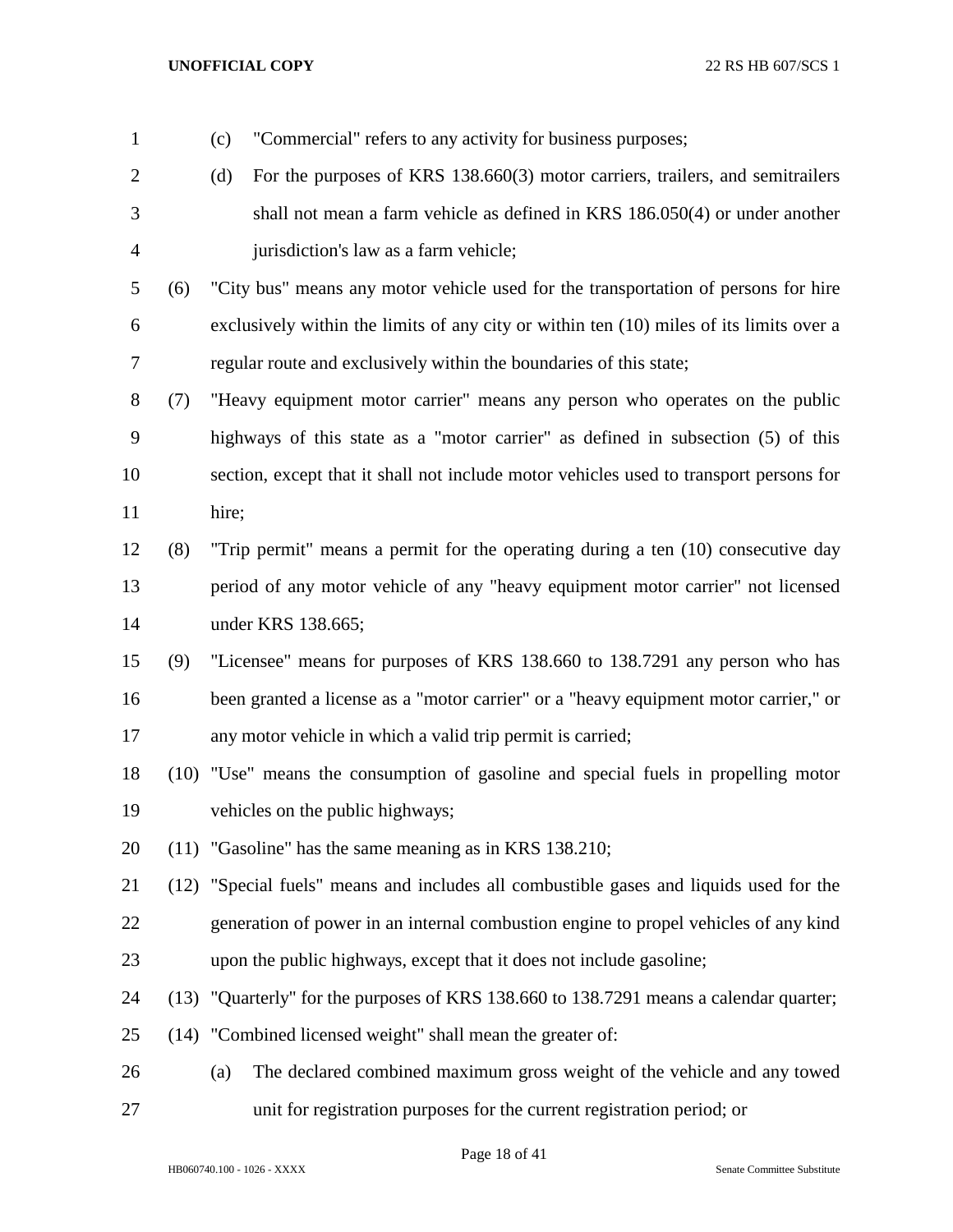(b) The highest actual combined gross weight of the vehicle and any towed unit when operated on the public highways of the state during the current registration period.

4 Section 13. KRS 138.675 is amended to read as follows:

 (1) If a licensee at any time files a false quarterly report of the information required or fails or refuses to file the quarterly report or to pay the full amount of the tax or violates any other provisions of KRS 138.655 to 138.725, inclusive, without a showing that such failure was due to reasonable cause, the cabinet may cancel his license.

 (2) Upon voluntary surrender of the license certificate or upon receipt of a written request by a licensee, the cabinet may cancel his license, effective sixty (60) days from the date of the request, but no such license shall be canceled upon surrender or request unless the licensee has, prior to the date of cancellation, paid to this state all taxes, penalties, interest and fines that are due or have accrued, and unless the licensee has surrendered to the cabinet his license certificate.

 (3) If upon investigation the cabinet ascertains that any motor carrier or heavy equipment motor carrier to whom a license has been issued is no longer engaged as such and has not been so engaged for a period of six (6) months, the cabinet may cancel such license by giving the motor carrier or heavy equipment motor carrier sixty (60) days' notice of cancellation mailed to his last known address in which event the license certificate shall be surrendered to the cabinet.

 (4) Whenever a licensee ceases to engage in business within this state, he shall notify the cabinet in writing within fifteen (15) days after discontinuance. All taxes that have accrued under KRS 138.655 to 138.725, inclusive, whether or not then due, shall become due and payable concurrently with such discontinuance. The licensee shall make a report and pay all such taxes and any interest and penalties thereon, and shall surrender to the cabinet his license certificate.

Page 19 of 41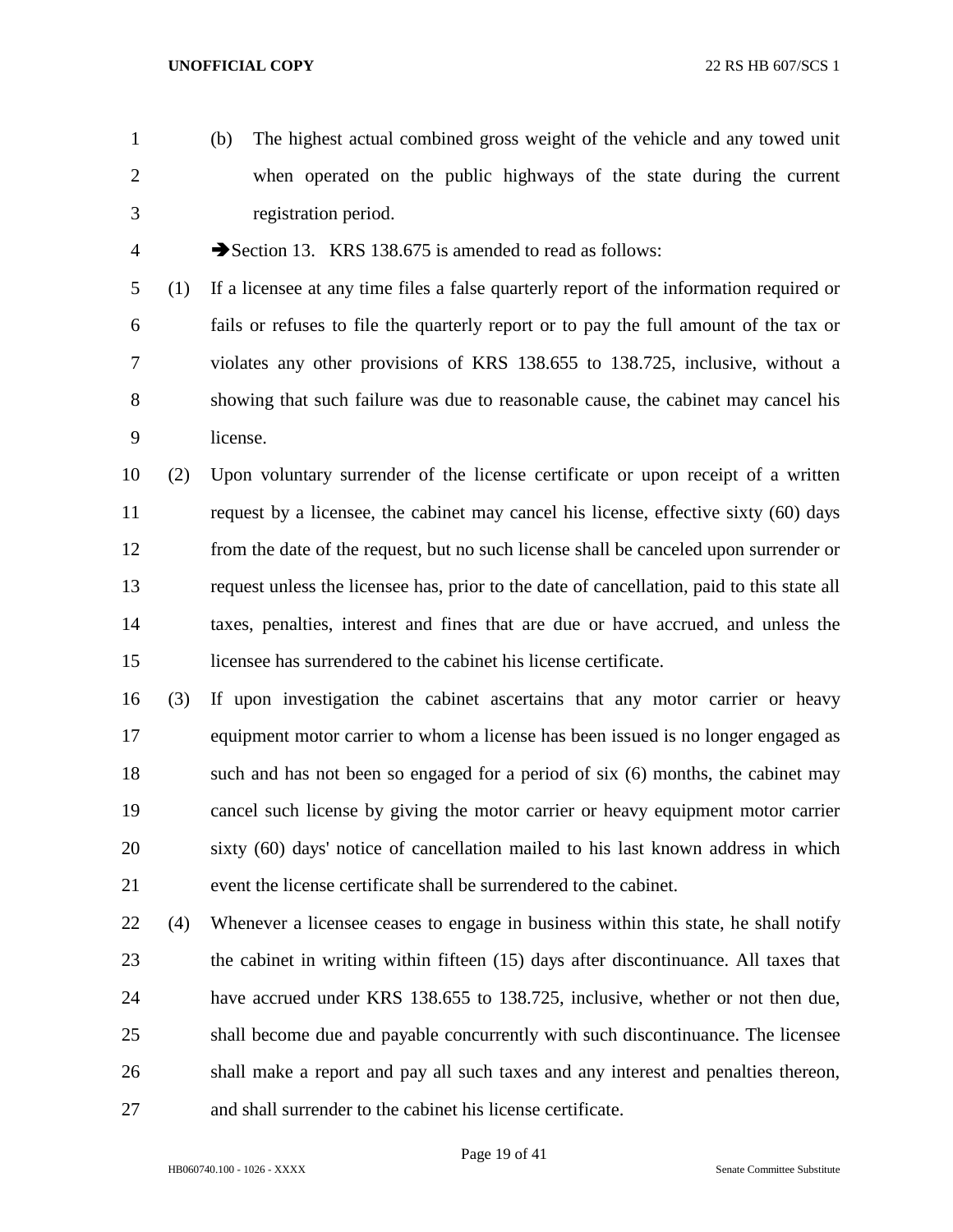(5) If the license of a motor carrier or heavy equipment motor carrier is canceled by the cabinet as provided in this section and if the licensee has paid to this state all of the taxes, interest and penalties due under KRS 138.655 to 138.725 and 138.990*(13)*  **and** (14)<del>[ and (15)]</del>, the cabinet shall cancel the bond filed by the licensee. 5 Section 14. KRS 138.990 is amended to read as follows: (1) Any person who violates any provision of KRS 138.140, 138.146, or 138.195 for which a specific penalty is not provided shall be guilty of a violation for the first offense; for each such subsequent offense, he shall be guilty of a Class A misdemeanor. These penalties shall be in addition to the civil penalties provided by KRS 138.165, 138.185, and 138.205. (2) Any person who fails to supply the information required by subsection (8) of KRS 138.195 shall be guilty of a violation; for each subsequent offense, he shall be guilty of a Class B misdemeanor. These penalties shall be in addition to any civil penalty provided by KRS 138.165, 138.185, and 138.205. (3) Any person violating subsection (10) of KRS 138.195 or any regulations adopted thereunder shall be guilty of a Class A misdemeanor. This penalty shall be in addition to any civil penalty provided by KRS 138.165, 138.185, and 138.205. (4) Any person who makes a false entry upon any invoices or any record relating to the purchase, possession, transportation, or sale of cigarettes, and presents any such false entry to the department or any of its agents with the intent to avoid any tax imposed by KRS 138.130 to 138.205, shall be guilty of a Class D felony. (5) Any person who shall counterfeit any cigarette tax evidence shall be guilty of a Class D felony. (6) Any person who sells, offers to sell, or uses counterfeit cigarette tax evidence, affixed or unaffixed, with the intention of evading any tax imposed by KRS 138.130 to 138.205 shall be guilty of a Class D felony. (7) Any person who fails to remit gasoline or special fuel tax money to the state as

Page 20 of 41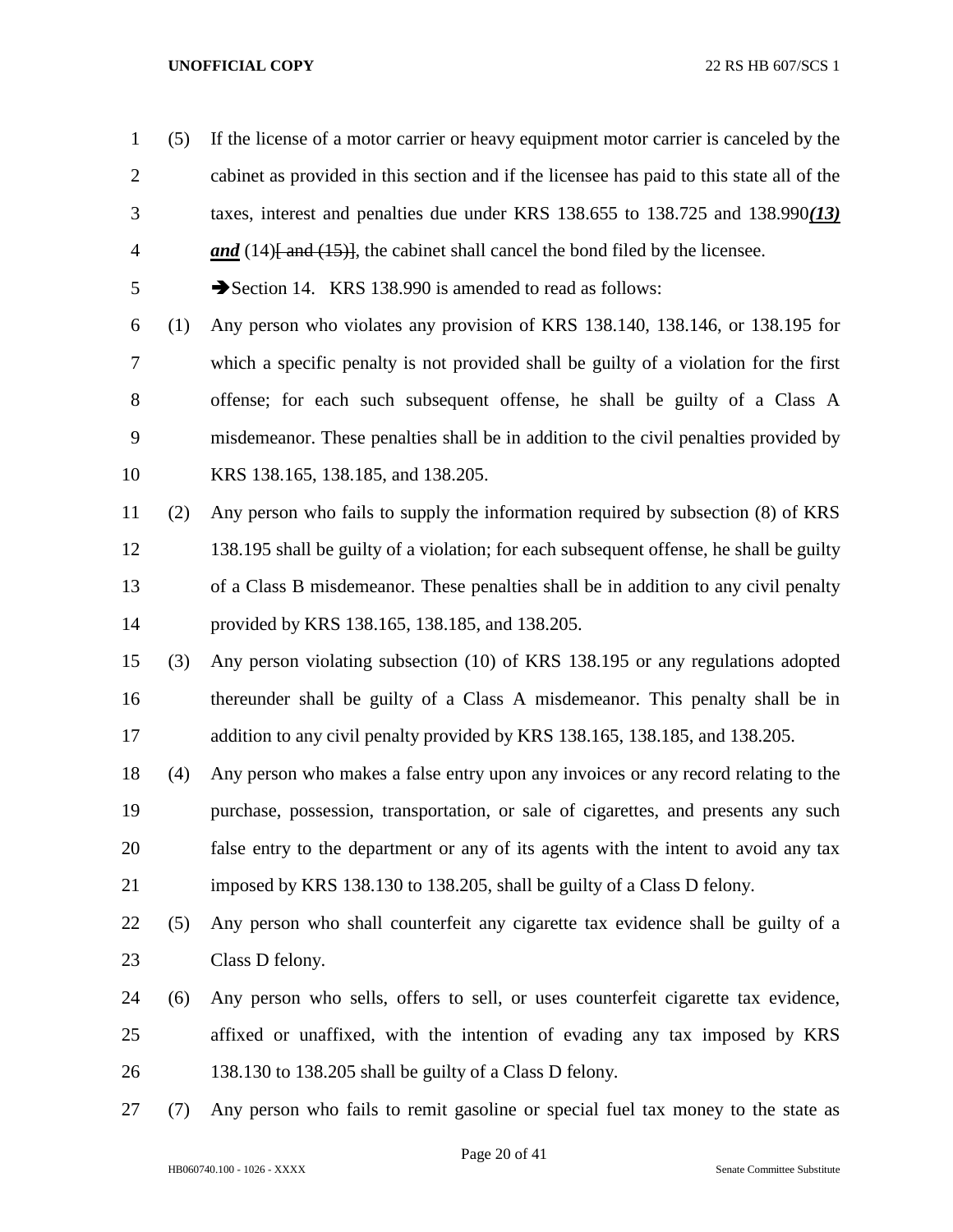| $\mathbf{1}$   |            | provided in KRS 138.280 is guilty of embezzlement of state funds. Embezzlement                                      |  |  |  |  |
|----------------|------------|---------------------------------------------------------------------------------------------------------------------|--|--|--|--|
| $\overline{2}$ |            | of state funds, for the first offense, shall be a Class A misdemeanor, and for the                                  |  |  |  |  |
| 3              |            | second offense, shall be a Class D felony.                                                                          |  |  |  |  |
| 4              | (8)        | Any person who violates any of the provisions of KRS 138.300 shall be guilty of a                                   |  |  |  |  |
| 5              |            | Class A misdemeanor. This penalty shall be in addition to the penalty provided in                                   |  |  |  |  |
| 6              |            | subsection $(7)$ of this section.                                                                                   |  |  |  |  |
| 7              | (9)        | Any person who violates KRS 138.310 shall be guilty of a Class A misdemeanor.                                       |  |  |  |  |
| 8              |            | Each day or part of a day of doing business as a dealer without an uncanceled                                       |  |  |  |  |
| 9              |            | license shall be a separate offense.                                                                                |  |  |  |  |
| 10             | $(10)$ (a) | Any person who willfully and fraudulently gives a false statement as to the                                         |  |  |  |  |
| 11             |            | total and actual consideration paid for a motor vehicle under KRS 138.450                                           |  |  |  |  |
| 12             |            | shall be guilty of a Class D felony and shall be fined not less than two                                            |  |  |  |  |
| 13             |            | thousand dollars $(\$2,000)$ per offense.                                                                           |  |  |  |  |
| 14             | (b)        | Any person who violates any of the other provisions of KRS 138.460 to                                               |  |  |  |  |
| 15             |            | 138.470 shall be fined not less than twenty-five dollars (\$25) nor more than                                       |  |  |  |  |
| 16             |            | one thousand dollars $(\$1,000)$ and if the offender is an individual, he shall be                                  |  |  |  |  |
| 17             |            | guilty of a Class A misdemeanor.                                                                                    |  |  |  |  |
| 18             |            | $(11)$ Any person who violates any of the provisions of KRS 138.480 or 138.490 shall be                             |  |  |  |  |
| 19             |            | guilty of a Class B misdemeanor.                                                                                    |  |  |  |  |
| 20             |            | $\frac{12}{12}$ If any offender under the provisions of subsections (1) to (9) <del>[, (11)]</del> or (15)[(16)] of |  |  |  |  |
| 21             |            | this section is a corporation, the principal officer or the officer directly responsible                            |  |  |  |  |
| 22             |            | for the violation, or both, may be imprisoned as provided in those subsections.                                     |  |  |  |  |
| 23             |            | $(12)$ { $(13)$ } Any person who violates any provision of subsection (1) of KRS 138.354,                           |  |  |  |  |
| 24             |            | whether or not his permit has been revoked, shall be guilty of a Class A                                            |  |  |  |  |
| 25             |            | misdemeanor.                                                                                                        |  |  |  |  |
| 26             |            | $(13)$ [ $(14)$ ] Any person violating any provision of KRS 138.655 to 138.725 is guilty of a                       |  |  |  |  |
| 27             |            | Class A misdemeanor.                                                                                                |  |  |  |  |
|                |            |                                                                                                                     |  |  |  |  |

# Page 21 of 41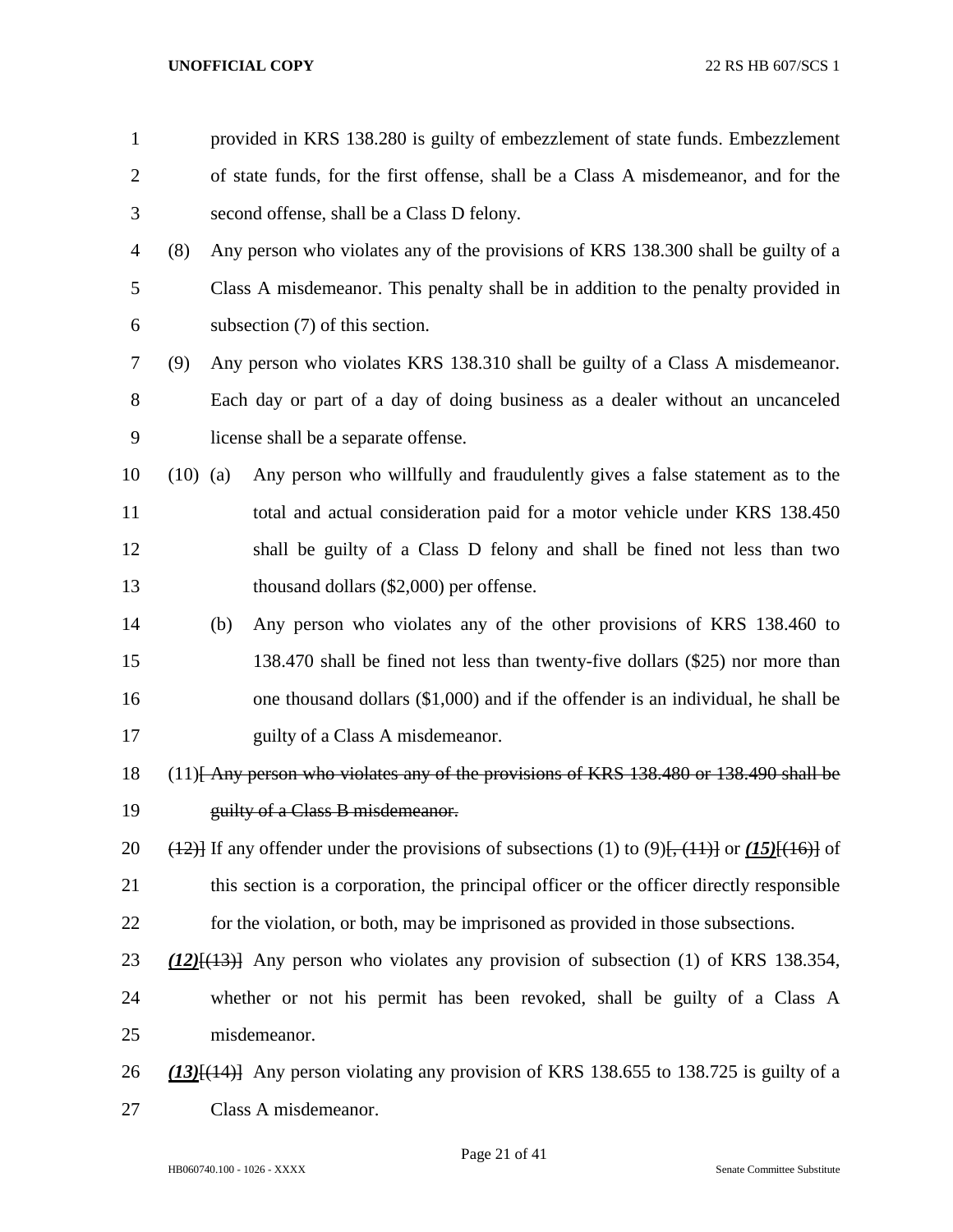| $\mathbf{1}$   | $(14)$ [(15)] In addition to the penalties provided in <i>subsection</i> (13) of this section [KRS] |
|----------------|-----------------------------------------------------------------------------------------------------|
| $\overline{2}$ | 138.990(14)], the motor vehicle or vehicles of any person violating any provision of                |
| 3              | KRS 138.720 shall be subject to seizure by any officer duly authorized to enforce                   |
| $\overline{4}$ | the provisions of KRS 138.655 to 138.725.                                                           |
| 5              | $(15)$ { $(16)$ } Any person violating KRS 138.175 shall be guilty of a Class D felony.             |
| 6              | $(16)$ $(17)$ Any person who intentionally evades payment of the tax imposed by KRS                 |
| $\overline{7}$ | 138.460 or 138.463 shall be liable for the taxes evaded, with applicable interest and               |
| 8              | penalties, and in addition shall be guilty of:                                                      |
| 9              | A Class B misdemeanor if the amount of tax evaded is two hundred fifty<br>(a)                       |
| 10             | dollars (\$250) or less; and                                                                        |
| 11             | A Class A misdemeanor if the amount of tax evaded is greater than two<br>(b)                        |
| 12             | hundred fifty dollars (\$250).                                                                      |
| 13             | Section 15. KRS 230.240 is amended to read as follows:                                              |
| 14             | In addition to the employees referred to in KRS 230.230, the executive director of<br>(1)           |
| 15             | the racing commission may employ, dismiss, or take other personnel action and                       |
| 16             | determine the reasonable compensation of stewards, supervisors of mutuels,                          |
| 17             | veterinarians, inspectors, accountants, security officers, and other employees                      |
| 18             | deemed by the executive director to be essential at or in connection with any horse                 |
| 19             | race meeting and in the best interest of racing. Three (3) Thoroughbred stewards                    |
| 20             | shall be employed at each Thoroughbred race meeting. Two (2) stewards shall be                      |
| 21             | employed and compensated by the Commonwealth, subject to reimbursement by the                       |
| 22             | racing associations pursuant to subsection $(3)$ of this section. One $(1)$ Thoroughbred            |
| 23             | steward shall be employed and compensated by the racing association hosting the                     |
| 24             | race meeting. Three (3) standardbred judges shall be employed at each standardbred                  |
| 25             | race meeting. Two (2) standardbred judges shall be employed and compensated by                      |
| 26             | the Commonwealth, subject to reimbursement by the racing associations pursuant to                   |
| 27             | subsection (3) of this section. One (1) standardbred judge shall be employed and                    |

Page 22 of 41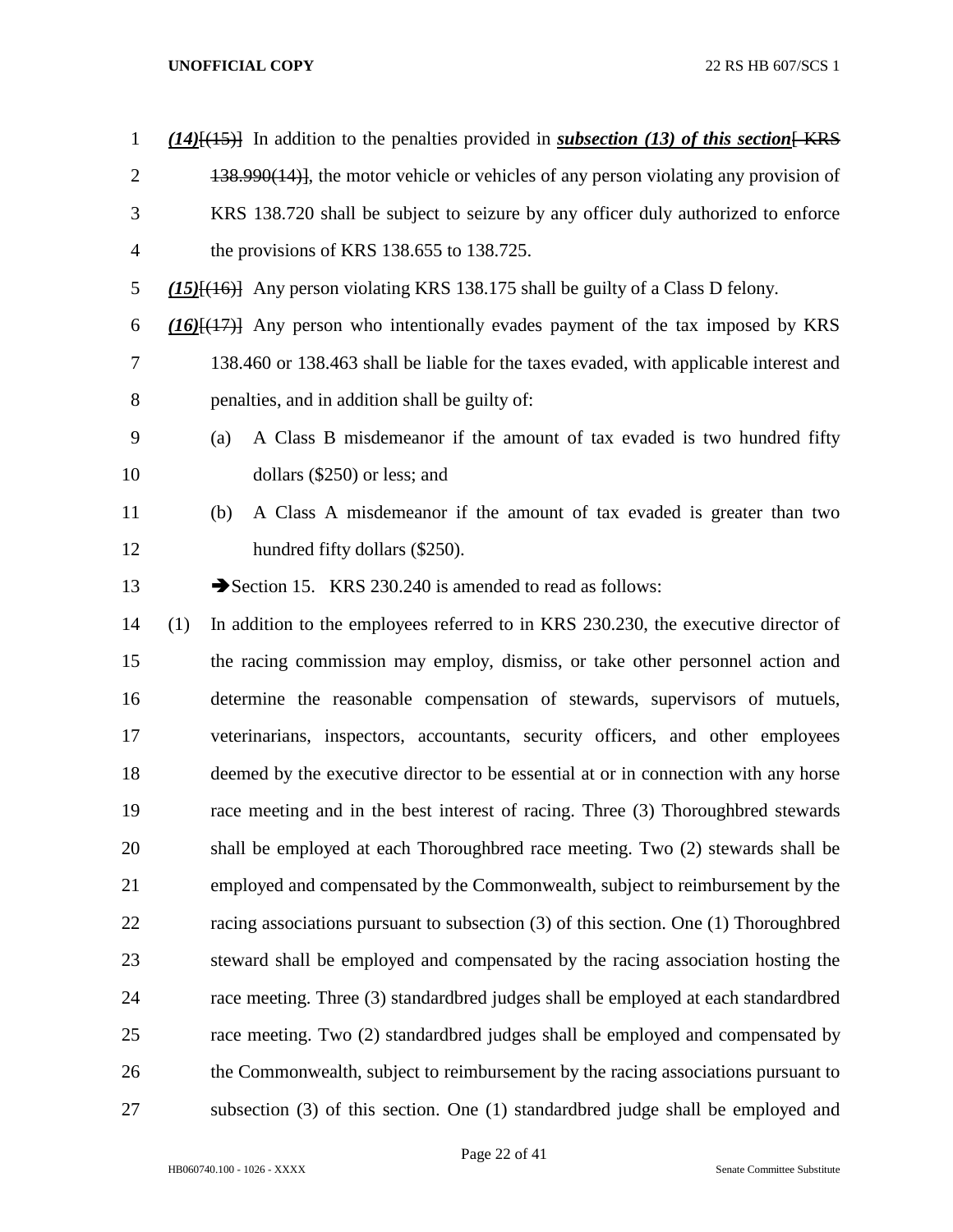compensated by the racing association hosting the race meeting. The security officers shall be peace officers and conservators of the peace on racing commission property and at all race tracks and grounds in the Commonwealth and shall possess all the common law and statutory powers and privileges now available or hereafter made available to sheriffs, constables, and police officers for the purpose of enforcing all laws relating directly or indirectly to the conduct of horse racing and pari-mutuel wagering thereon, or the enforcement of laws relating to the protection of persons or property on premises licensed by the racing commission. The racing commission, for the purpose of maintaining integrity and honesty in racing, shall prescribe by administrative regulation the powers and duties of the persons employed under this section and qualifications necessary to competently perform their duties. In addition, the racing commission shall be responsible for seeing that racing officials employed under the provisions of this section have adequate training to perform their duties in a competent manner.

 (2) The racing commission shall promulgate administrative regulations for effectively preventing the use of improper devices, and restricting or prohibiting the use and administration of drugs or stimulants or other improper acts to horses prior to the horse participating in a race. The racing commission may acquire, operate, and maintain, or contract for the maintenance and operation of, a testing laboratory and related facilities, for the purpose of saliva, urine, or other tests, and to purchase supplies and equipment for and in connection with the laboratory or testing processes. The expense of the laboratory or other testing processes, whether furnished by contract or otherwise, together with all supplies and equipment used in connection therewith, shall be paid by the various associations licensed under this chapter in the manner and in proportions as the racing commission shall by administrative regulation provide.

27 (3) The *expenses of the commission and the* compensation of *all*[the] employees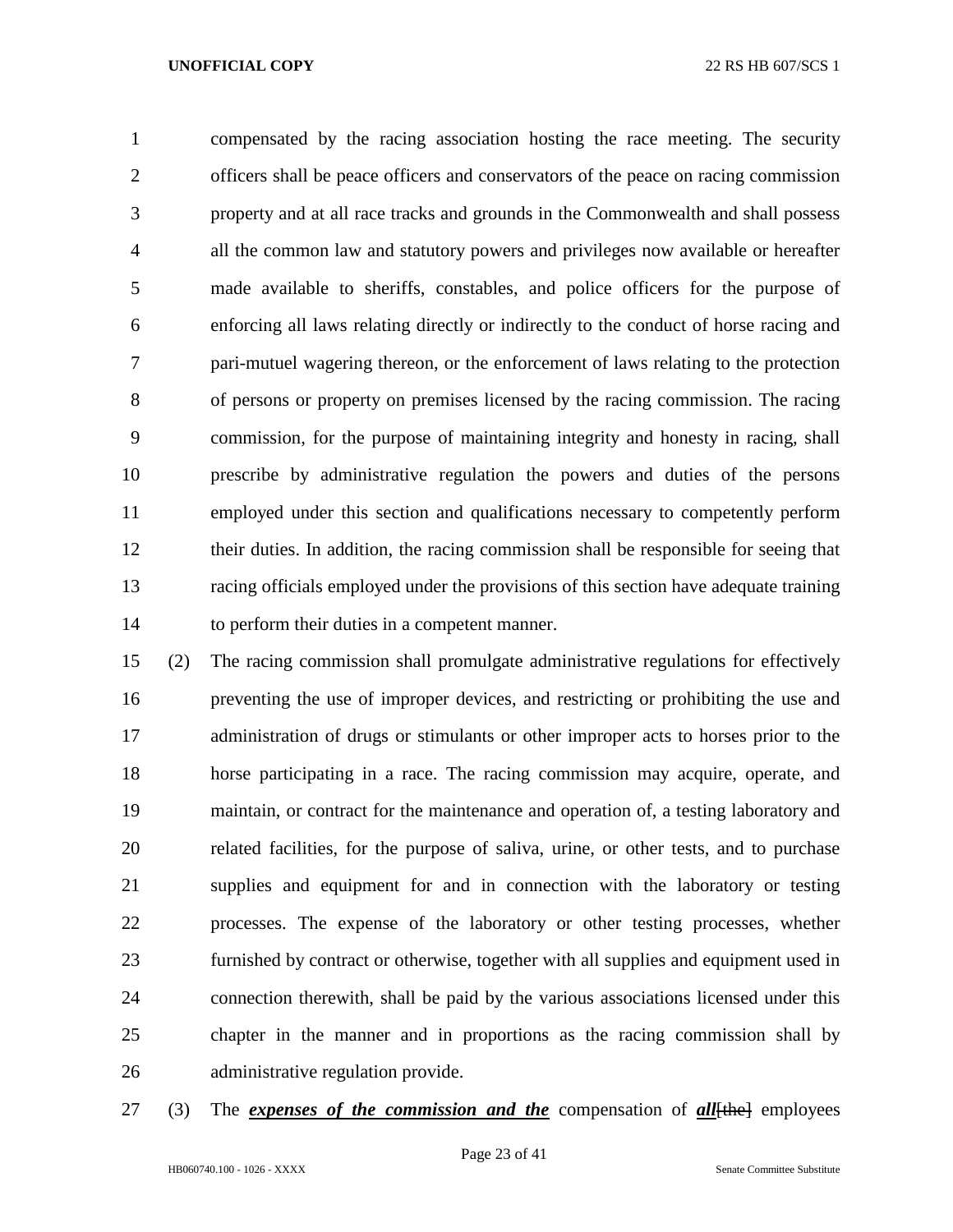1 referred to in this section shall be paid by the licensee conducting  $a$ <del>[the]</del> horse race 2 meeting *or pari-mutuel wagering on live or historic horse racing* in connection with which the employees are utilized or employed]. The salary of the executive director to the racing commission shall be prorated among and paid by the various associations licensed under this chapter in the manner as the racing commission shall, by administrative regulation, provide. Except for the Thoroughbred steward and the standardbred judge authorized in subsection (1) of this section, the employees referred to in this section shall be deemed employees of the racing 9 commission, and are paid by the licensee or association for convenience only.

 (4) Each person, as a condition precedent to the privilege of receiving a license under 11 this chapter to conduct a horse race meeting, shall be deemed to have agreed to pay expenses and compensation as provided in this section and as may be actually and reasonably incurred.

14 Section 16. KRS 230.260 is amended to read as follows:

 The racing commission, in the interest of breeding or the improvement of breeds of horses, shall have all powers necessary and proper to carry out fully and effectually the provisions of this chapter including but without limitation the following:

 (1) The racing commission is vested with jurisdiction and supervision over all horse race meetings in this Commonwealth and over all associations and all persons on association grounds and may eject or exclude therefrom or any part thereof, any person, licensed or unlicensed, whose conduct or reputation is such that his presence on association grounds may, in the opinion of the racing commission, reflect on the honesty and integrity of horse racing or interfere with the orderly conduct of horse racing or racing at horse race meetings; provided, however, no persons shall be excluded or ejected from association grounds solely on the ground of race, color, creed, national origin, ancestry, or sex;

(2) The racing commission is vested with jurisdiction over any person or entity that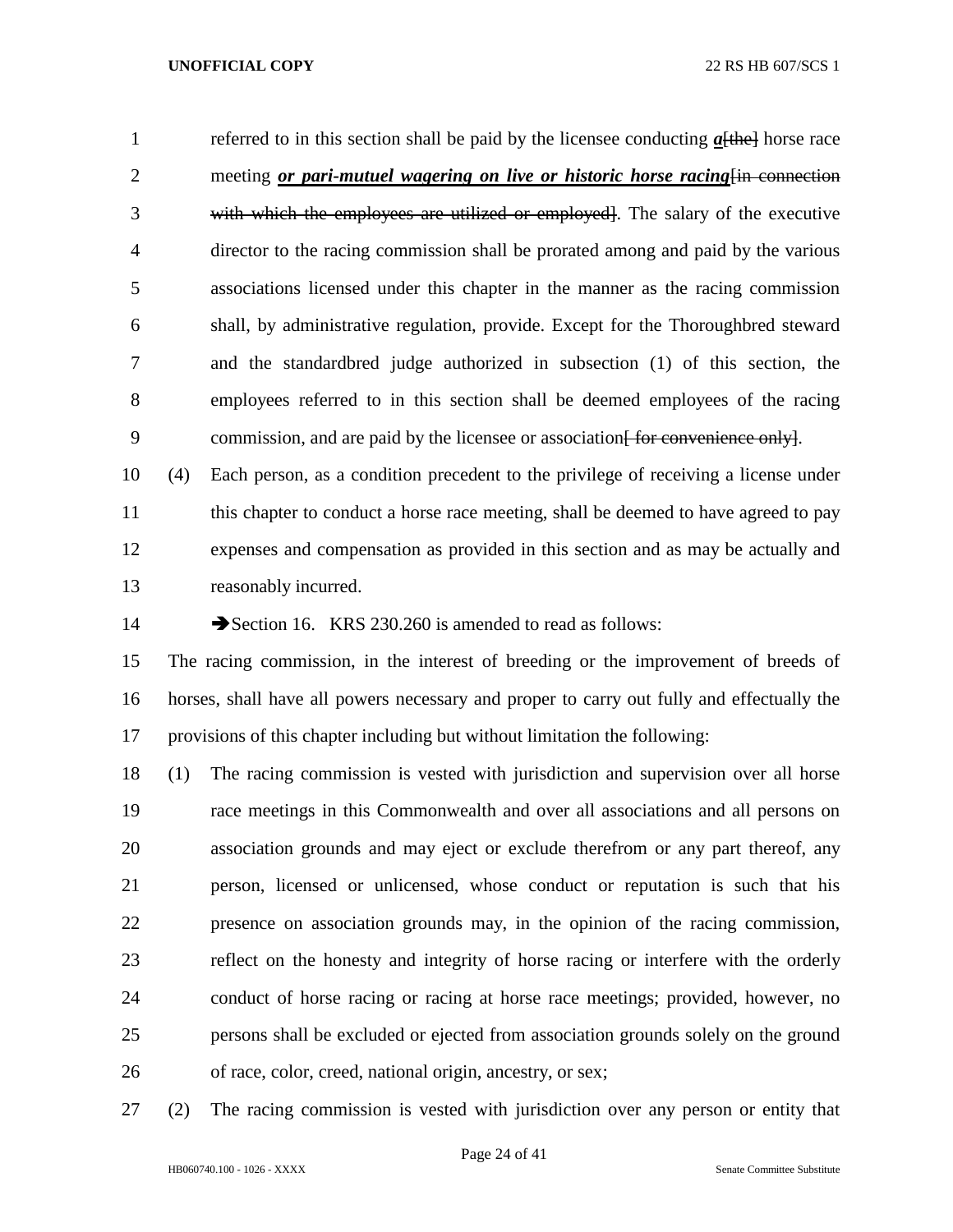| $\mathbf{1}$   |     | offers advance deposit account wagering to Kentucky residents. Any such person or      |
|----------------|-----|----------------------------------------------------------------------------------------|
| $\overline{2}$ |     | entity under the jurisdiction of the racing commission shall be licensed by the racing |
| 3              |     | commission, and the racing commission may impose a license fee not to exceed ten       |
| 4              |     | $($10,000)$ annually. The racing commission shall, by<br>thousand<br>dollars           |
| 5              |     | administrative regulation promulgated in accordance with KRS Chapter 13A,              |
| 6              |     | establish conditions and procedures for the licensing of advance deposit account       |
| 7              |     | wagering providers to include but not be limited to:                                   |
| 8              |     | A fee schedule for applications for licensure; and<br>(a)                              |
| 9              |     | Reporting requirements to include quarterly reporting on:<br>(b)                       |
| 10             |     | The amount wagered on Kentucky races; and<br>1.                                        |
| 11             |     | 2.<br>The total amount wagered by Kentuckians;                                         |
| 12             | (3) | The racing commission is vested with jurisdiction over any totalisator company that    |
| 13             |     | provides totalisator services to a racing association located in the Commonwealth.     |
| 14             |     | A totalisator company under the jurisdiction of the racing commission shall be         |
| 15             |     | licensed by the racing commission, regardless of whether a totalisator company is      |
| 16             |     | located in the Commonwealth or operates from a location or locations outside of the    |
| 17             |     | Commonwealth, and the racing commission may impose a license fee on a                  |
| 18             |     | totalisator company. The racing commission shall, by administrative regulation         |
| 19             |     | promulgated in accordance with KRS Chapter 13A, establish conditions and               |
| 20             |     | procedures for the licensing of totalisator companies, and a fee schedule for          |
| 21             |     | applications for licensure;                                                            |
| 22             | (4) | The racing commission is vested with jurisdiction over any manufacturer,               |
| 23             |     | wholesaler, distributor, or vendor of any equine drug, medication, therapeutic         |
| 24             |     | substance, or metabolic derivative which is purchased by or delivered to a licensee    |
| 25             |     | or other person participating in Kentucky horse racing by means of the Internet,       |

- mail delivery, in-person delivery, or other means;
- (5) The racing commission is vested with jurisdiction over any horse training center or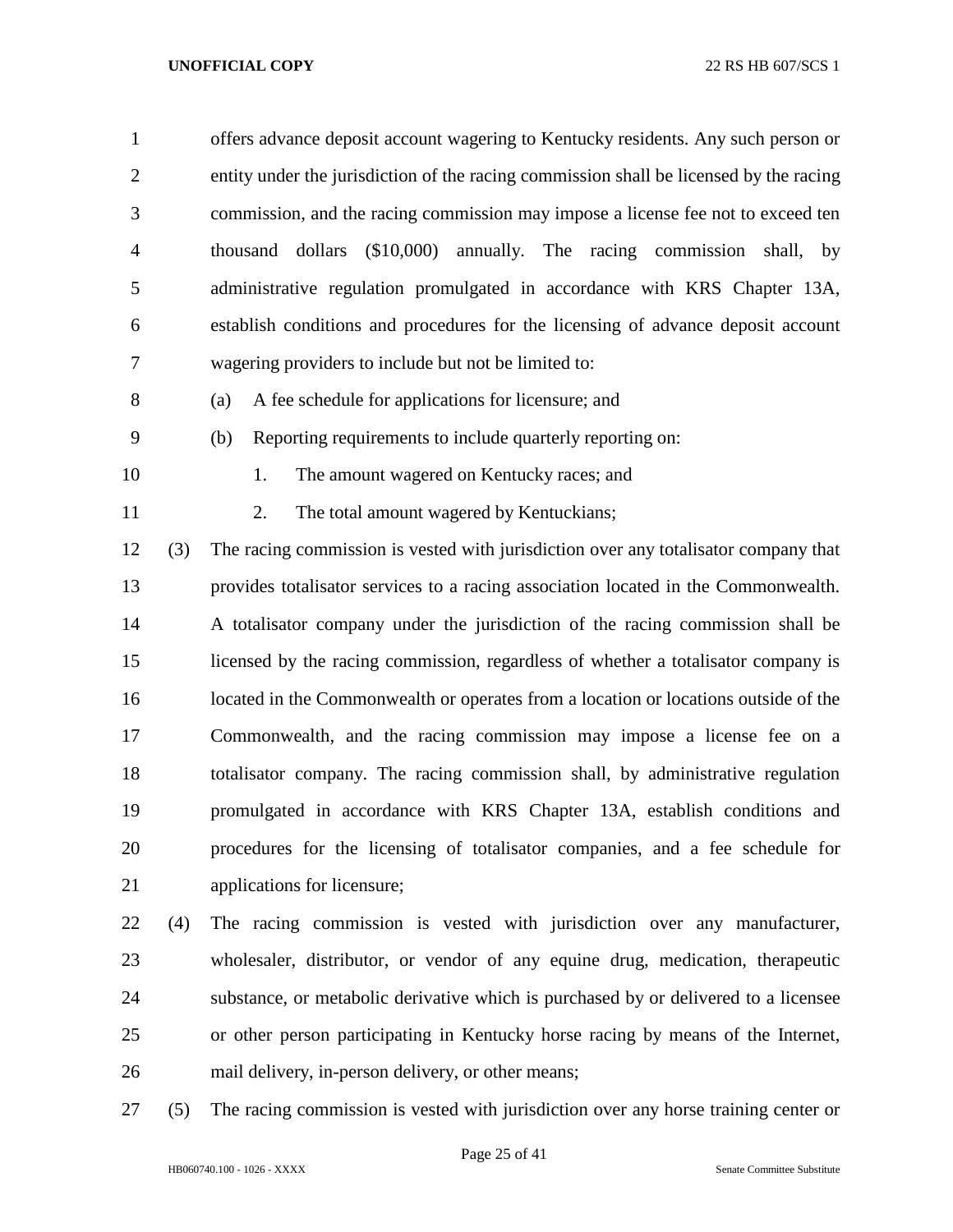facility in the Commonwealth that records official timed workouts for publication;

 (6) The racing commission may require an applicant for a license under subsections (2) and (3) of this section to submit to a background check of the applicant, or of any individual or organization associated with the applicant. An applicant shall be required to reimburse the racing commission for the cost of any background check conducted;

 (7) The racing commission, its representatives and employees, may visit, investigate and have free access to the office, track, facilities, or other places of business of any licensee, or any person owning a horse or performing services regulated by this chapter on a horse registered to participate in a breeders incentive fund under the 11 jurisdiction of the racing commission;

 (8) The racing commission shall have full authority to prescribe necessary and reasonable administrative regulations and conditions under which horse racing at a horse race meeting shall be conducted in this state and to fix and regulate the minimum amount of purses, stakes, or awards to be offered for the conduct of any horse race meeting;

 (9) Applications for licenses shall be made in the form, in the manner, and contain information as the racing commission may, by administrative regulation, require. Fees for all licenses issued under KRS 230.310 shall be prescribed by and paid to the racing commission;

- (10) The racing commission shall establish by administrative regulation minimum fees for jockeys to be effective in the absence of a contract between an employing owner or trainer and a jockey. The minimum fees shall be no less than those of July 1, 1985;
- (11) The racing commission may refuse to issue or renew a license, revoke or suspend a license, impose probationary conditions on a license, issue a written reprimand or admonishment, impose fines or penalties, deny purse money, require the forfeiture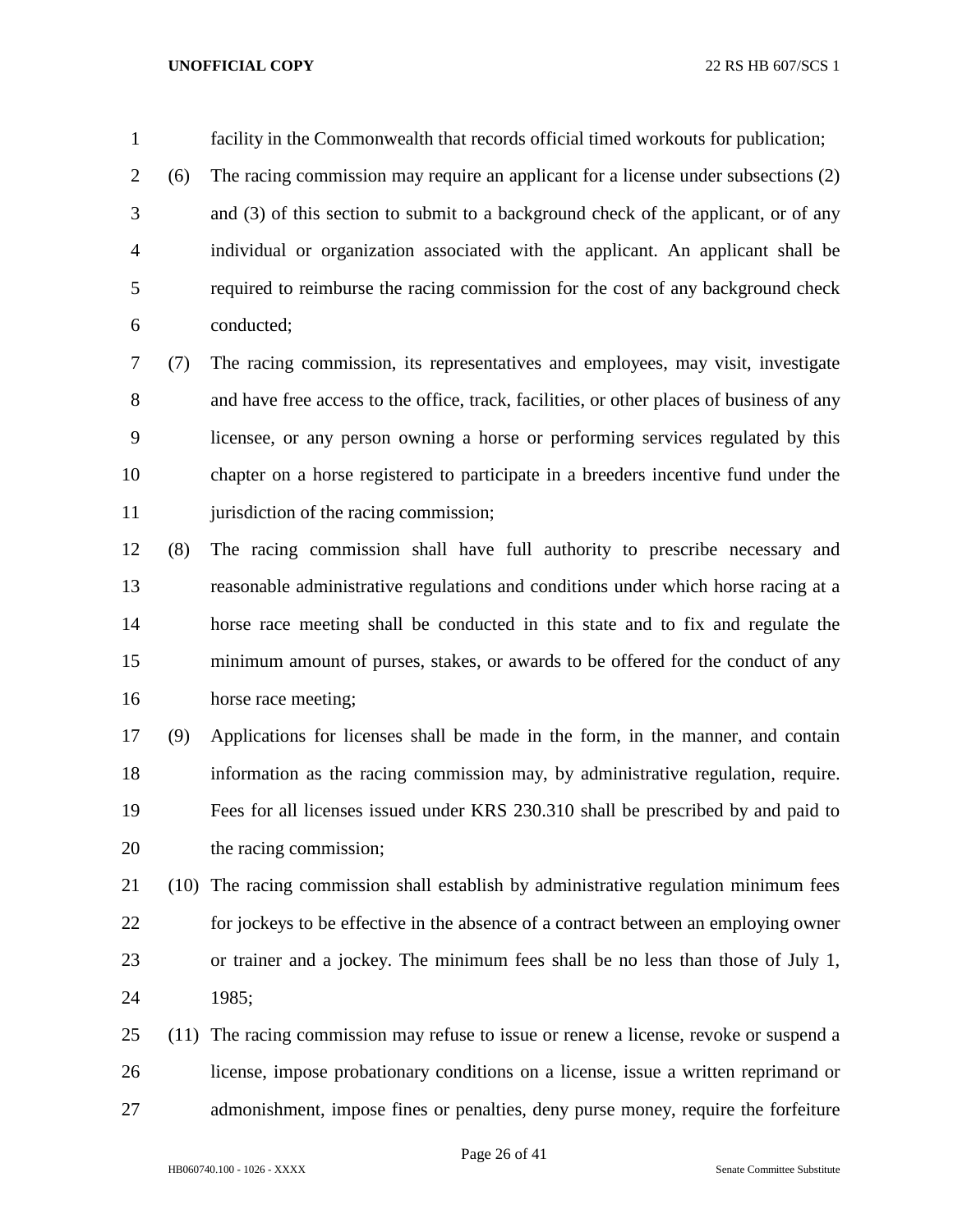of purse money, or any combination thereof with regard to a licensee or other person participating in Kentucky horse racing for violation of any federal or state statute, regulation, or steward's or racing commission's directive, ruling, or order to preserve the integrity of Kentucky horse racing or to protect the racing public. The racing commission shall, by administrative regulation, establish the criteria for taking the actions described in this subsection;

 (12) The racing commission may issue subpoenas for the attendance of witnesses before it and for the production of documents, records, papers, books, supplies, devices, equipment, and all other instrumentalities related to pari-mutuel horse racing within the Commonwealth. The racing commission may administer oaths to witnesses and require witnesses to testify under oath whenever, in the judgment of the racing commission, it is necessary to do so for the effectual discharge of its duties;

 (13) The racing commission shall have authority to compel any racing association licensed under this chapter to file with the racing commission at the end of its fiscal year, a balance sheet, showing assets and liabilities, and an earnings statement, together with a list of its stockholders or other persons holding a beneficial interest in the association; and

 (14) The racing commission shall promulgate administrative regulations establishing safety standards for jockeys, which shall include the use of rib protection equipment. Rib protection equipment shall not be included in a jockey's weight.

 *(15) (a) The racing commission shall promulgate administrative regulations establishing a self-exclusion list for individuals who self-identify as being problem or compulsive gamblers.* 

- *(b) Each racing association shall display a notice to the public of the self- exclusion list and the method or methods individuals may use to self-identify at the track, online, or by phone.*
- *(c) Self-exclusion information collected by each racing association shall be*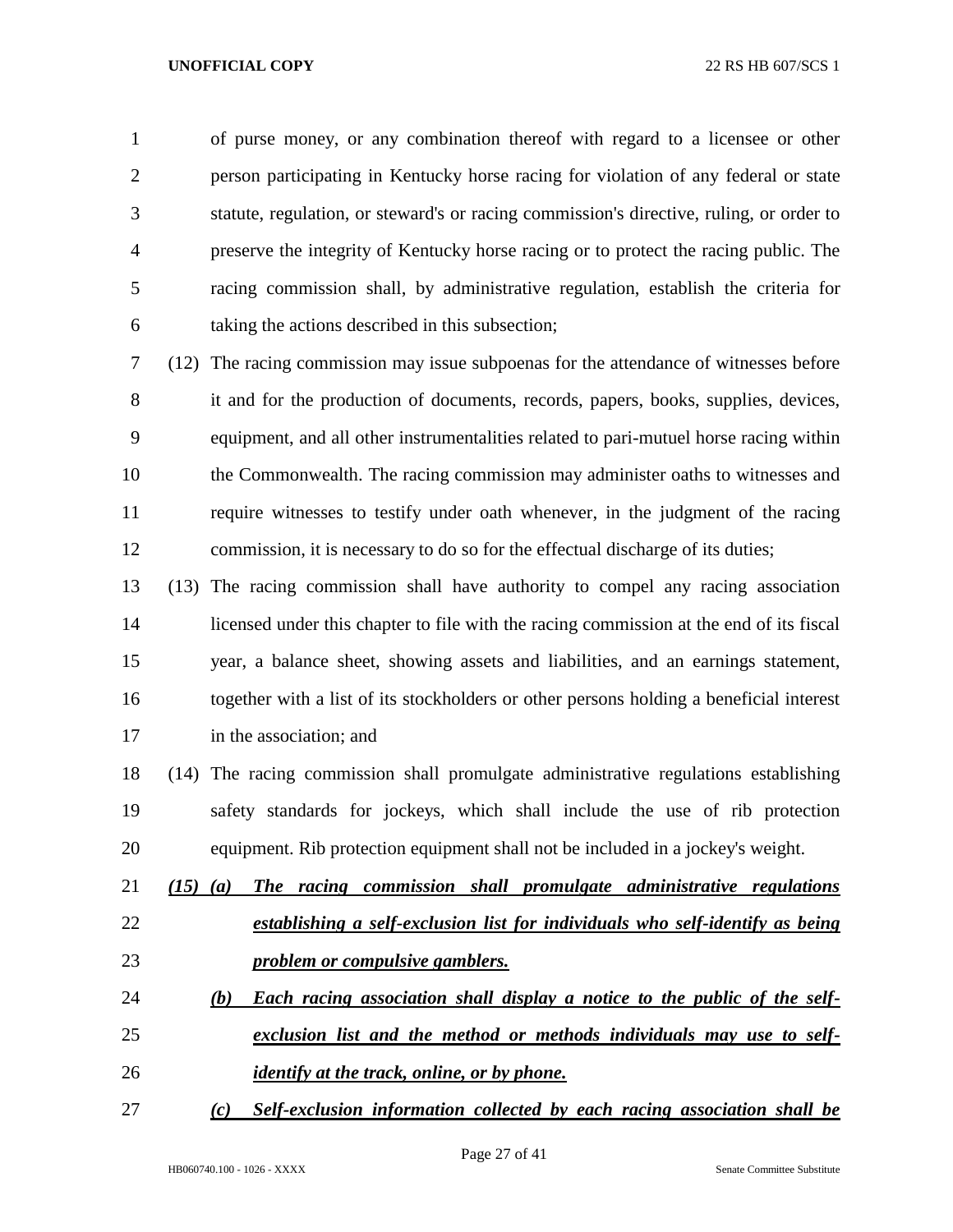| $\mathbf{1}$   |          | forwarded to the racing commission, and the information from the racing                                         |
|----------------|----------|-----------------------------------------------------------------------------------------------------------------|
| $\overline{2}$ |          | associations shall be compiled into a comprehensive list that shall be                                          |
| 3              |          | provided to all racing associations.                                                                            |
| 4              |          | <b>Pursuant to KRS 61.878(1)(a), information collected under this subsection</b><br>(d)                         |
| 5              |          | shall be excluded from the application of KRS 61.870 to 61.884.                                                 |
| 6              |          | Section 17. KRS 230.360 is amended to read as follows:                                                          |
| 7              | $\Omega$ | The provisions of this chapter are intended to be statewide and exclusive in their                              |
| 8              |          | effect and no city, county, or other political subdivision of state government shall                            |
| 9              |          | have the power or authority to make or enforce any local laws, ordinances, or                                   |
| 10             |          | regulations on the subject of horse race meetings.                                                              |
| 11             | (2)      | Any person licensed under KRS 230.300 shall continue to pay, or be responsible for                              |
| 12             |          | the payment of, all:                                                                                            |
| 13             |          | State taxes presently imposed by law, including but without limitation, license<br>(a)                          |
| 14             |          | taxes imposed under KRS 137.170 to 137.190 $\frac{1}{11}$ and $\frac{1}{18}$ [KRS $\frac{1}{137.990}$ to eather |
| 15             |          | with admission taxes imposed by KRS 138.480, [and] the pari-mutuel taxes                                        |
| 16             |          | imposed by KRS 138.510 to 138.550, and all state <i>ad valorem taxes; and</i>                                   |
| 17             |          | [, as well as ]Local[,] ad valorem taxes and the license taxes when levied as<br>(b)                            |
| 18             |          | permitted by Sections 1, 2, and 3 of this Act.                                                                  |
| 19             | (3)      | <del>[; provided, however, ]</del> No tax shall be imposed by the state or any subdivision                      |
| 20             |          | thereof upon, or measured by, that portion of the excise tax imposed upon pari-                                 |
| 21             |          | mutuel betting at running and trotting horse race tracks which is collected and                                 |
| 22             |          | retained by the operators thereof under the provisions of KRS 138.510 to 138.550,                               |
| 23             |          | both inclusive.                                                                                                 |
| 24             |          | Section 18. KRS 230.3615 is amended to read as follows:                                                         |
| 25             | (1)      | The commission, including the tax levied in KRS 138.510, deducted from the gross                                |
| 26             |          | amount wagered by the association which operates a race track under the                                         |
| 27             |          | jurisdiction of the Kentucky Horse Racing Commission and conducts the                                           |

Page 28 of 41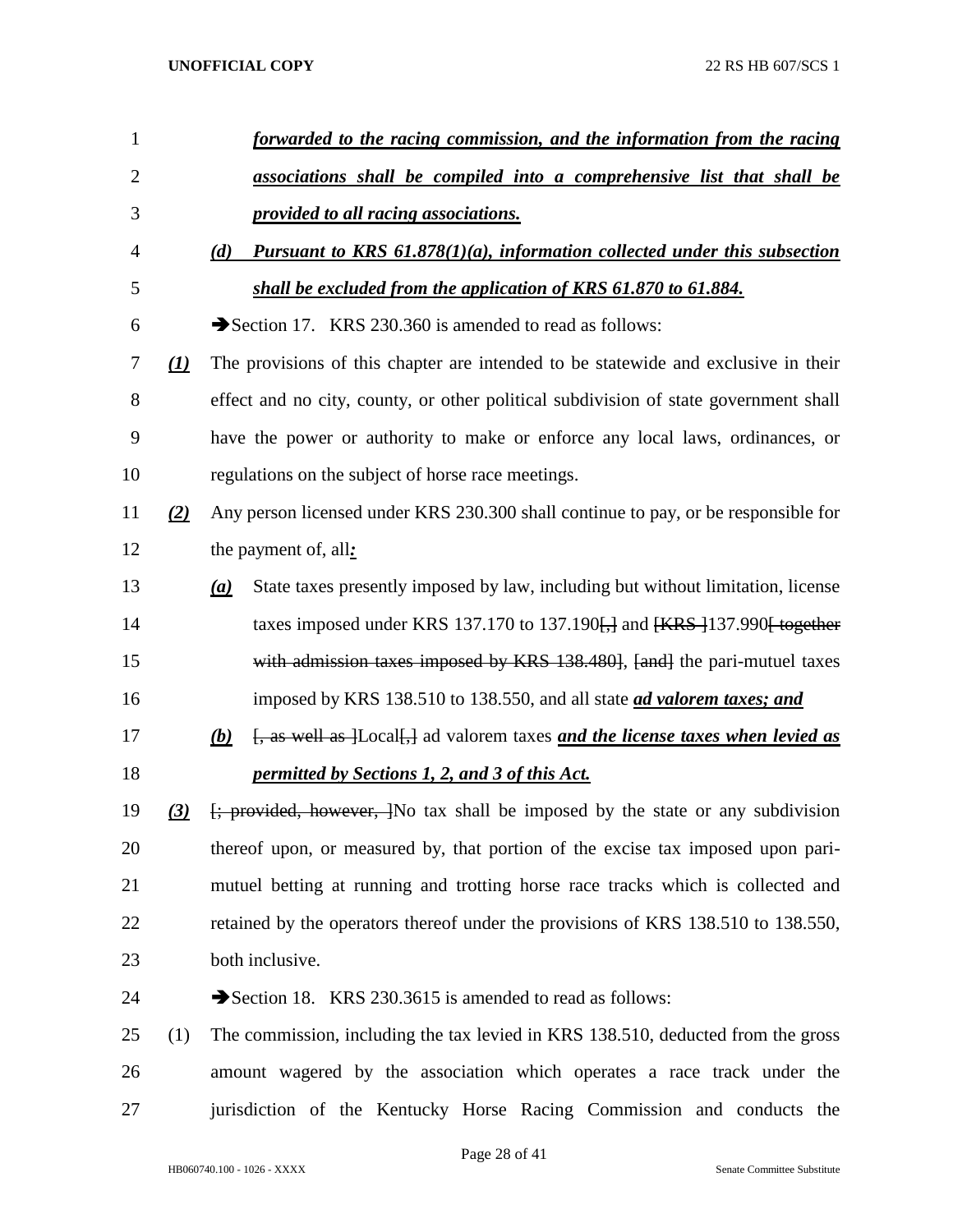Thoroughbred racing at which betting is conducted through a pari-mutuel or other 2 similar system, in races where the patron is required to select one (1) horse, and the breaks, which breaks shall be made and calculated to the *penny, except on races previously run in which the breaks shall be made and calculated to the penny or retained in the pari-mutuel pools,*[ dime, shall not be more than sixteen percent (16%) at the discretion of those tracks averaging over one million two hundred thousand dollars (\$1,200,000) in on-track pari-mutuel handle per day of live racing conducted by the association. The commission at those tracks averaging one million two hundred thousand dollars (\$1,200,000) or less in on-track pari-mutuel handle 10 per day of live racing conducted by the association, at the discretion of such track, 11 shall not be more than seventeen and one-half percent (17.5%)<del>[ in races where the</del> patron is required to select one (1) horse, and the breaks, which breaks shall be made and calculated to the dime].

14 (2) The commission<del>[ at those tracks averaging over one million two hundred thousand</del> dollars (\$1,200,000) in on track pari-mutuel handle per day of live racing conducted 16 by the association, including the tax levied in KRS 138.510, deducted from the gross amount wagered by the person, corporation, or association which operates a race track under the jurisdiction of the Kentucky Horse Racing Commission and conducts Thoroughbred racing at which betting is conducted through a pari-mutuel 20 or other similar system shall not exceed<del>[ nineteen percent (19%) of the gross handle</del> in races where the patron is required to select two (2) or more horses, and the breaks, which breaks shall be made and calculated to the dime. The commission, at those tracks averaging one million two hundred thousand dollars (\$1,200,000) or less in on track pari-mutuel handle per day of live racing conducted by the association, including the tax levied in KRS 138.510, deducted from the gross amount wagered by the association which operates a race track under the **jurisdiction of the Kentucky Horse Racing Commission and conducts Thoroughbred** 

Page 29 of 41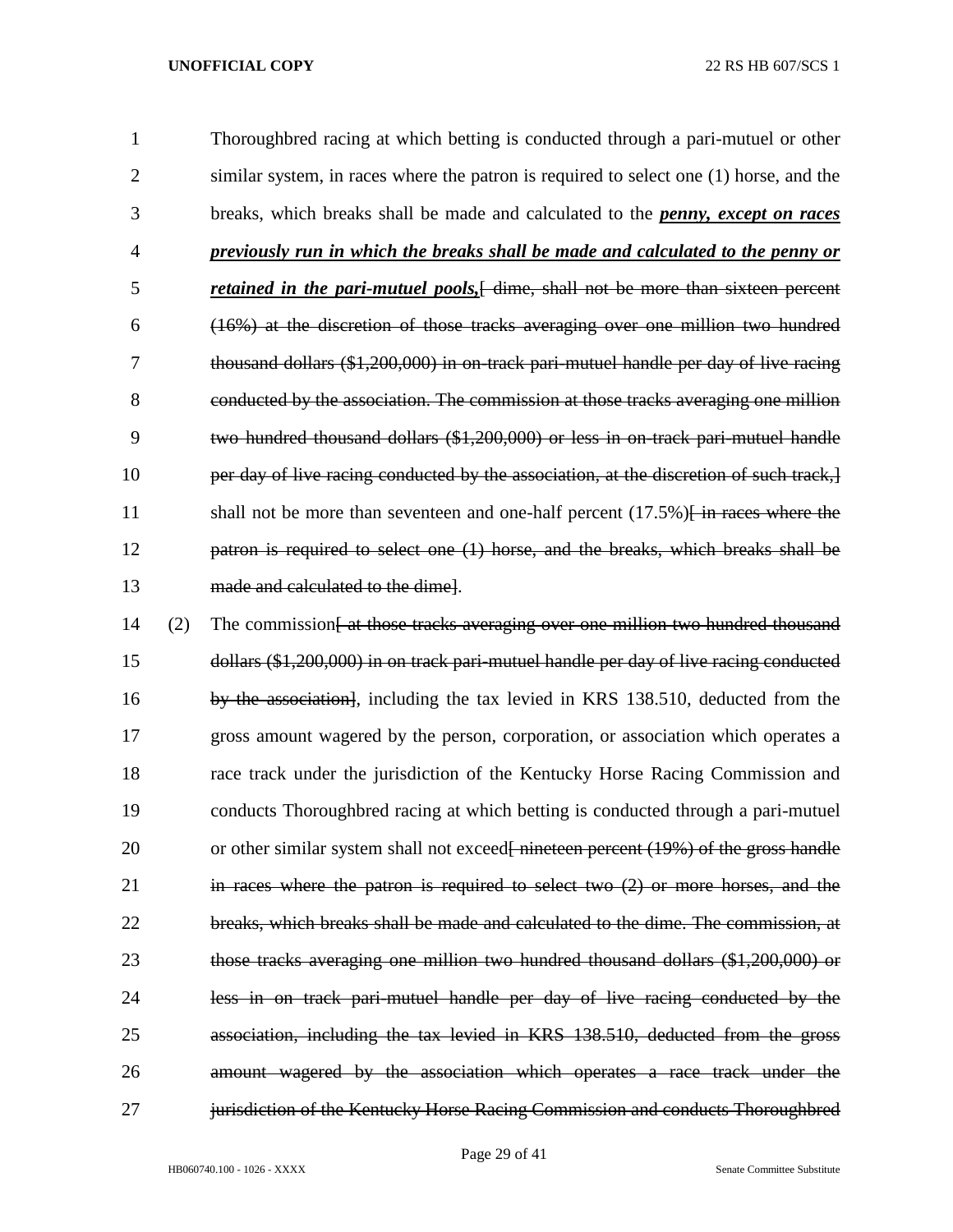racing at which betting is conducted through a pari-mutuel or other similar system 2 shall not exceed twenty-two percent (22%) of the gross handle in races where the patron is required to select two (2) or more horses, and the breaks, which breaks shall be made and calculated to the *penny, except on races previously run in which the breaks shall be made and calculated to the penny or retained in the pari-mutuel pools*[ dime].

- (3) The minimum wager to be accepted by any licensed association shall be ten cents (\$0.10). The minimum pay-off on a one dollar (\$1) wager shall be one dollar and ten cents (\$1.10); but, in the event of a minus pool, the minimum pay-off for a one dollar (\$1) wager shall be one dollar and five cents (\$1.05).
- 11 (4) Each association conducting Thoroughbred racing and averaging one million two hundred thousand dollars (\$1,200,000) or less in on-track pari-mutuel handle per 13 day of live racing conducted by the association shall pay to the racing commission all moneys allocated to the backside improvement fund in an amount equal to one-15 half of one percent (0.5%) of its on-track pari-mutuel wagers.

16 Section 19. KRS 230.378 is amended to read as follows:

- (1) A receiving track may accept wagers only at the track where it is licensed to conduct its race meeting or conduct intertrack wagering. A receiving track may accept wagers through a telephone account wagering system. Wagers at a receiving track, simulcast facility, or on telephone account wagering shall form a common pool with wagers at a host track. This common pool requirement shall not apply to wagers made in connection with interstate simulcasting pursuant to KRS 230.3771; however, common pools shall be encouraged.
- (2) Except as provided in KRS 230.3771(2), the commission of a receiving track, simulcast facility, or on telephone account wagering shall be the same as the commission of the host track as determined in KRS 230.3615 or 230.750.
- (3) In the absence of a valid contract with a horsemen's organization, the commission of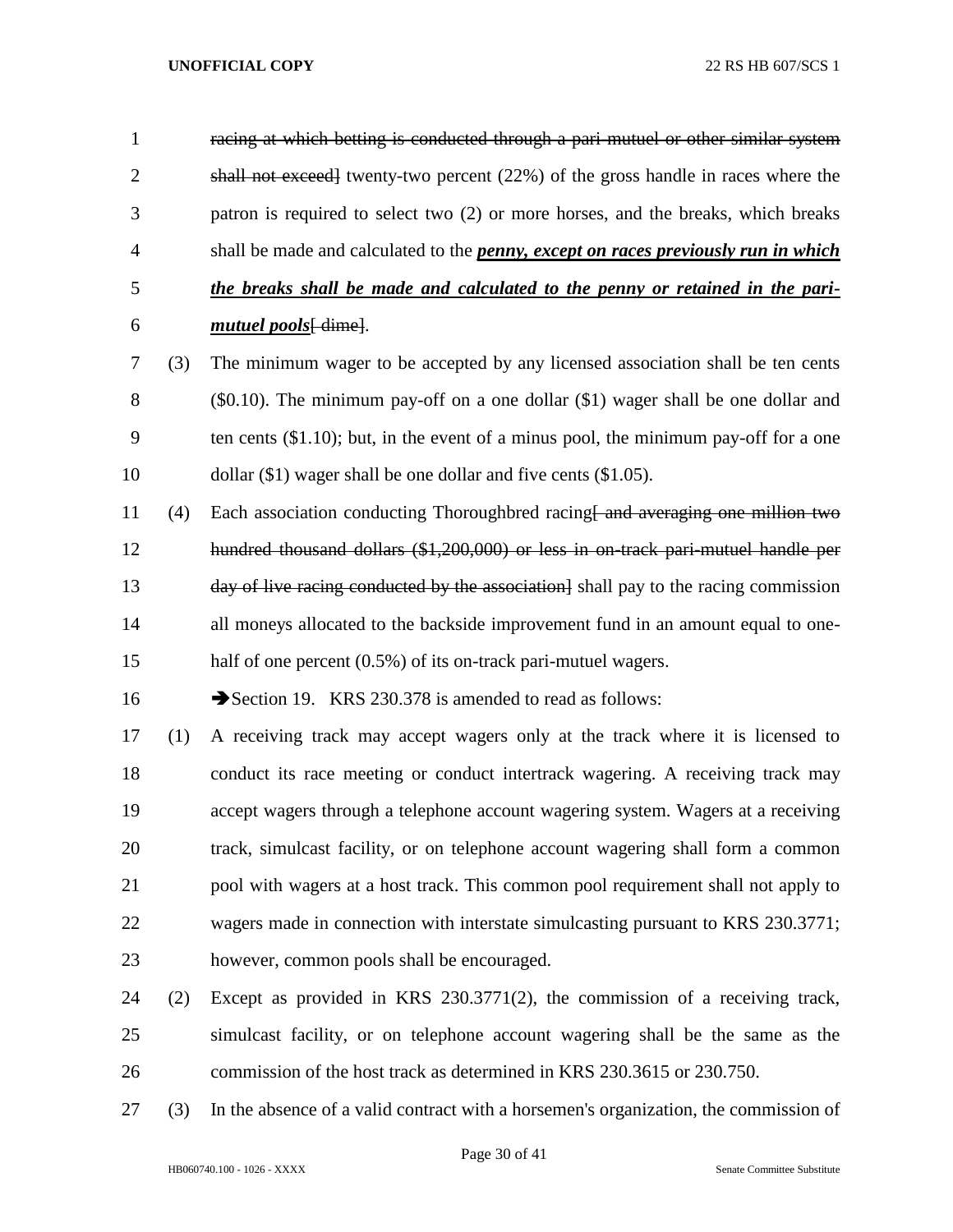a receiving track, after deduction of applicable taxes and other applicable deductions, shall be split as follows: twenty-two percent (22%) to the host track, twenty-two percent (22%) to the purse program at the host track, twenty-two percent (22%) to the receiving track and twenty-two percent (22%) to the purse program at the receiving track. Twelve percent (12%) of the commission shall be allocated evenly between the host track and the receiving track to cover the cost of simulcasting, unless otherwise agreed to by contract.

 (4) The deduction for the backside improvement fund, as provided for in KRS 230.3615(4) shall not apply to the commission or pari-mutuel tax of a receiving track or telephone account wagering.

11 (5) A receiving track shall be exempt from<del>[ the admissions tax levied in KRS 138.480</del> and from] any license fee imposed by statute or regulation by the racing commission.

14 Section 20. KRS 230.380 is amended to read as follows:

 (1) Any track licensed by the racing commission to conduct horse racing and desiring to establish a simulcast facility shall apply for and may receive approval from the racing commission for each simulcast facility. Prior to considering an application for approval of a simulcast facility, the racing commission shall notify by regular mail, each state senator, state representative, county judge/executive, and mayor in the jurisdiction in which the proposed simulcast facility is located, at least ten (10) days in advance of the racing commission meeting at which the application is to be considered or voted upon. Consideration of an application shall be based on criteria contained in administrative regulations promulgated under KRS 230.300. Approval, if granted, shall be granted for a term of one (1) calendar year.

 (2) A track or tracks may proceed with the establishment of a simulcast facility unless, within sixty (60) days of the date on which the racing commission approved the facility, the governing body of the local government jurisdiction in which the

Page 31 of 41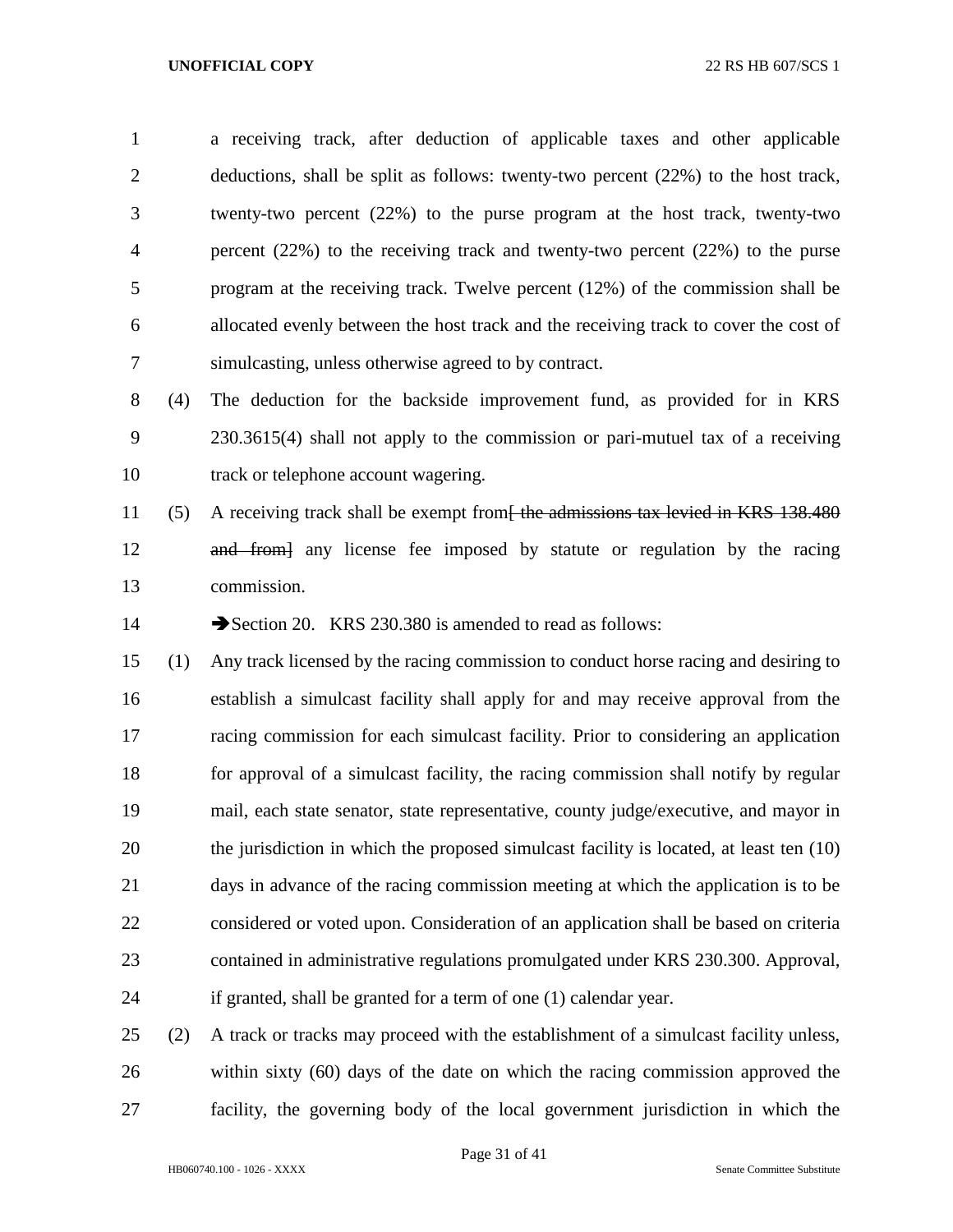facility is to be located votes, by simple majority of those voting, to disapprove the establishment of the simulcast facility. For the purposes of this section, "governing body" means, in an incorporated area, the board of aldermen, city council or board of commissioners; in a county, the fiscal court; in an urban-county government, the urban-county council, or in a charter county, the legislative body created in accordance with KRS 67.825 to 67.875.

 (3) The racing commission shall not approve the establishment of any simulcast facility within a radius of fifty (50) miles of a licensed track. The racing commission may approve the establishment of one (1) simulcast facility within a radius of greater than fifty (50) miles but less than seventy-five (75) miles of a licensed track, but the facility shall not be approved to operate without the prior written consent of the 12 licensed track within whose seventy-five (75) mile radius the facility is located.

 (4) The racing commission may promulgate administrative regulations as it deems appropriate to protect the integrity of pari-mutuel wagering at any simulcast facility.

 (5) Licensed tracks conducting horse racing may enter into joint agreements to establish or operate one (1) or more simulcast facilities, on terms and conditions as the participating tracks may determine. Any agreements respecting these arrangements shall be filed with the racing commission, and applications for simulcast facilities shall be filed by and licenses may be issued to, these licensed tracks by the racing commission.

 (6) A simulcast facility may be established and operated on property that is owned or leased and which is not used solely for the operation of a simulcast facility; provided however, that a simulcast facility may not be established on the premises of a lottery vendor.

 (7) A simulcast facility shall not be subject to and shall not pay any excise tax imposed 26 pursuant to KRS 138.510, *or* any license tax imposed under KRS 137.170<del>. or any</del> admission tax imposed under KRS 138.480].

Page 32 of 41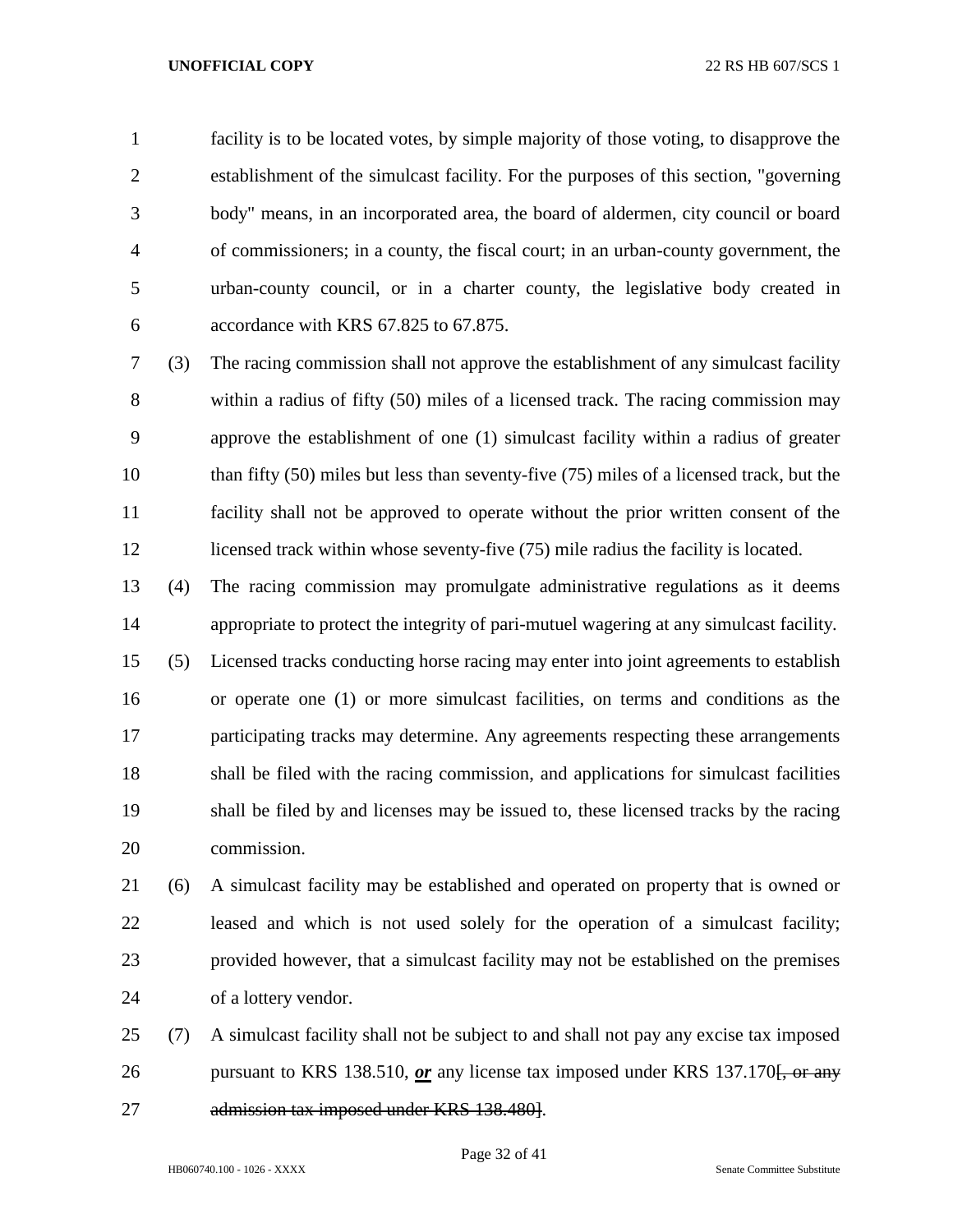| $\mathbf{1}$   | (8) |     | One percent (1%) of all moneys wagered at a simulcast facility shall be dedicated |                                                                                   |  |  |  |
|----------------|-----|-----|-----------------------------------------------------------------------------------|-----------------------------------------------------------------------------------|--|--|--|
| $\overline{2}$ |     |     | for local economic development and shall be allocated as follows:                 |                                                                                   |  |  |  |
| 3              |     | (a) |                                                                                   | If a simulcast facility is located in an incorporated area, seventy-five percent  |  |  |  |
| 4              |     |     |                                                                                   | (75%) shall be allocated to the governing body of the city in which the facility  |  |  |  |
| 5              |     |     |                                                                                   | is located, and twenty-five percent (25%) to the governing body of the county     |  |  |  |
| 6              |     |     |                                                                                   | in which the facility is located.                                                 |  |  |  |
| 7              |     | (b) |                                                                                   | If a simulcast facility is located in an unincorporated area, all moneys shall be |  |  |  |
| 8              |     |     |                                                                                   | allocated to the governing body of the county or charter county in which the      |  |  |  |
| 9              |     |     |                                                                                   | facility is located.                                                              |  |  |  |
| 10             | (9) | (a) |                                                                                   | After the deduction of moneys under subsection (8), simulcast facility shall      |  |  |  |
| 11             |     |     |                                                                                   | deduct a commission allowed under KRS 230.3615 with respect to all wagers         |  |  |  |
| 12             |     |     |                                                                                   | made at the simulcast facility. The commission, less moneys allocated in          |  |  |  |
| 13             |     |     |                                                                                   | subsection (8) of this section, shall be split as follows:                        |  |  |  |
| 14             |     |     | 1.                                                                                | Thirty percent (30%) shall be allocated to the host track;                        |  |  |  |
| 15             |     |     | 2.                                                                                | Forty-six and one-half percent (46.5%) to the purse program at the host           |  |  |  |
| 16             |     |     |                                                                                   | track;                                                                            |  |  |  |
| 17             |     |     | 3.                                                                                | Thirteen and one-half percent $(13.5\%)$ to be retained by the track or           |  |  |  |
| 18             |     |     |                                                                                   | tracks owning the simulcast facility for the purpose of application to            |  |  |  |
| 19             |     |     |                                                                                   | expenses incurred in connection therewith;                                        |  |  |  |
| 20             |     |     | 4.                                                                                | Six percent (6%) to be allocated to the Kentucky Thoroughbred Owners              |  |  |  |
| 21             |     |     |                                                                                   | and Breeders, Inc., to be expended as follows:                                    |  |  |  |
| 22             |     |     |                                                                                   | Up to three percent $(3%)$ for capital improvements and promotion<br>a.           |  |  |  |
| 23             |     |     |                                                                                   | of off-track betting; and                                                         |  |  |  |
| 24             |     |     |                                                                                   | b.<br>The remainder for marketing and promoting the Kentucky                      |  |  |  |
| 25             |     |     |                                                                                   | Thoroughbred industry; and                                                        |  |  |  |
| 26             |     |     | 5.                                                                                | Four percent $(4%)$ to be allocated to the racing commission to be used           |  |  |  |
| 27             |     |     |                                                                                   | for purses at county fairs in Kentucky licensed and approved by the               |  |  |  |

Page 33 of 41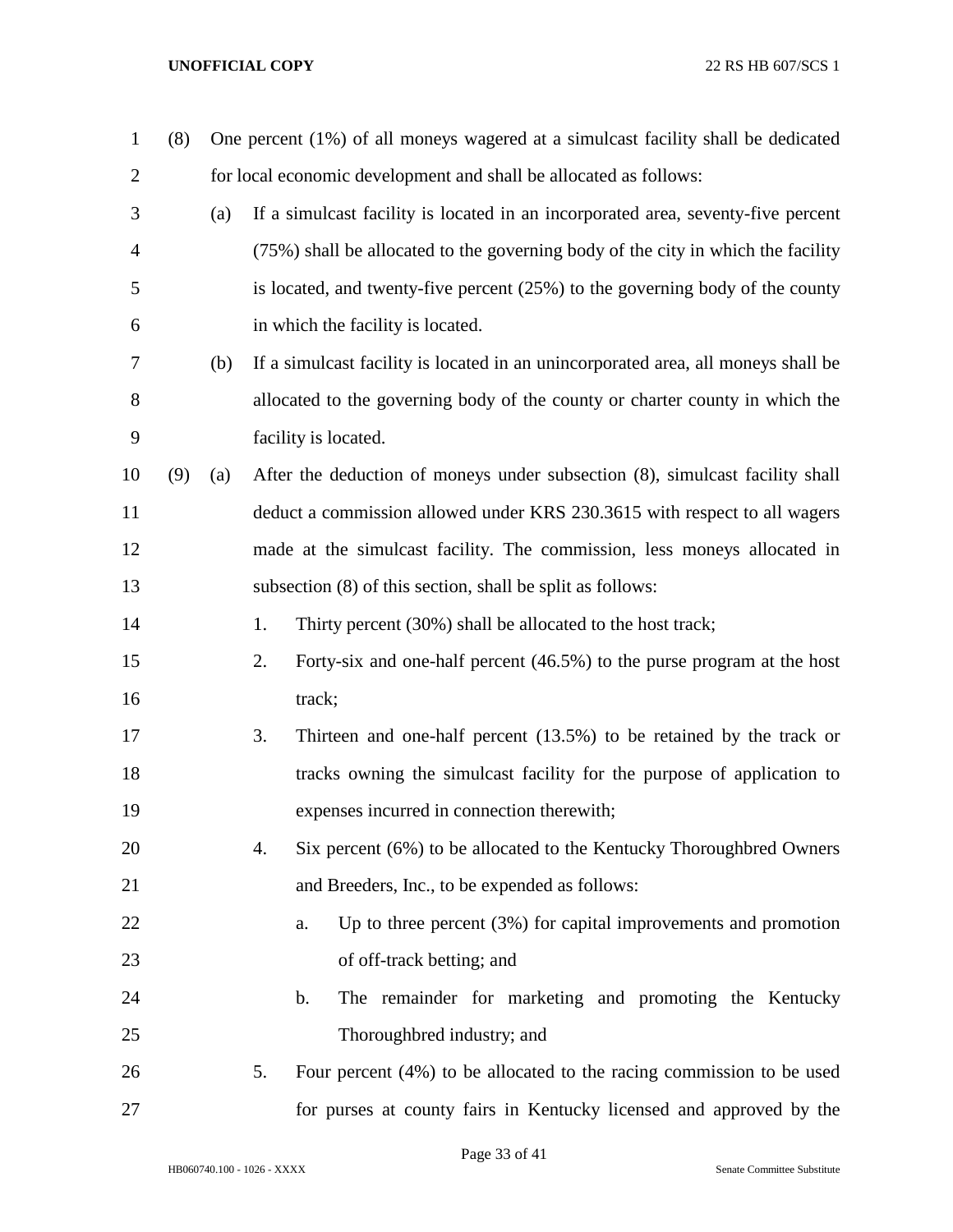| $\mathbf{1}$   |      | racing commission, and for the standardbred sires stakes program                      |
|----------------|------|---------------------------------------------------------------------------------------|
| $\overline{2}$ |      | established under KRS 230.770.                                                        |
| 3              | (b)  | The commission of a simulcast facility derived from interstate wagering shall         |
| 4              |      | be reduced by any amounts required to be paid by contract to the host track or        |
| 5              |      | track conducting the live race before it is divided as set forth in this section.     |
| 6              |      | No simulcast facility may receive any interstate simulcast except with the            |
| 7              |      | approval of the live Kentucky host track.                                             |
| 8              | (c)  | The Kentucky Thoroughbred Owners and Breeders, Inc., shall annually report            |
| 9              |      | to the racing commission on all money expended in accordance with                     |
| 10             |      | subsection $(9)(a)4$ . of this section. The report shall be in the form required,     |
| 11             |      | and provide all information required by the racing commission.                        |
| 12             | (10) | Subsections (1) and (2) of this section shall also apply to the establishment by a    |
| 13             |      | track of a noncontiguous facility in a county in which pari-mutuel racing and         |
| 14             |      | wagering is not being conducted. Subsection (8) of this section shall also apply to a |
| 15             |      | noncontiguous race track facility referenced in this subsection, unless there is a    |
| 16             |      | written agreement to the contrary between the track establishing the facility and the |
| 17             |      | governing body of the local government jurisdiction in which the facility is to be    |
| 18             |      | established.                                                                          |
|                |      |                                                                                       |

19 Section 21. KRS 230.400 is amended to read as follows:

 (1) There is hereby created a trust and revolving fund for the Kentucky Horse Racing Commission, designated as the Kentucky Thoroughbred development fund, consisting of money allocated to the fund under the provisions of KRS 138.510, together with other money contributed to or allocated to the fund from all other sources. Money to the credit of the Kentucky Thoroughbred development fund shall be distributed by the Treasurer for the purposes of this section upon authorization of the Kentucky Horse Racing Commission and upon approval of the secretary of the Finance and Administration Cabinet. Money from the Kentucky Thoroughbred

Page 34 of 41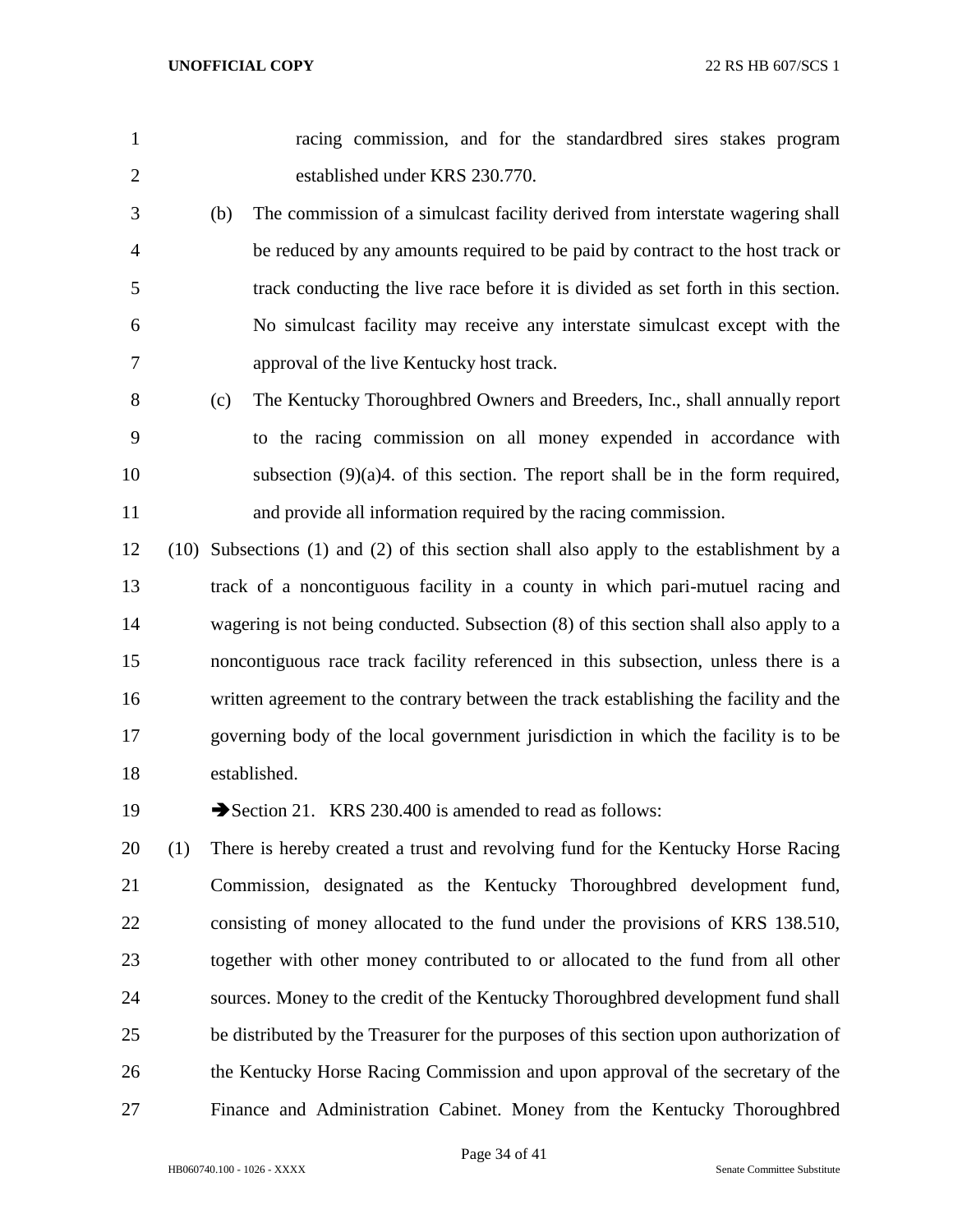development fund shall be allocated to each licensed association in an amount equal to the amount the association contributed to the fund. Money to the credit of the Kentucky Thoroughbred development fund at the end of each fiscal year shall not lapse, but shall be carried forward in such fund to the succeeding fiscal year.

 (2) There is hereby established, under the general jurisdiction of the Kentucky Horse Racing Commission, a Kentucky Thoroughbred Development Fund Advisory Committee. The advisory committee shall consist of five (5) members, all of whom shall be residents of Kentucky, to be appointed by the chairman of the Kentucky Horse Racing Commission by July 1 of each year. The committee shall consist of two (2) Thoroughbred breeders recommended by the Kentucky Thoroughbred Owners and Breeders, Inc.; one (1) Thoroughbred owner recommended by the Kentucky division of the Horsemen's Benevolent and Protective Association; one (1) officer or director of a licensed association conducting Thoroughbred racing in Kentucky, recommended by action of all of the licensed associations conducting Thoroughbred racing in Kentucky; and one (1) member of the Kentucky Horse Racing Commission. If any member other than the racing commission member has not been recommended for appointment by July 1 of each year, the chairman of the Kentucky Horse Racing Commission shall make an appointment for the organization or organizations failing to recommend a member of the committee. The members of the advisory committee shall serve without compensation, but shall be entitled to reimbursement for all expenses incurred in the discharge of official business. The advisory committee shall select from its membership annually a chairman and a vice chairman.

 (3) (a) The Kentucky Thoroughbred Development Fund Committee shall advise and assist the Kentucky Horse Racing Commission in the development of the supplemental purse program provided herein for Kentucky-bred Thoroughbreds, shall make recommendations to the racing commission from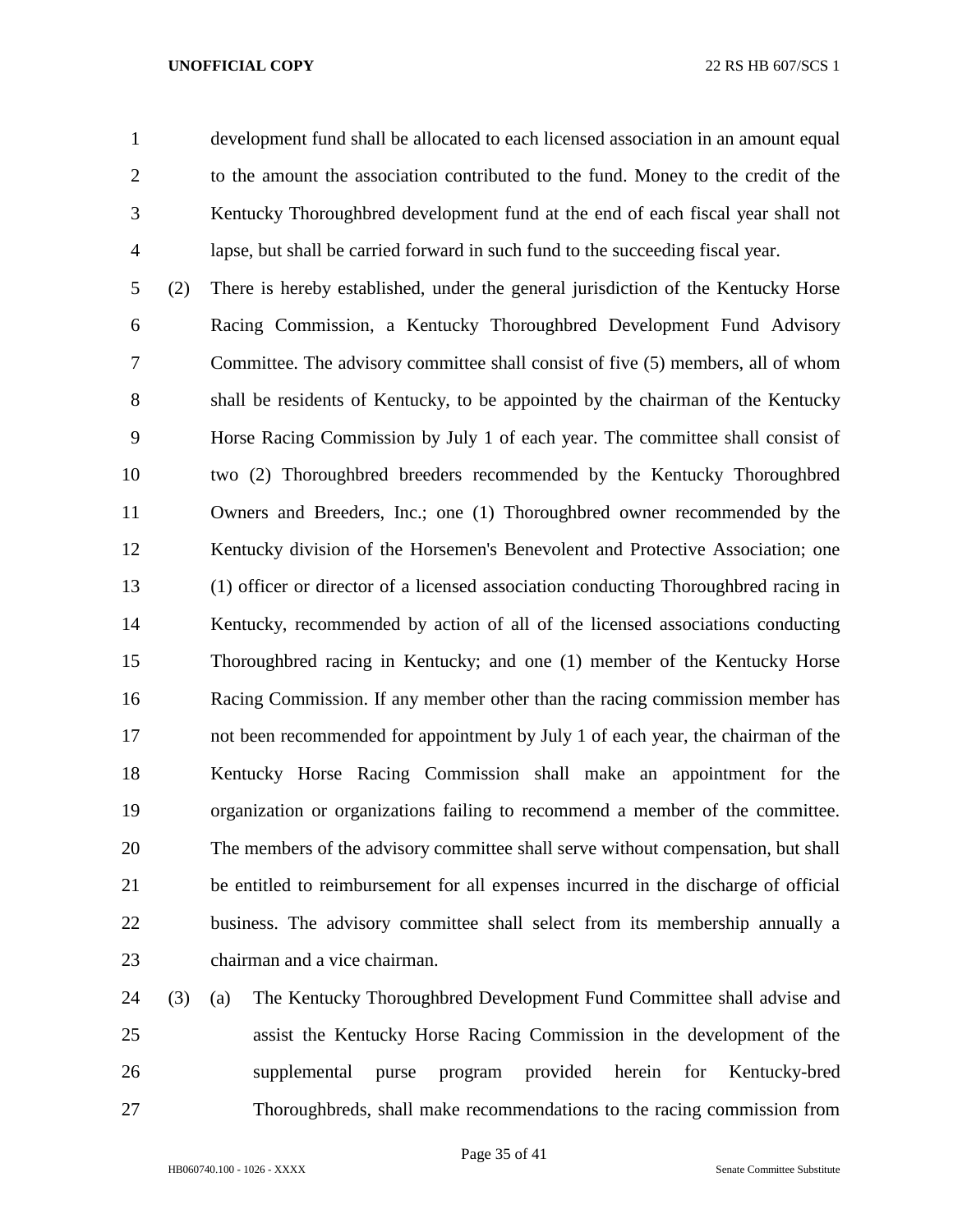time to time with respect to the establishment of guidelines, administrative regulations for the provision of supplemental purses, the amount thereof, the races for which the purses are to be provided and the conditions thereof, manner and method of payment of supplemental purses, registry of Thoroughbred stallions standing within the Commonwealth of Kentucky, registry of Kentucky-bred Thoroughbreds for purposes of this section, nature and type of forms and reports to be employed and required in connection with the establishment, provision for, award and payment of supplemental purses, and with respect to all other matters necessary in connection with the carrying out of the intent and purposes of this section.

 (b) The Kentucky Horse Racing Commission shall employ qualified personnel as may be required to assist the racing commission and the advisory committee in carrying out the provisions of this section. These persons shall serve at the pleasure of the racing commission and compensation for these personnel shall be fixed by the racing commission. The compensation of these personnel and the necessary expenses incurred by the racing commission or by the committee in carrying out the provisions of this section shall be paid out of the Kentucky Thoroughbred development fund.

 (4) The Kentucky Horse Racing Commission, with the advice and assistance of the Kentucky Thoroughbred Development Fund Advisory Committee, shall use the Kentucky Thoroughbred development fund to promote, enhance, improve, and encourage the further and continued development of the Thoroughbred breeding industry in Kentucky by providing, out of the Kentucky Thoroughbred development fund, supplemental purses for designated stakes, handicap, allowance, nonclaiming 25 maiden races, and allowance optionall claiming races for a claiming price of not less than twenty-five thousand dollars (\$25,000)] contested at licensed Thoroughbred race meetings in Kentucky. The Kentucky Horse Racing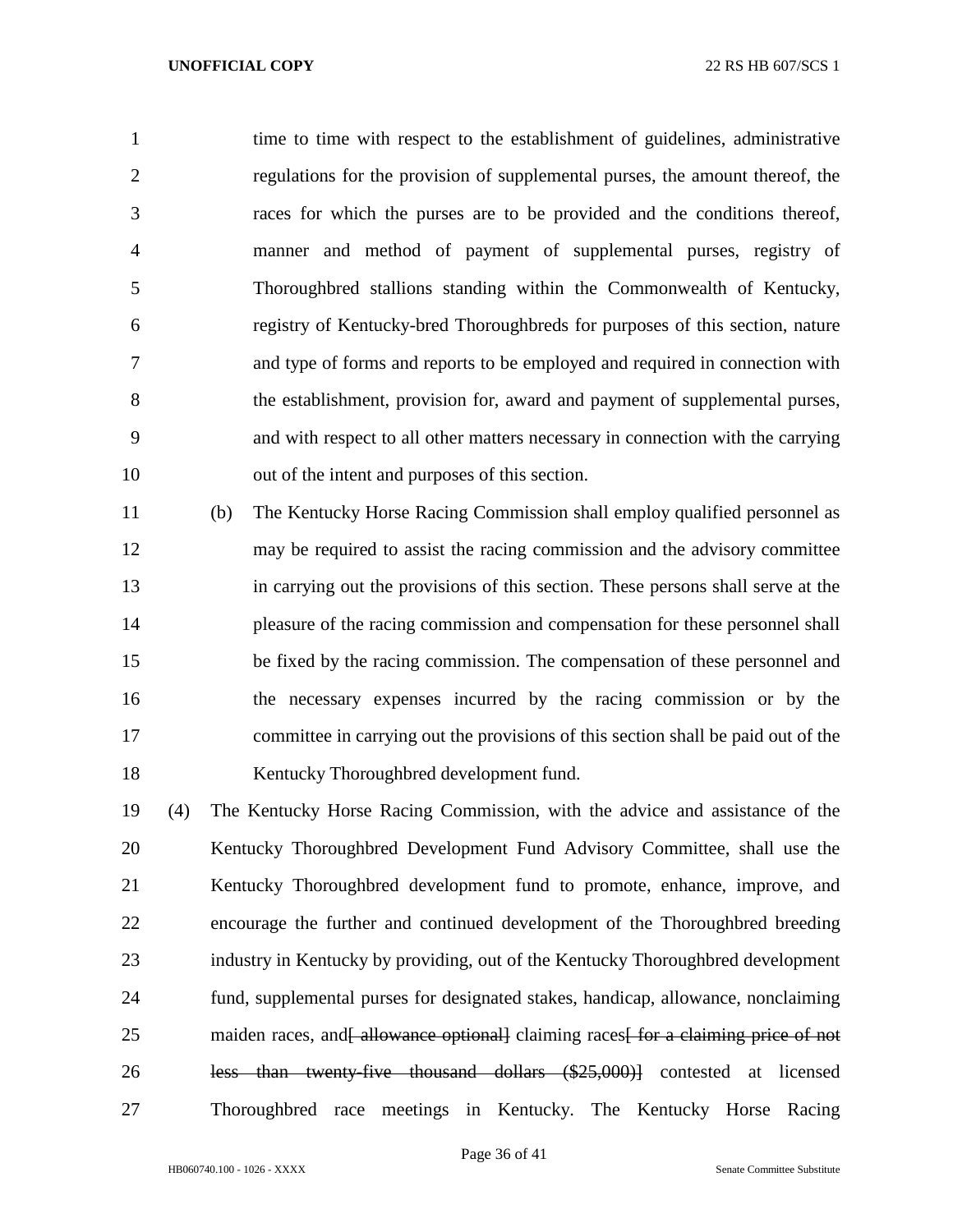Commission shall, by administrative regulation promulgated in accordance with KRS Chapter 13A, establish the requirements, conditions, and procedures for awarding and payment of supplemental purses in designated races by Kentucky- bred Thoroughbred horses. That portion of the supplemental purse provided for any designated race shall be awarded and paid to the owner of the horse only if the horse is a Kentucky-bred Thoroughbred duly registered with the official registrar. Any portion of the supplemental purse which is not awarded and paid over shall be returned to the Kentucky Thoroughbred development fund.

 (5) (a) For purposes of this section, the term "Kentucky Thoroughbred stallion" shall mean and include only a Thoroughbred stallion standing the entire breeding season in Kentucky and registered as a Kentucky Thoroughbred stallion with the official registrar of the Kentucky Thoroughbred development fund.

- (b) Except for Thoroughbred horses foaled prior to January 1, 1980, the term "Kentucky-bred Thoroughbreds," for purposes of this section, shall mean and include only Thoroughbred horses sired by Kentucky Thoroughbred stallions foaled in Kentucky and registered as a Kentucky-bred Thoroughbred with the official registrar of the Kentucky Thoroughbred development fund.
- (c) Any Thoroughbred horse foaled prior to January 1, 1980, may qualify as a Kentucky-bred Thoroughbred for purposes of this section if the horse was foaled in Kentucky and if the sire of the Thoroughbred was standing at stud within Kentucky at the time of conception of such Thoroughbred, provided 22 the Thoroughbred is duly registered as a Kentucky-bred Thoroughbred with the official registrar of the Kentucky Thoroughbred development fund.
- (d) In order for an owner of a Kentucky-sired Thoroughbred to be eligible to demand, claim, and receive a portion of a supplemental purse provided by the Kentucky Thoroughbred development fund, the Thoroughbred horse in a designated race for which a supplemental purse has been provided by the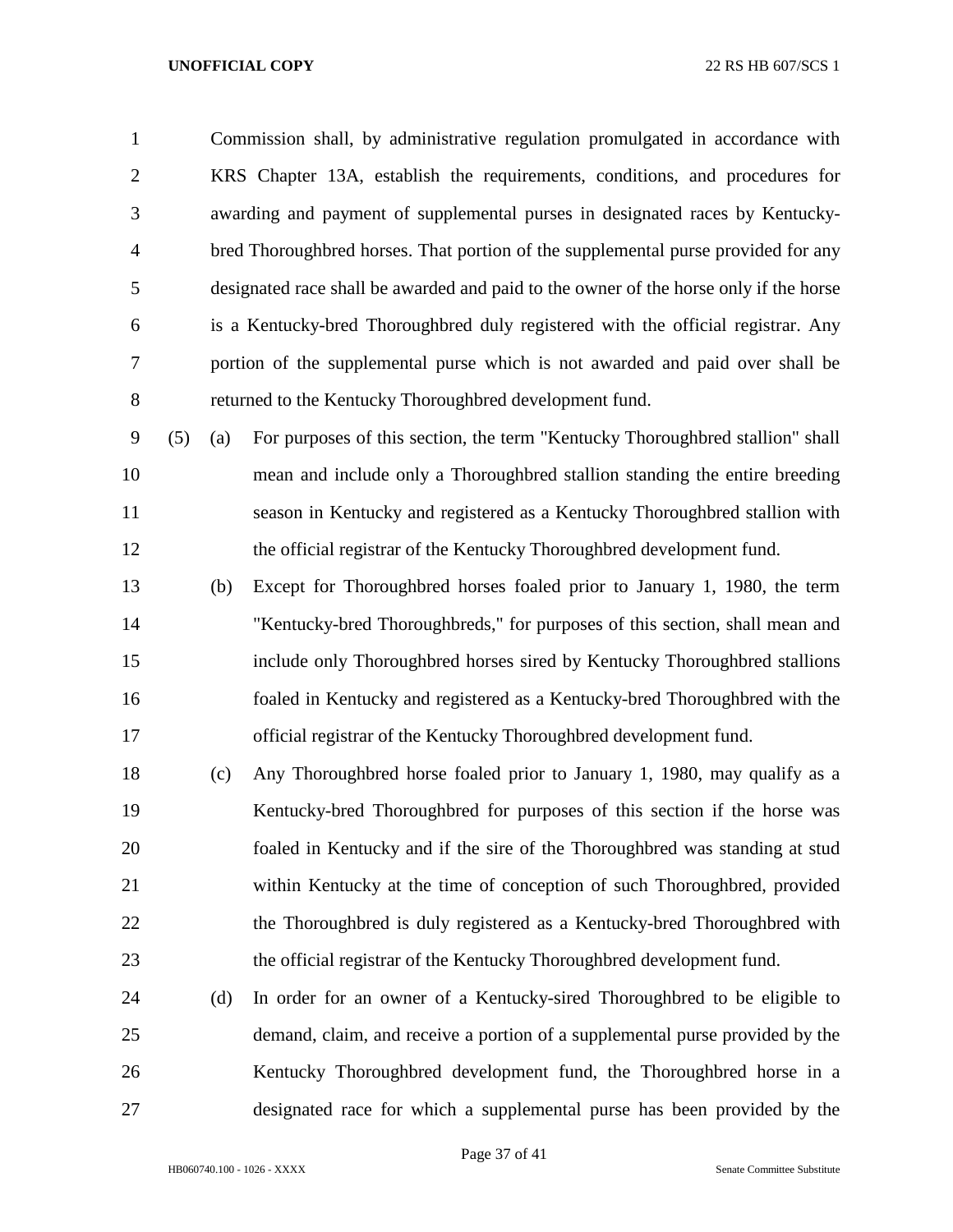Kentucky Thoroughbred development fund must have been duly registered as a Kentucky-bred Thoroughbred with the official registrar of the Kentucky Thoroughbred development fund prior to entry in the race.

 (6) (a) Kentucky Thoroughbred Owners and Breeders, Inc., is hereby recognized and designated as the sole official registrar of the Kentucky Thoroughbred development fund for the purposes of registering Kentucky Thoroughbred stallions and Kentucky-bred Thoroughbreds in accordance with the terms of this section and any administrative regulations promulgated by the Kentucky Horse Racing Commission. When a Kentucky-bred Thoroughbred is registered with the official registrar, the registrar shall be authorized to stamp the Jockey Club certificate issued for the Thoroughbred with the seal of the registrar, certifying that the Thoroughbred is a duly qualified and registered Kentucky-bred Thoroughbred for purposes of this section. The registrar may establish and charge, with the approval of the racing commission, reasonable registration fees for its services in the registration of Kentucky Thoroughbred stallions and in the registration of Kentucky-bred Thoroughbreds. Registration records of the registrar shall be public records and open to public inspection at all normal business hours and times.

 (b) Any interested party aggrieved by the failure or refusal of the official registrar to register a stallion or Thoroughbred as a Kentucky stallion or as a Kentucky- bred Thoroughbred shall have the right to file with the racing commission, within thirty (30) days of such failure or refusal of the registrar, a petition seeking registration of the Thoroughbred. The racing commission shall promptly hear the matter de novo and issue its order directing the official registrar to register or not to register as it may be determined by the racing commission.

(7) The Kentucky Horse Racing Commission shall promulgate administrative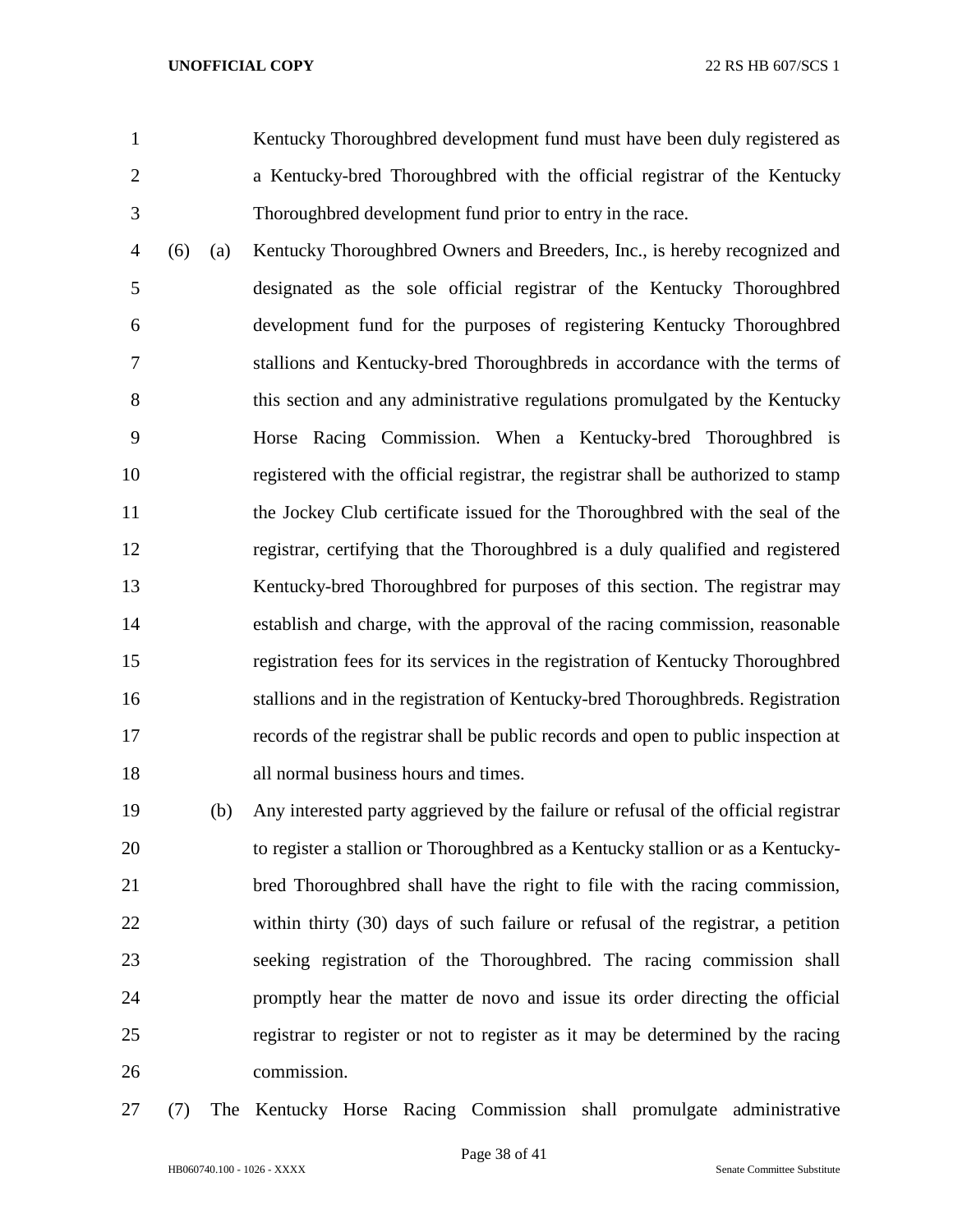regulations as may be necessary to carry out the provisions and purposes of this section, including the promulgation of administrative regulations and forms as may be appropriate for the proper registration of Kentucky stallions and Kentucky-bred Thoroughbreds with the official registrar, and shall administer the Kentucky-bred Thoroughbred program created hereby in a manner best designed to promote and aid in the further development of the Thoroughbred breeding industry in Kentucky, to upgrade the quality of Thoroughbred racing in Kentucky, and to improve the quality of Thoroughbred horses bred in Kentucky.

9 Section 22. KRS 230.550 is amended to read as follows:

 (1) There is hereby established an Equine Industry Program at the University of Louisville, under the general control and direction of the university. The purpose of the Equine Industry Program is to provide training and educational opportunities in the horse racing industry relating to, but not limited to, finance, management, marketing, regulation and administration aspects of the horse racing industry, in accordance with the industry needs as determined by the university.

16 (2) There is hereby created a trust and revolving fund for  $\frac{1}{2}$  the equine industry *programs at the University of Louisville, the University of Kentucky, and the Bluegrass Community and Technical College*[Program], consisting of money allocated to the fund together with money as may be contributed to the fund from all 20 other sources. Money to the credit of the Equine Industry Program I fund at the end of each fiscal year shall not lapse but shall be carried forward to the succeeding 22 fiscal year. Money from the Equine Industry Program fund shall be administered by 23 the University of Louisville and shall be allocated for the funding of the Equine Industry Program].

 (3) The University of Louisville shall utilize personnel and facilities of the University of Kentucky *and the Bluegrass Community and Technical College* when appropriate for assistance in any cooperative undertakings the University of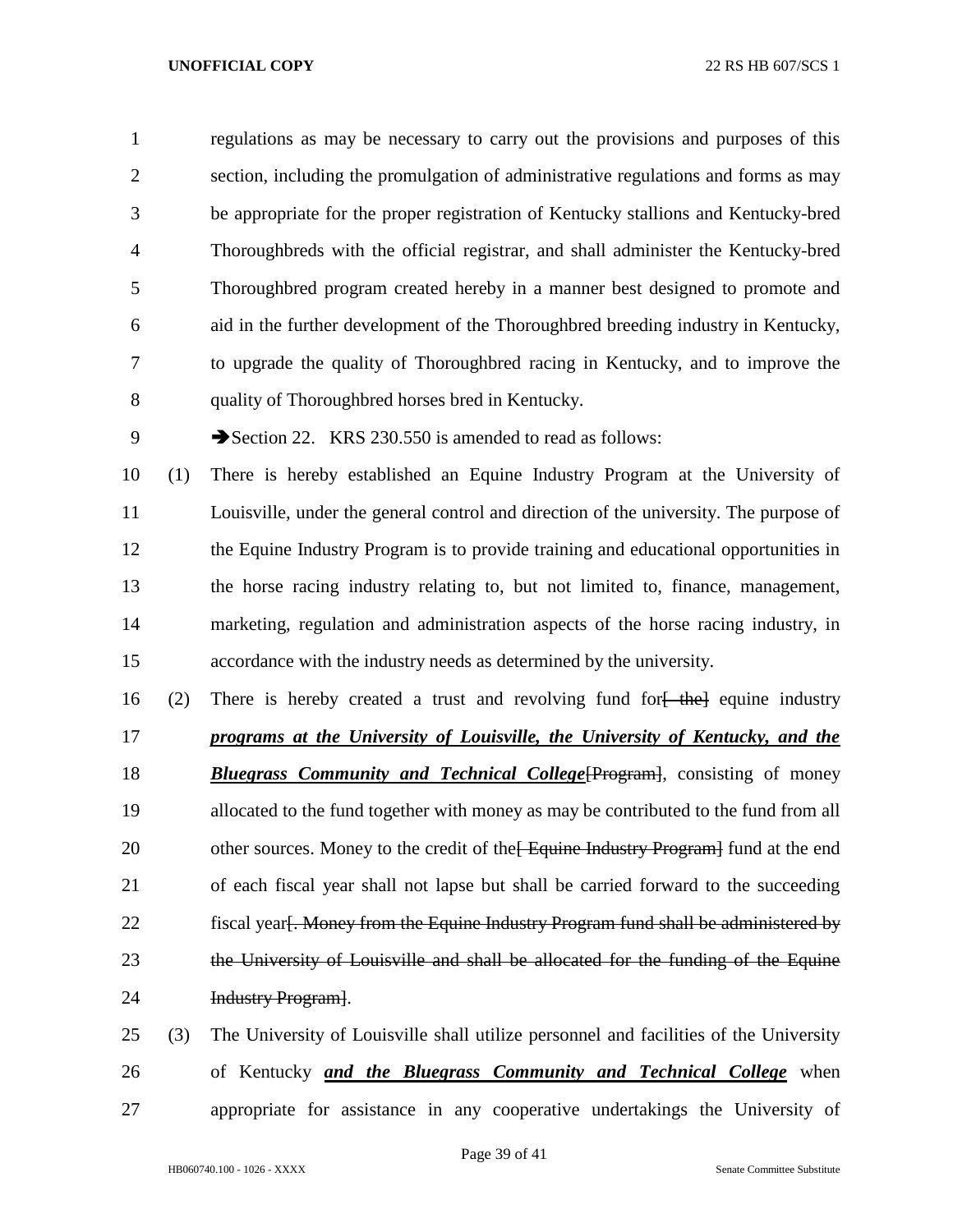Louisville may wish to enter into with the University of Kentucky *or the Bluegrass* 

**Community and Technical College** relating to the Equine Industry Program.

3 Section 23. KRS 230.750 is amended to read as follows:

 The commission, including the tax levied in KRS 138.510, deducted from the gross amount wagered by the person, corporation, or association which operates a harness horse track under the jurisdiction of the racing commission at which betting is conducted through a pari-mutuel or other similar system shall not exceed eighteen percent (18%) of the gross amount handled on straight wagering pools and twenty-five percent (25%) of the gross amount handled on multiple wagering pools, plus the breaks, which shall be made and calculated to the *penny, except on races previously run in which the breaks shall be made and calculated to the penny or retained in the pari-mutuel pools*[dime]. Multiple wagering pools shall include daily double, perfecta, double perfecta, quinella, double quinella, trifecta, and other types of exotic betting. An amount equal to three percent (3%) of the total amount wagered and included in the commission of a harness host track shall be allocated by the harness host track in the following manner. Two percent (2%) shall be allocated to the host for capital improvements, promotions, including advertising, or purses, as the host track shall elect. Three-quarters of one percent (3/4 of 1%) shall be allocated to overnight purses. One-quarter of one percent (1/4 of 1%) shall be allocated to the Kentucky standardbred development fund. This allocation shall be made after deduction from the commission of the pari-mutuel tax but prior to any other deduction, allocation or division of the commission.

22 Section 24. KRS 230.781 is amended to read as follows:

 Except as otherwise provided in KRS 230.779(7), the operator of a hub shall not be subject to any fee or tax imposed on racetracks or simulcast facilities under KRS 25 137.170<del>, 138.480</del>, 138.510, or Chapter 230 for the hub operator's wagering and simulcast operations established under KRS 230.775 to 230.785.

27 Section 25. KRS 230.783 is amended to read as follows: